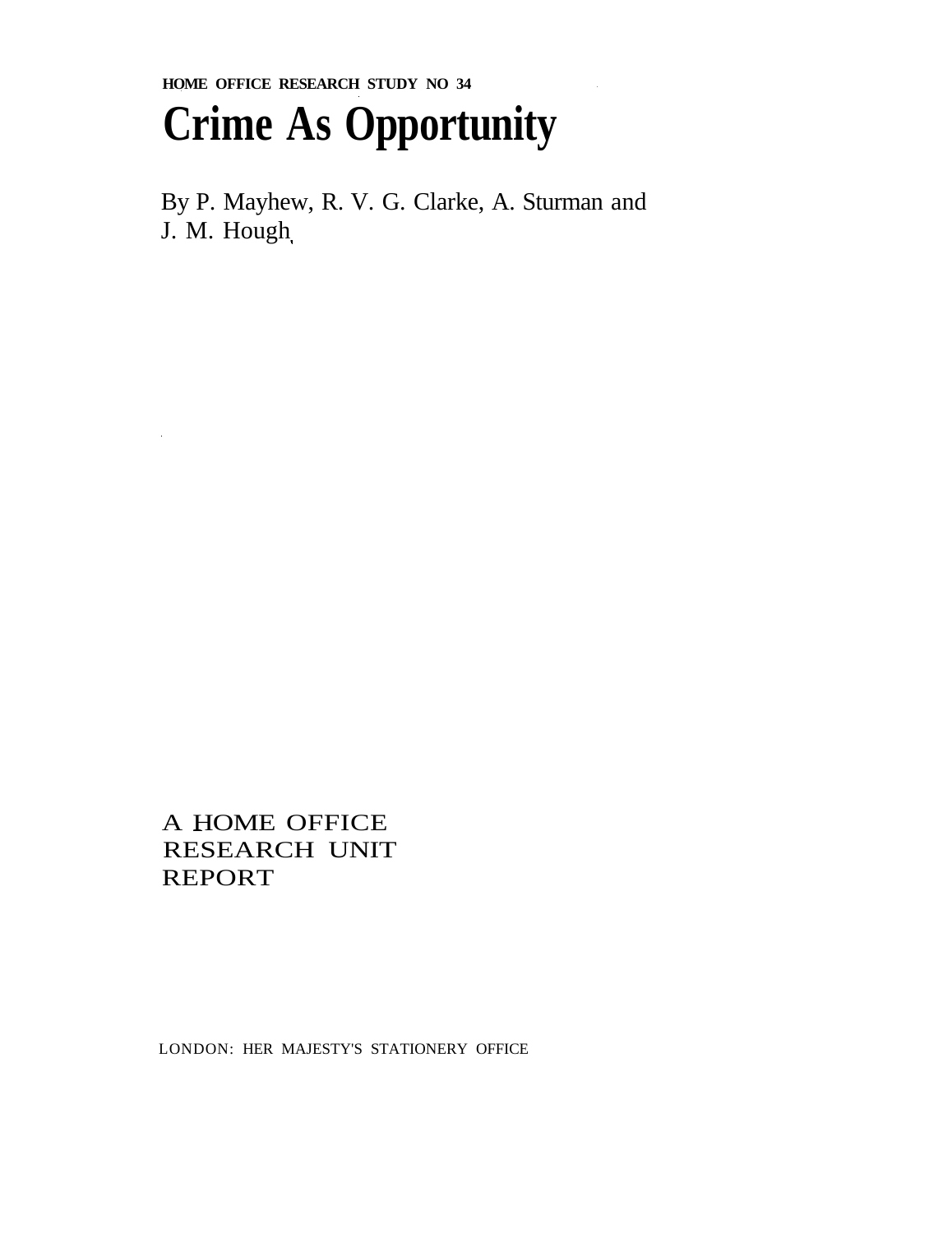C Crown copyright 1976 First published 1976

## HOME OFFICE RESEARCH STUDIES

'Home Office Research Studies' comprise reports on research undertaken in the Home Office to assist in the exerqise of its administrative functions, and for the information of the judicature, the services for which the Home Secretary has responsibility (direct or indirect) and the general public.

On the last pages of this report are listed titles already published in this series, and in the preceding series *Studies in the causes of Delinquency and the Treatment of Offenders.*

ISBN 0 11 340674 6

 $\sim 10^{-1}$ 

 $\sim$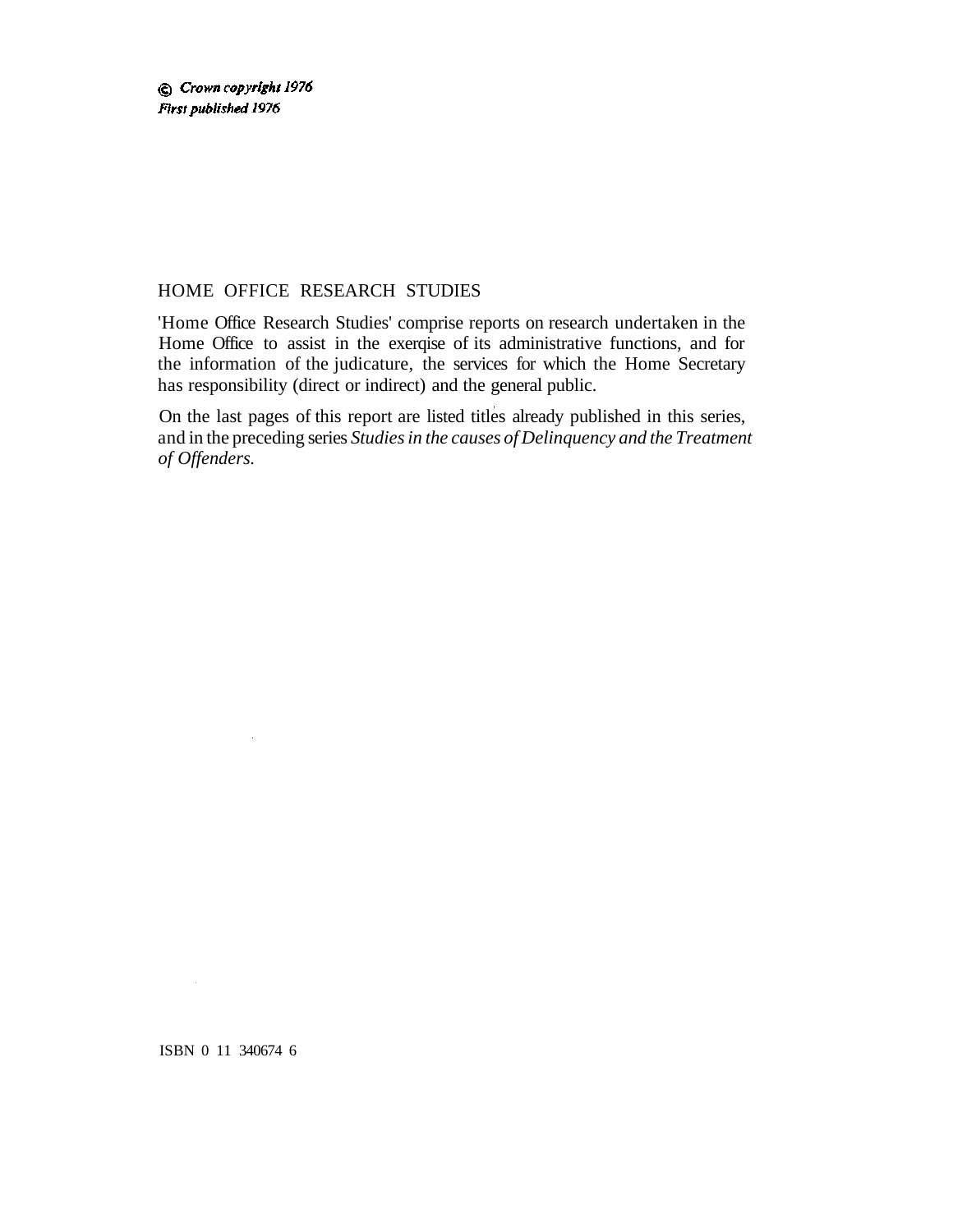## Foreword

This report attempts to show that a closer study of opportunity (in the physical sense) as one of the factors associated with offending might help to redress an imbalance in criminology brought about by concentration on the social and psychological characteristics of known offenders. It might also help to provide a sounder basis for those crime prevention measures, also in the physical sense, which seek to reduce opportunities for crime.

Such points are expanded in the first part of the report, which offers a theoretical perspective for the two empirical studies which follow. Whilst acknowledging that the concept of opportunity is a complex one, the authors propose a classification of opportunities for crime which might guide criminological investigation. They suggest that the opportunities offered by lack of surveillance or physical security (as opposed to those presented by the abundance of stealable property or by people's patterns of activity) are those which criminologists could most usefully examine in relation to crime prevention practices. They also recognise, however, that any examination of the role opportunity plays in crime must deal with the question of whether measures which physically restrict opportunities for offending lead to the reduction of crime or simply to a 'displacement' of it elsewhere.

The empirical studies reported examine two forms of offending in terms, respectively, of security and surveillance. The first looks at the effect on patterns of car stealing of the fitting of steering column locks to all new cars in this country since 1971. It shows on the one hand, that cars protected by such locks have a reduced chance of being driven away illegally; but, on the other hand, that their increased security has in all probability resulted in older vehicles being stolen. The second study examines how supervision of passengers by the drivers and conductors of buses affects the extent and location of bus vandalism and confirms that more damage is committed in those parts of the bus not easily supervised by the crew. Both these studies have implications for crime prevention which are drawn out in the discussion and it is hoped that they illustrate the value of the approach advocated in the report.

I. J. CROFT *Head of the Research Unit*

*October 1975*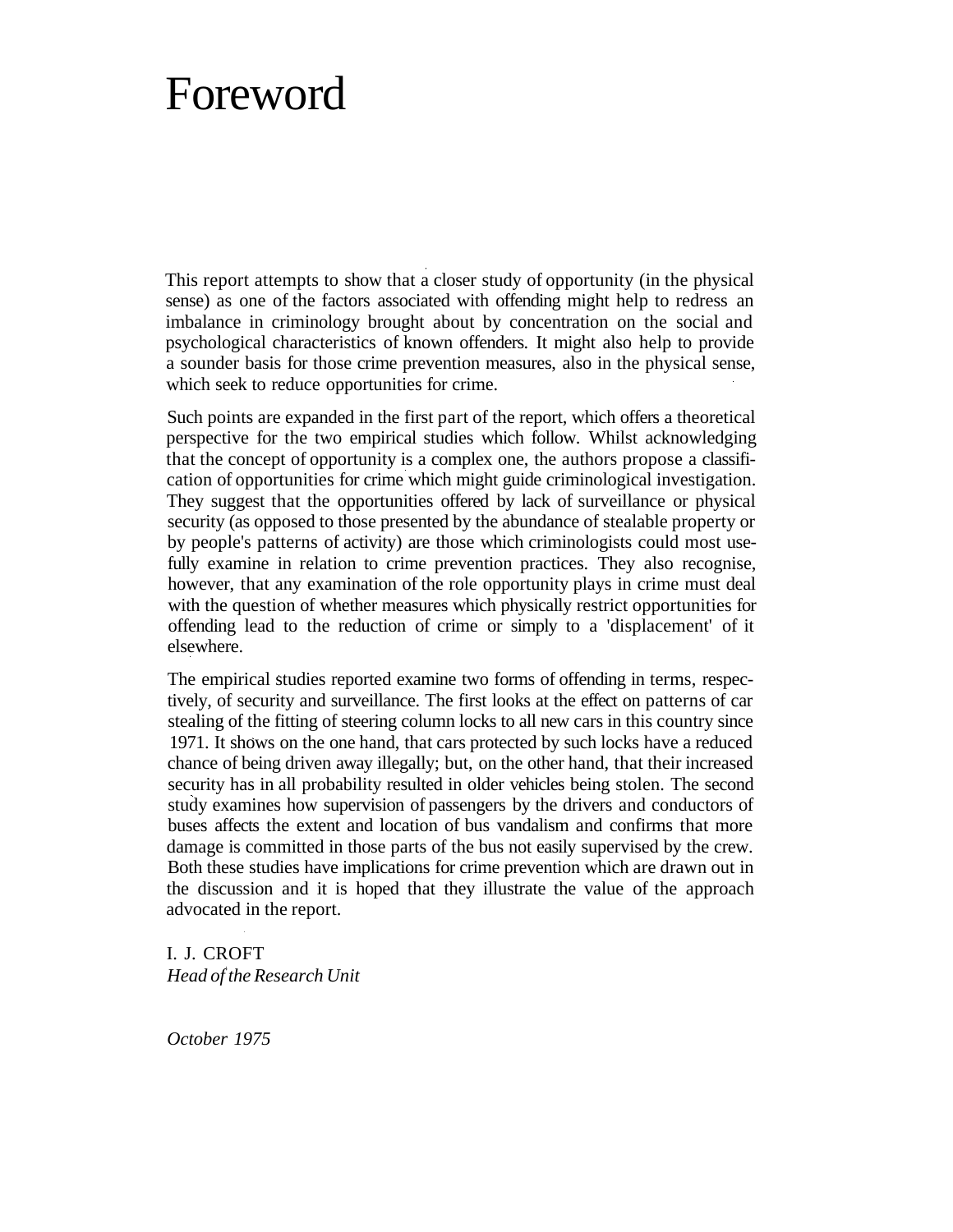## Acknowledgements

We are very grateful for the help and advice given us in the course of our work on steering column locks by the Statistics and the Stolen Motor Vehicles Investigation Branches of the Metropolitan Police.

In relation to the bus vandalism study, thanks are due to officers of Greater Manchester Transport for their co-operation and guidance and to P Wiles of Sheffield University for helpful discussions. The study, which was carried out by A Sturman, forms part of a broader programme of research into vandalism under the direction of T F Marshall.

We should also like to thank Home Office colleagues for useful comments on the draft, and in particular Dr Ian Sinclair, formerly a member of the Home Office Research Unit, and Professor Peter Garabedian, formerly research consultant to the Home Office.

R. V. G. CLARKE

J. M. HOUGH

P. MAYHEW

A. STURMAN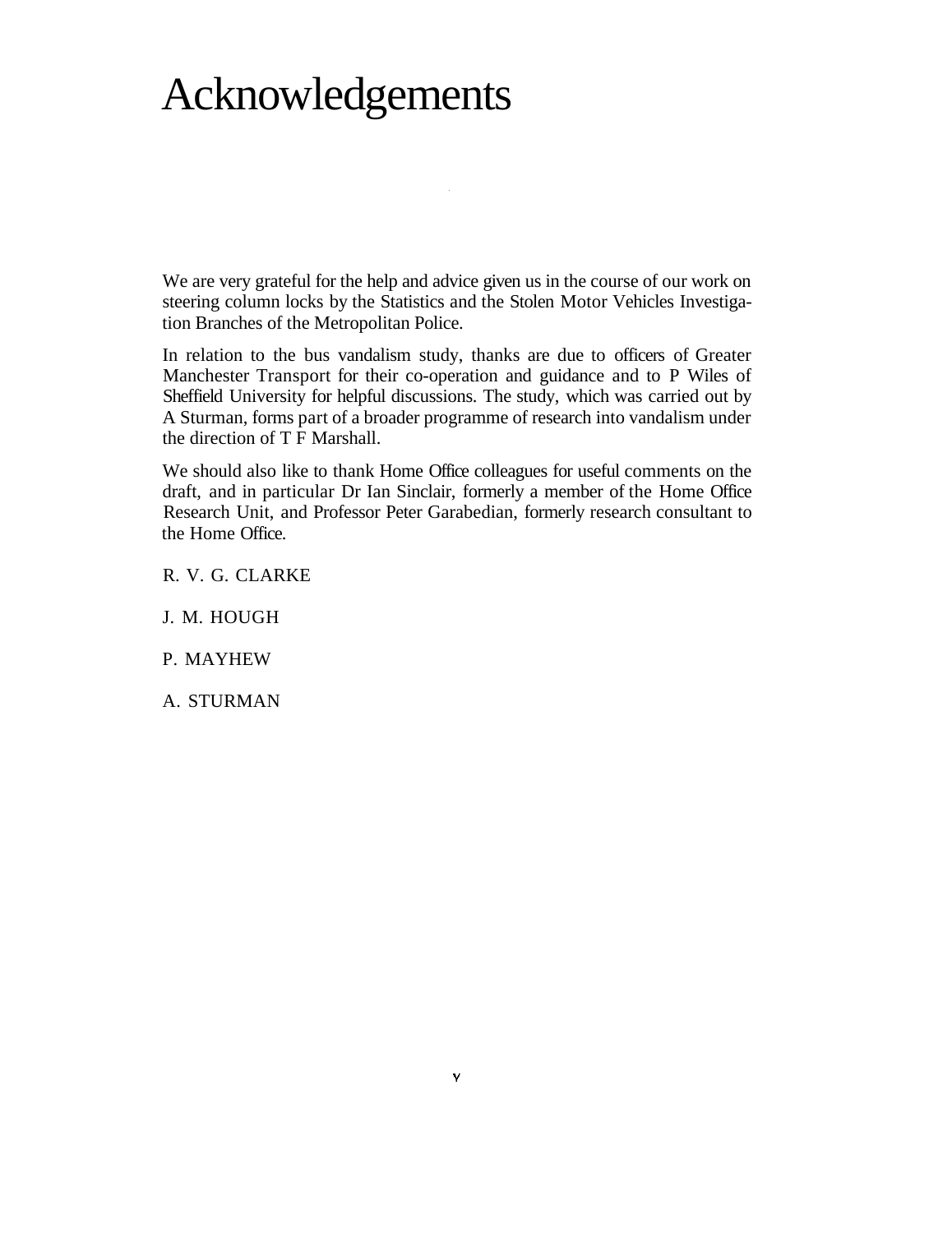# **Contents**

| Foreword                                                            | Page iii |
|---------------------------------------------------------------------|----------|
| Acknowledgements                                                    | V        |
| Chapter 1 'Physical' crime prevention: A criminological perspective | 1        |
| Chapter 2 Steering column locks and car theft                       | 9        |
| <b>Chapter 3 Damage on buses: The effects of supervision</b>        | 21       |
| <b>Chapter 4 Concluding remarks</b>                                 | 29       |
| References                                                          | 31       |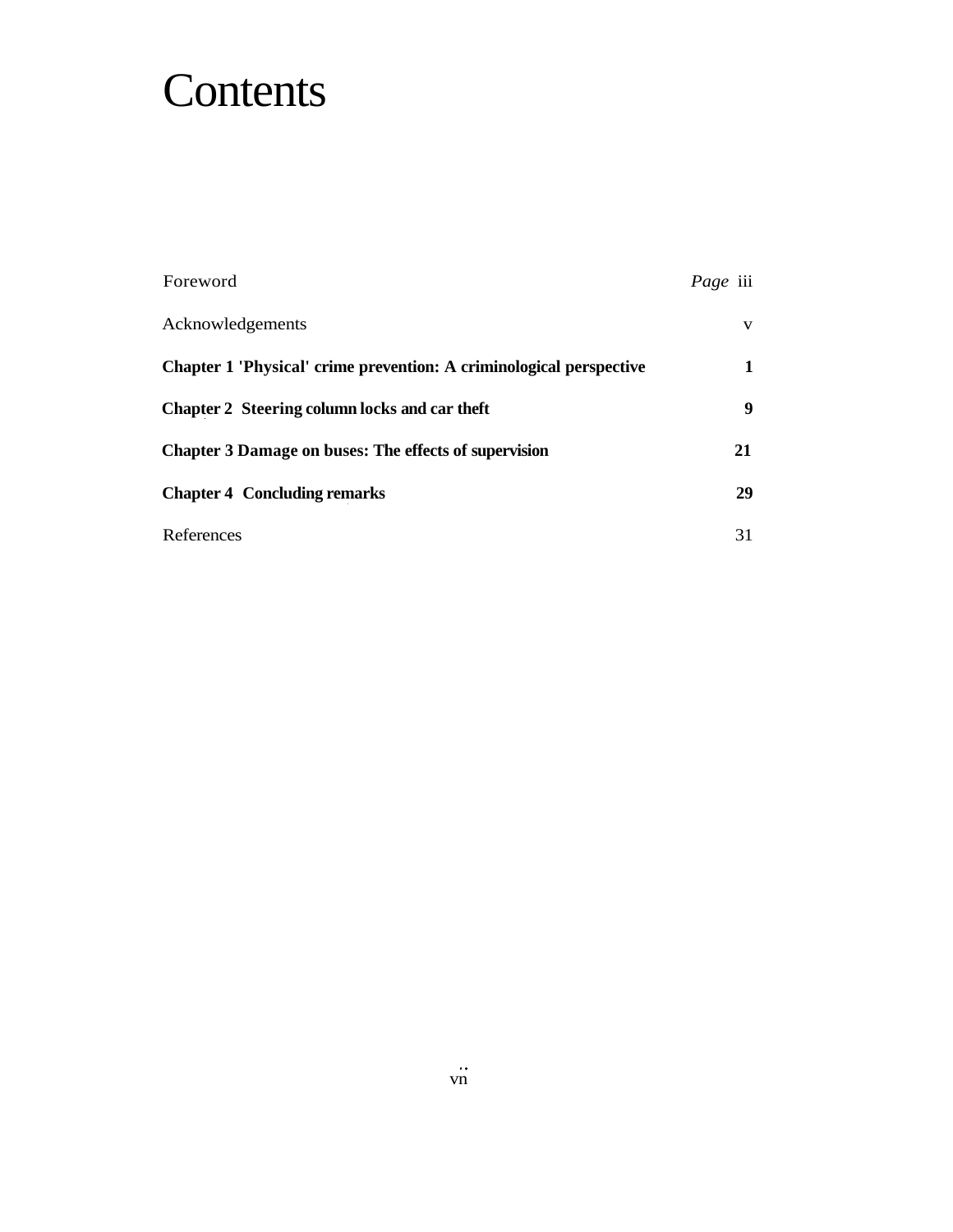## 1 'Physical' crime prevention: A criminological perspective

Criminological interest in crime prevention has been largely confined to 'social' measures which seek to eliminate or compensate for the deprivations seen as leading to crime; much less interest has been taken in 'physical' preventive measures which aim to make crime more difficult to commit.<sup>1</sup> This is consistent with a tradition of 'liberal reformism' within criminology (Platt, 1974) insofar as 'social' measures may bring about improvements in community and welfare services, while 'physical' measures can all too readily be identified with the unattractive features of high walls, barbed wire and guard dogs. Moreover, the view on which 'physical' prevention appears to rest, that crime is a mechanistic response to objectively powerful situations, seems to diminish the specialist contributions of many of the disciplines that interest themselves in criminal motivation.

Despite this, there is now evidence of an emerging interest among criminologists in physical preventive methods (Jeffery, 1971; Grenough, 1974; Nieburg, 1974). This, however, has centred more on questions of architectural planning and environmental design raised by Jacobs (1961) and Newman (1972) than on the traditional police concern with protective surveillance, adequate securing of property and the 'hardening' of vulnerable targets through the use of technical devices. The purpose of this volume is to suggest that criminologists, by undertaking evaluative studies of crime prevention measures and by developing existing work on the situational determinants of crime, have a useful contribution to make to physical crime prevention of both the traditional and newer varieties. Moreover, increased attention to the relationship between crime and the immediate environment in which it occurs might be valuable for criminology itself in countering what may be seen as the undue stress that has usually been placed on 'internal' predispositions and the interaction of these with social factors in crime. As Gibbons (1971) has argued, there is ample scope for criminologists to consider also the extent to which deviance may be a temporal response to the provocations, attractions, and opportunities of the immediate situation.

<sup>1</sup> Although the terms 'social' and 'physical' prevention have not been generally used, others have recognised the distinction. Wheeler et al. (1967) distinguish 'technological' prevention from 'efforts to reduce delinquency by creating broad changes in the structure of community life', while Morris and Hawkins (1970) make a distinction between 'tactical' and 'general' prevention.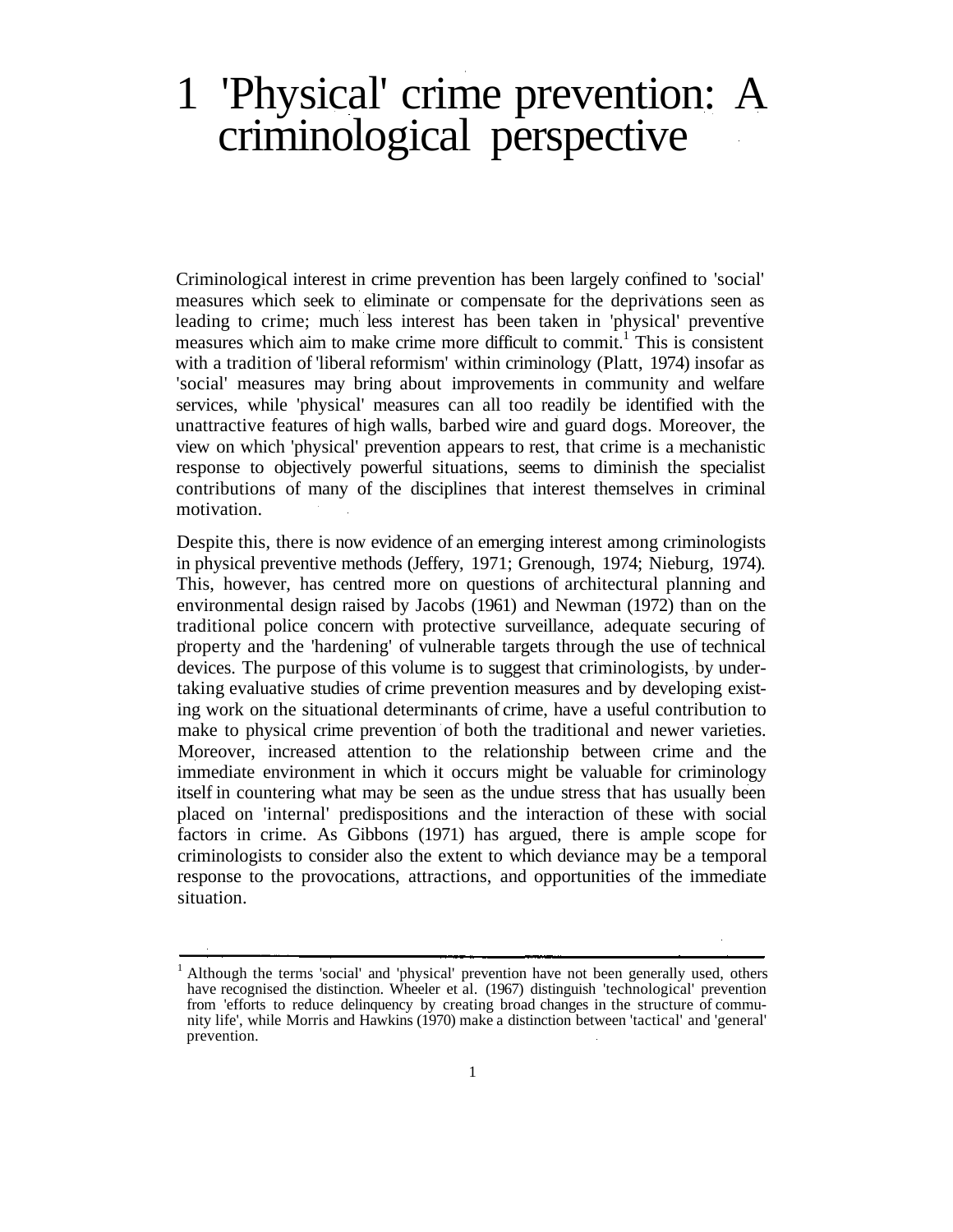## SlTUATIONAL INDUCEMENTS TO CRIMINALITY

Although underdeveloped within criminology, a situational view of crime has respectable antecedents in the work of Hartshorne and May, carried out as early as 1928. As part of a Character Education Enquiry, some 11,000 children were given the opportunity to cheat, steal and lie in settings which included their homes, parties and athletic competitions. The results showed that a supposedly stable trait such as honesty was not consistent across situations but was influenced by immediate situational factors such as the teacher in charge of the tests or the amount of supervision given. Those who behaved dishonestly in one situation did not necessarily do so in situations which were even slightly different, and only a very small minority of children behaved honestly all the time.

In more recent criminology, situational theories of crime have been stressed by theorists attempting to explain the widespread nature of youthful deviance and what Wheeler et al. (1967) have called 'the precipitous decline in delinquency and  $\infty$  crime rates as adolescents move into adulthood'. Thus, Matza (1964) has argued against deep motivational commitment to deviance by describing 'drifting' into misconduct and episodic delinquency. Briar and Piliavin (1965), similarly, have stressed 'mundane' situational inducements and lack of commitment to conformity, while Yablonsky (1962) and Short and Strodtbeck (1965) have evidenced the pressures to deviance conferred by working class gang membership.

The importance of situational factors in the institutional treatment of delinquents has been underlined in some recent work undertaken by the Home Office Research Unit. Sinclair (1971) showed that whether or not boys absconded or re-offended whilst resident in probation hostels depended more on the attitudes and training of the warden than on factors in the boys' previous history, while Clarke and Martin's (1971) results also pointed to the importance of the immediate environment, rather than the personality or background of boys, in explaining absconding from approved schools. Following on from such findings, and leaning heavily on recent psychological theory (cf. Mischel, 1968) which has stressed the importance of behavioural adaptation to the environment rather than internal predispositions or personality, an 'environmental/learning' theory has been used by Cornish and Clarke (1975) to explain the ineffectiveness of residential treatment. They argue that such improvements in behaviour and attitudes as might be achieved within institutions are not carried over after release because important differences between the institutional and post-institutional settings impede the generalisation of behaviour modified in the former.

The basic emphasis of such an approach is on the stimuli presented by the situation in which action occurs and on the individual's previous experience of similar situations. More precisely, stimulus conditions, including opportunities for action presented by the immediate environment, are seen to provide—in a variety of ways—the inducements for criminality. These are modified by the perceived risks involved in committing a criminal act; the anticipated consequences of doing so; and—in a complex, interrelated way—the individual's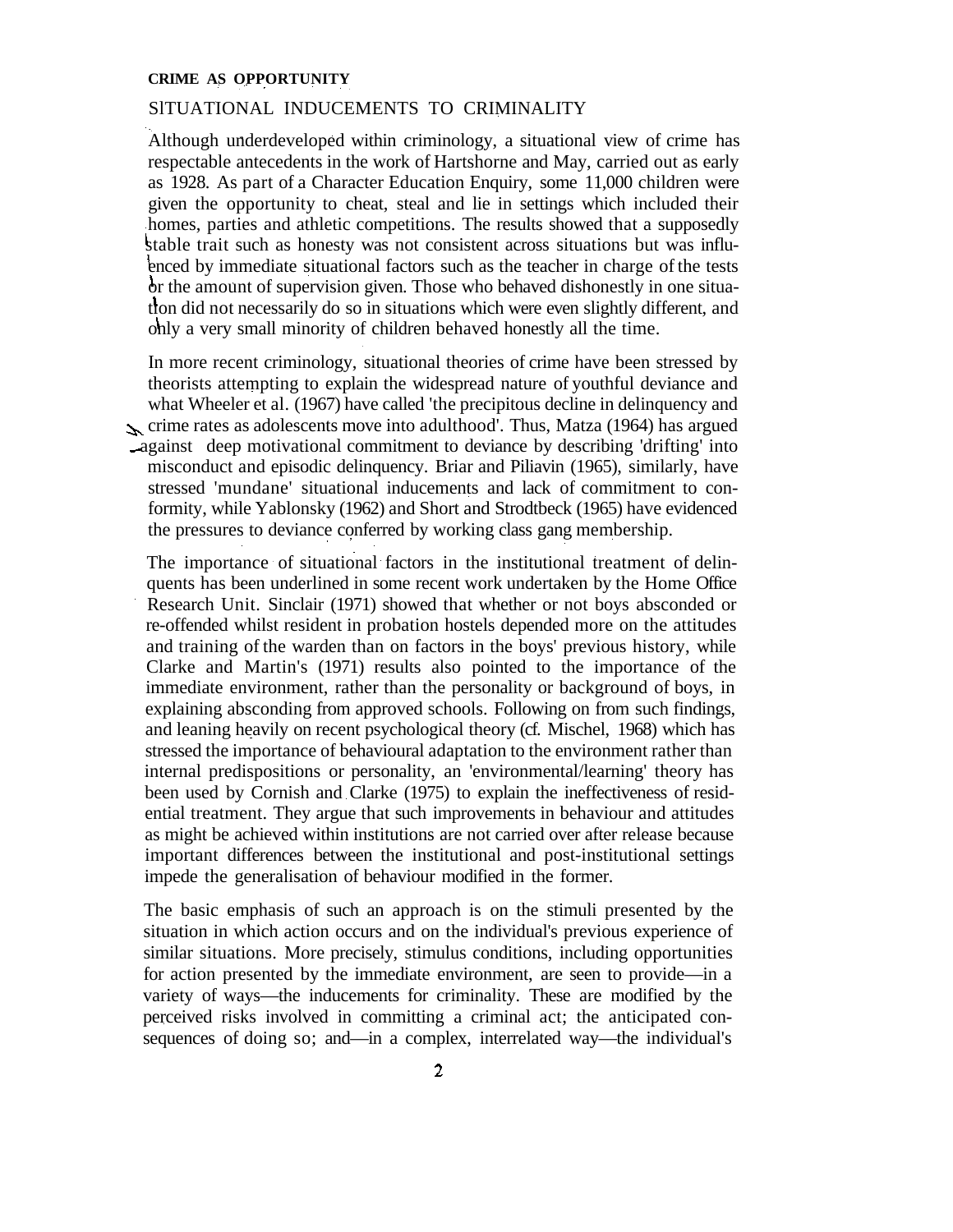## 'PHYSICAL' CRIME PREVENTION: A CRIMINOLOGICAL PERSPECTIVE

past experience of the stimulus conditions and of the rewards and costs involved.<sup>1</sup> Considerable difficulties attach to such an explanation of crime and it is not clear to what extent it could stand as an alternative to views which have stressed motivational and social factors in aetiology, or to what extent it could merely complement them. If the latter, it remains to be seen how much causal weight attaches to situational variables. For the present, all that is being proposed is that greater prominence might be given in criminological explanation to how the inducements of the situation operate in different instances of criminality, and that physical crime prevention (already premised on a situational approach) might be placed on a sounder footing through more systematic study of situational variables—especially those which mediate opportunities for crime.

## THE OPPORTUNITY FACTOR

The term opportunity has been familiarised in criminology in relation to the anomic thesis (Merton, 1957; Cloward and Ohlin, 1961) that the restricted socioeconomic opportunities open to working class youths encourage illegitimate solutions to the problems of acquiring wealth and status. In contrast, there has been little discussion about the relationship between crime and opportunity, either in the sense it has of providing the immediate environmental opportunity for deviance or the inducement for it. Even those theorists mentioned who have stressed the importance of situational rather than motivational factors in explaining deviance, have paid little attention to opportunity specifically as a situational contingency of crime—though again exceptions are to be found in a variety of contexts.

In the first place, the relationship between crime and opportunity has been debated in general terms in relation to the proposition that the social and economic diversity of modern society has increased its criminogenic potential. Morris and Hawkins (1970), for instance, have argued that affluence stretches criminal initiative ('as you expand the bounds of potentiality for economic and social activity, you equally expand the bounds of potentiality for non-conformity, delinquency and crime'), while Radzinowicz (1966) has drawn attention to the way in which with increasing affluence, the greater a\ailability of property will in itself lead to more opportunities for crime ('the sheer frequency with which opportunities present themselves will make some both tempting and easy'). The point has been examined more closely in relation to autocrime, both by Wilkins (1964) and by Gould and his associates (Gould, 1969; Mansfield et al., 1974). Wilkins used figures showing the parallel relationship between levels of theft in connection with vehicles and the number of vehicles registered in this country between 1938 and 1961 to argue that varying levels of autocrime can be explained in terms of the opportunities presented by variations in the number of vehicles on

<sup>&</sup>lt;sup>1</sup> Thus, to give what is perhaps a rather oversimplified example, a boy might be prompted to steal a car if it is 3am on a rainy night, there are no buses running, and there is an unlocked vehicle nearby; he may be especially likely to do so if he has successfully stolen a car in similar circumstances before.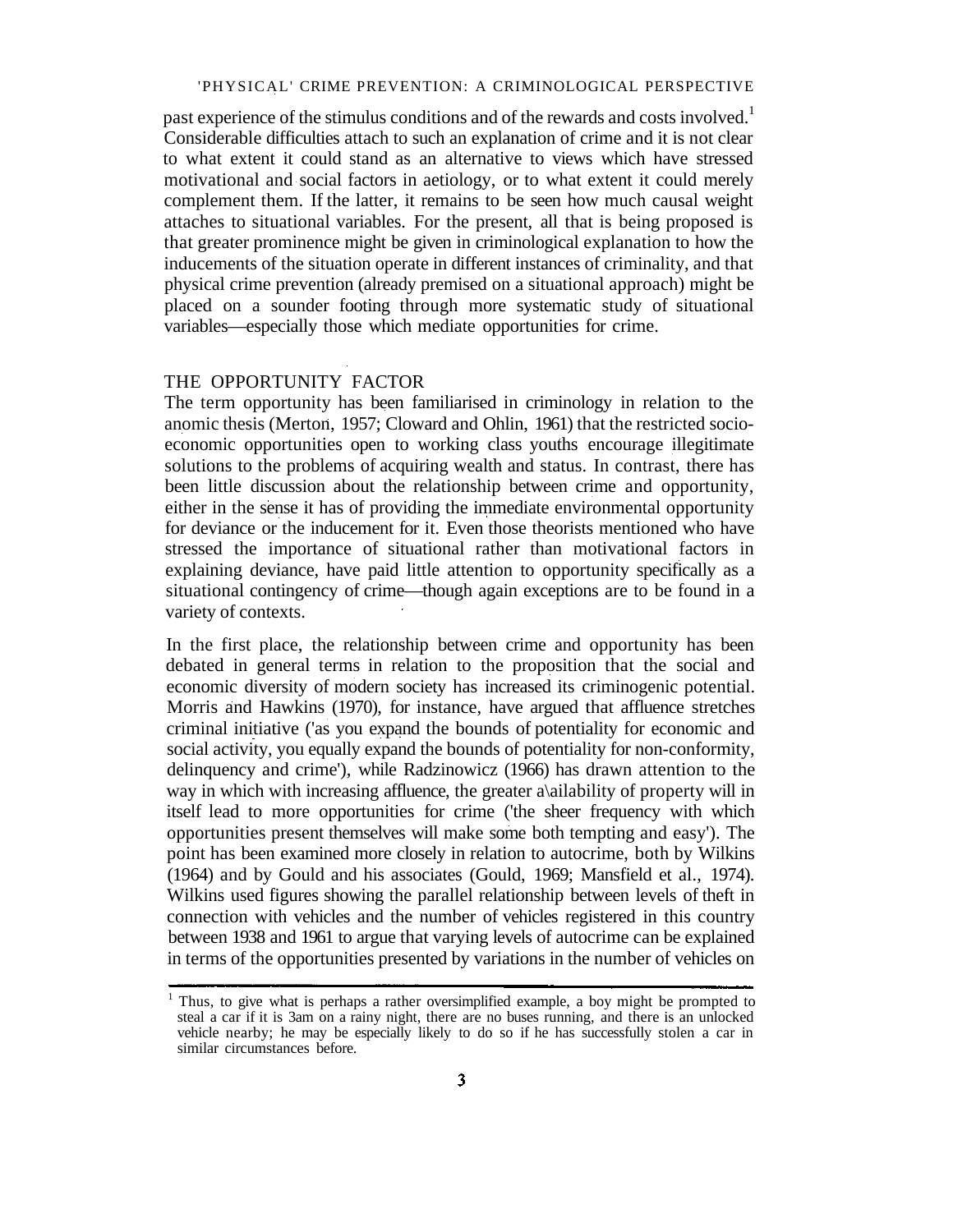the road. Gould hats suggested a more complex situation in which crime rates are affected not only by the supply of 'stealable' goods, but also by demand for them and by public attitudes to their protection. In other contexts, de Alarcon (1973) has suggested that the availability of drugs (as well as the presence of 'socialising' types of drug users) was a crucial factor in an epidemic of heroin and methedrine abuse in oae English town, while Smart (1974) has recently looked at a steep reduction in drunkenness offences in this country between 1914-1918 in terms of the licencing restrictions of the period and the limited availability of alcohol. Variations in the opportunities for different kinds of crime have been used as an explanation for differences in their distribution, at a general level, by Walker (1965) in discussing urban/rural differences and, in more detail, by Boggs (1965) and Baldwin and Bottoms (1975) in analysing differences within particular cities. Opportunity has also been used to explain seasonal variations in crime—by Burt (1944) who observed that the higher rate of property offending in winter months is facilitated by the long dark nights, and by Clarke and Martin (1971) who showed that the opportunities to abscond afforded by such conditions explain the fact that nearly three times as many boys absconded in November as in June from the approved school they studied. Finally, in a rather different way again, opportunities for crime have been related to the absence of supervision and security. Wade (1967) has argued that abandoned houses and buildings under construction, for example, provide important opportunities for damage, while Newman (1972) has shown how crime and vandalism on public housing estates can be explained by the opportunities for crime presented by isolated areas not under the eye of tenants and caretakers; in relation to security, Baldwin (1974) has shown how carelessness on the part of victims can help explain the patterns of housebreaking and vehicle theft.

From our point of view, however, such applications of the concept of opportunity in the study of crime have done no more than skim the surface; for the most part opportunity has been acknowledged in passing rather than taken as the main object of empirical scrutiny. The potential value of studying opportunity more directly is illustrated by reference to a study of suicide in Birmingham (Hassell and Trethowan, 1972). During the period 1963-1969, the suicide rate in Birmingham fell by 45 %, nearly double the national figure, from 122 to 67 per million population. The decline was almost entirely due to a dramatic fall in coal-gas deaths from 87 in 1962 to 12 in 1970, following a very substantial reduction in the toxic content of domestic coal-gas. This finding is especially important to us. First, it raises the question of whether there are similarly important environmental factors in relation to particular categories of crime, which once identified, could be successfully manipulated. (The recent memorandum on crime prevention of the Scottish Council on Crime accepts, for instance, that stricter control over the availability of dangerous weapons in Scotland might significantly reduce the incidence of violent crime). Second, the research shows that although suicide is commonly seen as behaviour that is determined by strong internal motivations, a simple change in the opportunity for killing oneself can have a marked effect on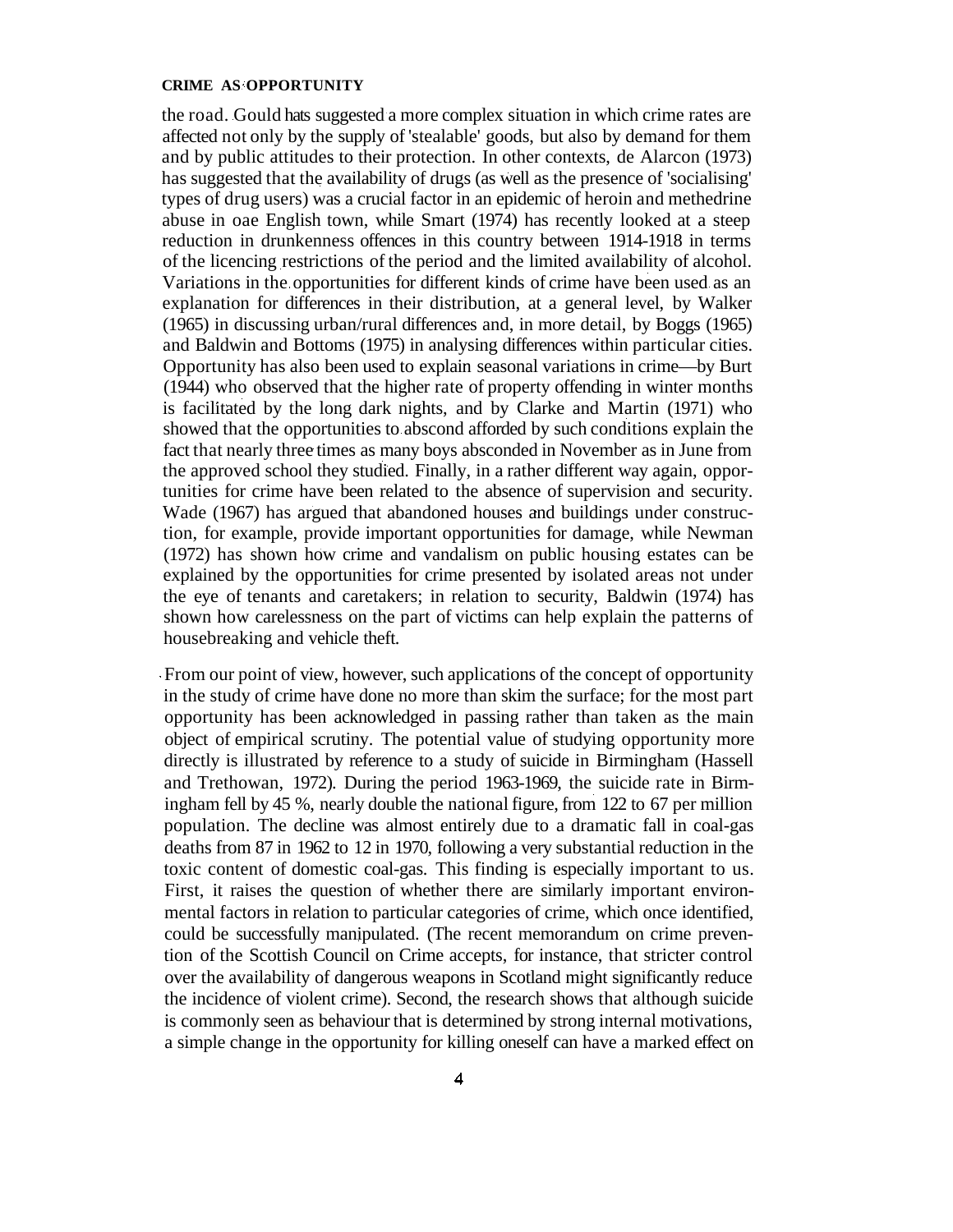the suicide rate. Finally, it provides a comment on the extent to which blocking the opportunities to behave in a particular way is likely either to prevent the behaviour or change its form. In this case, the fact that violent forms of suicide did not increase, suggests that most of those who would have chosen gas to kill themselves were not willing to use instead a more unpleasant alternative or perhaps one that would more certainly result in death. On the other hand, no doubt, some potential suicides may have tried instead to kill themselves with drugs—another relatively passive method—even if such 'displacement' was not reflected in the suicide rate. This could have been, as Hassell and Trethowan suggest, because of the increasing efficiency of hospital resuscitation services.

#### DISPLACEMENT AND CRIME PREVENTION

Insofar as human nature is inventive and the opportunities for crime unlimited, the possibility that blocking the opportunities for action merely displaces it elsewhere, or changes its form, can be seen as constituting a serious challenge to physical crime prevention. Nevertheless, such evidence on displacement as exists—and it has rarely been subject to empirical test—suggests that impeding action by physical means is likely to discourage at least some less determined individuals.<sup>1</sup> An isolated study by Press (1971), on the effects of increasing police activity in one precinct of New York, showed that intensified enforcement shifted less crime to adjacent areas than it prevented locally. In 'Defensible Space', Newman (1972) suggests that crime prevented on local housing estates by maximising surveillance of the estates' public areas, was not totally displaced to nearby districts. In relation to the study of suicide referred to above, the statistics since 1963 suggest that many of those whose death was prevented by the reduction in gas toxicity did not choose to kill themselves in other ways.

In order to be able to comment further on the extent to which displacement may occur, the argument for it needs to be more precisely formulated and different forms of crime separately examined in relation to displacement. In particular, it seems worth considering whether displacement occurs more often, or perhaps only, *within* particular categories of crime (what might be called 'specific' displacement), or whether it also operates across them ('general' displacement). This distinction can be clarified by considering the example of an increase in burglar alarms in an affluent suburb following extensive publicity given to housebreakings in the area. As a result, some 'specific' displacement of the burglars' activities may occur in that (i) they may change their *modus operandi* to encompass techniques of neutralising electronic alarms, or (ii) they may avoid secured houses and be more likely instead to break into the unprotected ones if these were sufficiently numerous in the locality. Their criminal behaviour might be much less susceptible to 'general' displacement to markedly different types of

<sup>&</sup>lt;sup>1</sup> Wheeler et al. (1967) cogently express the reason for this: 'Much of the rest of our lives is governed by a kind of economy of effort, whereby desired activities can become so difficult to complete that the effort is no longer made, and there seems no clear reason that criminal activities should not be governed by analogous principles'.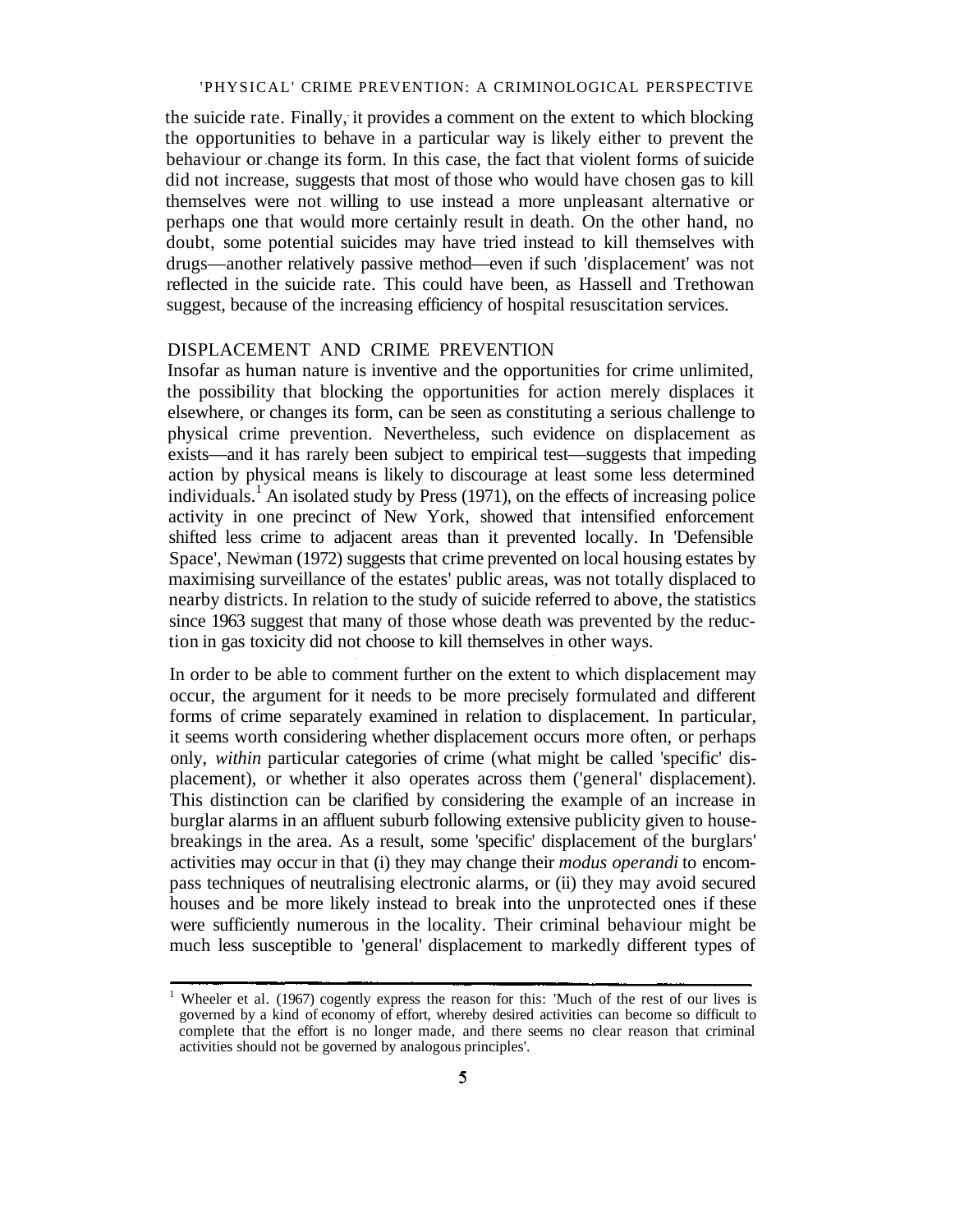offending. They would be unlikely, for example, to start raiding banks (which requires team-work and has much greater risks^-and rewards—attached to it), or to start robbing people in the street (which involves personal confrontation with victims—something housebreakers are traditionally thought to avoid). As should be clear, we would question the idea that there is a floating body of people with anti-social tendencies which must be expressed in crime of whatever kind. On the contrary, we believe that criminal behaviour consists of a number of discrete activities which are heavily influenced by particular situational inducements and by the balance of risks and rewards involved. Upsetting this balance through measures which make it more difficult to act is unlikely to displace action to crime which serves different ends and for which different internal and external sanctions might apply. The fact, on the other hand, that 'specific' displacement of behaviour is likely to occur suggests that such an effect should be anticipated in crime prevention practice and the possibility minimised of behaviour being displaced to forms of action which are functionally equivalent and which have similar social and personal significance.

## CLASSIFYING AND MEASURING OPPORTUNITIES FOR CRIME

While this discussion has underlined the power of opportunity in determining behaviour, it has also begun to show the great variety of ways in which it can be conceptualised. First of all, opportunities for crime can be divided into those attaching to people and those relating to the objects involved in crime, and each of these categories, for convenience, can be subdivided further. Thus, opportunities for crime attach to people, firstly, in the sense (as much criminological theory would recognise) that an individual's personal opportunities to commit crime vary according at least to age, sex and general life style (eg housewives will have numerous opportunities to steal from supermarkets), and, secondly, in the sense that people themselves, as victims of crime, will differentially generate opportunities for it.<sup>1</sup> Thirdly, people's opportunities for crime can be affected by the patterns of daily activity that follow from particular forms of social organisation. (Clifford (1974) has argued, for instance, with reference to recent experience in the Phillipines, that conditions of curfew can dramatically cut crime).

Opportunities that attach to the properties of objects involved in crime can be seen in the first place to be related to the *abundance* of'goods in circulation or to the supply of objects involved in particular criminal offences. (As more cars come on the road, so opportunities for stealing them will increase; in a society where every household has a gun, more neighbours and spouses will be shot during disputes than in a society where guns are tightly controlled.) Secondly, there are the kinds of environmental opportunities for crime which are~closely linked to the *physical security* of the objectsinvolved in a class of offence. (Cars which are lockedr^areTTnoTeilifiicult to steal, and goods in self-service shops are more

<sup>1</sup> Recent work by Sparks et al. (in press) suggests that'.. . the age-specific risk of becoming a victim one or more times a year roughly parallels that of being convicted of a crime: that is, it is highest for adolescents and young adults, declining in the middle and later years of life'.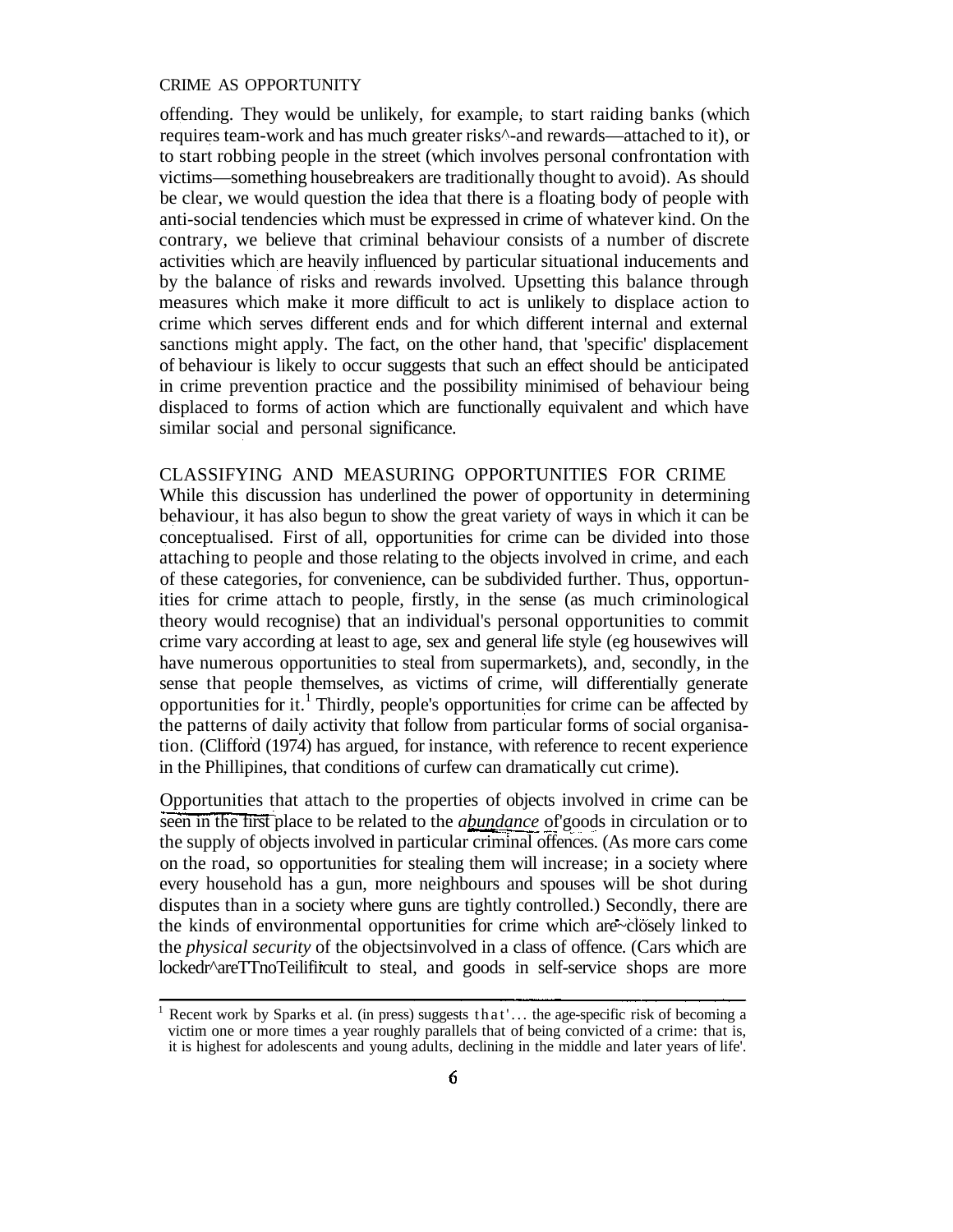### 'PHYSICAL' CRIME PREVENTION: A CRIMINOLOGICAL PERSPECTIVE

vulnerable to shoplifting than those in the traditional corner-shop.) Thirdly, there are opportunities for crime which are mediated by levels of *surveillance* and supervision. (Where pram sheds and garages are not easily visible from the dwellings on a housing estate, they are more likely to be vandalised; the less shop assistants attend to customers, the more goods will be stolen.)

Apart from the variety of categories under which opportunities for crime can be classified, an additional conceptual problem is that opportunity, can be seen as having two components, doubly providing the *occasion* for action (the objective, material conditions necessary for an act to be committed), and the *temptation* for

it (the conditions subjectively perceived as favourable to action). And these are not discrete since an unlocked car provides both the condition and the inducement for theft. Reconciling the objectively important component of opportunistic situations with the subjectivist claim that, in the last resort, opportunities are only perceived opportunities, is a problem that remains to be tackled (cf. Baldwin and Bottom, 1975). Clearly, there are countless occasions when the very considerable opportunities of the situation are not sufficient to provoke a criminal response and any examination of the concept of opportunity must fully recognise the fact.

In testing the role of opportunity further, most, if not all types of offence could be examined in terms of each of the categories of opportunity defined earlier. For instance, burglary could be looked at in terms of the greater freedom of men to be away from their homes at night, the density of residential properties in rural as against urban areas, the security of these properties, or the extent to which routes of access to them are visible to neighbours and passers-by. The demands of general criminological explanation, however, will differ from those of an approach concentrating specifically on crime prevention. While it may be valuable for criminologists concerned with explaining differences in rates or changes in the levels of offending, to study how opportunities for crime are related to individuals' personal opportunities for crime or the abundance of goods in circulation, the pay-off for crime prevention may be greatest, not from studying such largely intractable phenomena, but from studying the physical security and surveillance aspects of opportunity. Looking at car theft, for instance, in terms of the numbers of cars on the road, or the numbers of persons holding driving licences, may help in discussing temporal trends in autocrime, but will not lead to feasible policies for reducing it. If one looks instead at how the securing of cars affects illegal users (as was done for the study reported in Chapter 2), the results may be of considerably more practical use. To illustrate the point further: in the study of bus vandalism reported in Chapter 3, the opportunity for damage could have been measured by the number of buses on the road, or the types of passenger carried—in addition to, as was the case, the degree to which passengers are supervised by the conductor and driver; choosing to relate vandalism to levels of supervision by the bus crew meant that we were in a better position to make practical suggestions for its reduction.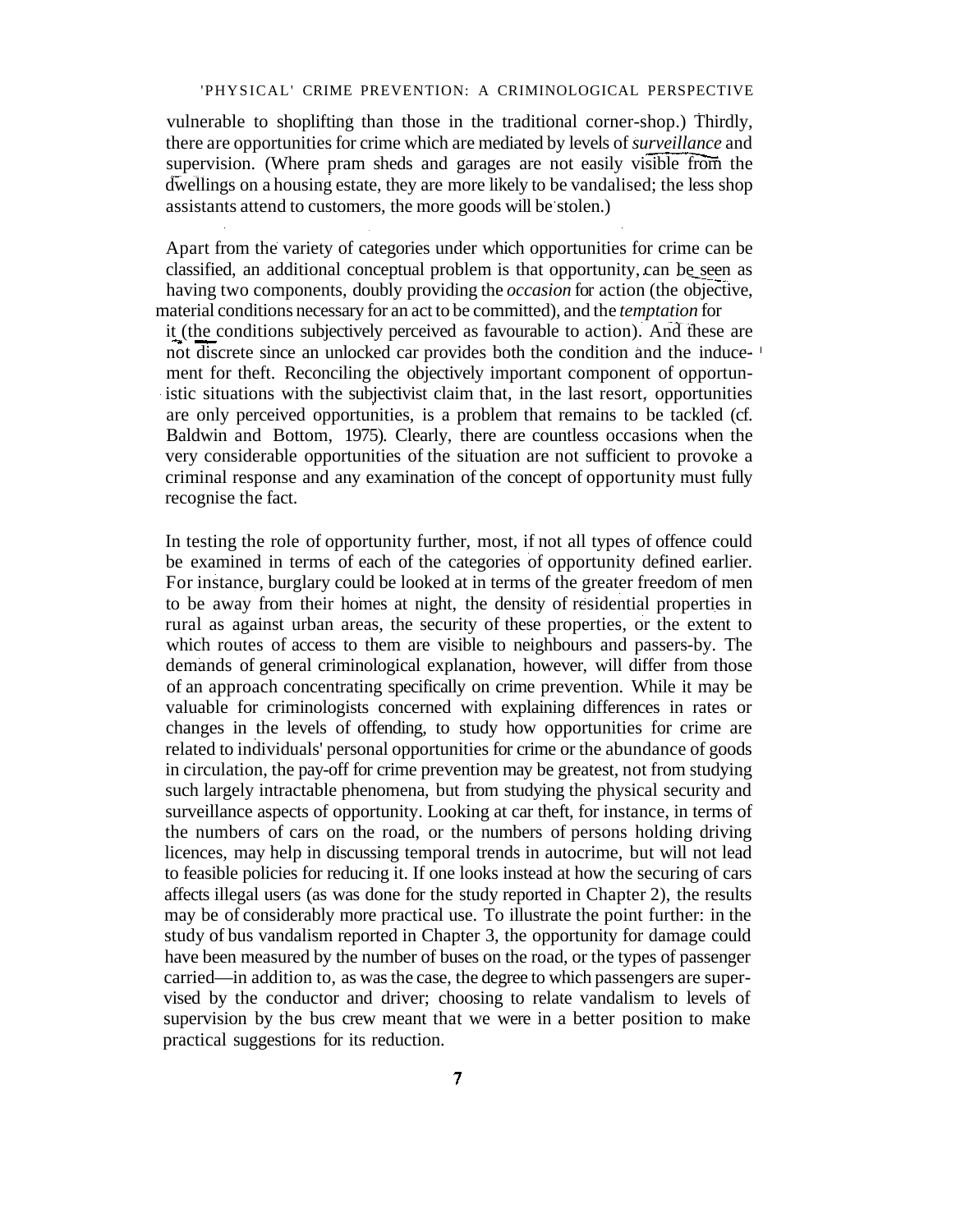## SUMMARY

This introductory discussion provides a framework for the two empirical studies reported next. It has argued that criminologists should supplement their interest in 'social' crime prevention by offering more support to 'physical' prevention through a theoretical development of the subject and the undertaking of more empirical research. It was suggested that criminological explanation should take greater account of how, and under what circumstances, situational variables combine With other relevant factors to produce crime and determine its pattern. From the point of view of physical crime prevention, it was stressed that the availability of opportunities for crime is a situational variable particularly well worth examining, though the difficulties of defining and operationalising opportunity were acknowledged, as well as the need to study whether reducing opportunities prevents or merely displaces crime. In classifying opportunities for crime, it was suggested that those related to lack of surveillance and physical security were most worth analysing in relation to crime prevention; analysis of the opportunities afforded by the abundance of property or by people's patterns of activity might be of greater value in explaining differences or changes in crimerates.

The two studies reported in the following chapters—one concerned with the effectiveness of steering column locks on cars, the other relating vandalism on buses to levels of supervision of passengers by the crew—are intended to illustrate the feasibility of analysing crime in terms of the opportunities for it presented by lack of security and surveillance, the explanatory potential of doing so, and the lessons for crime prevention that can result.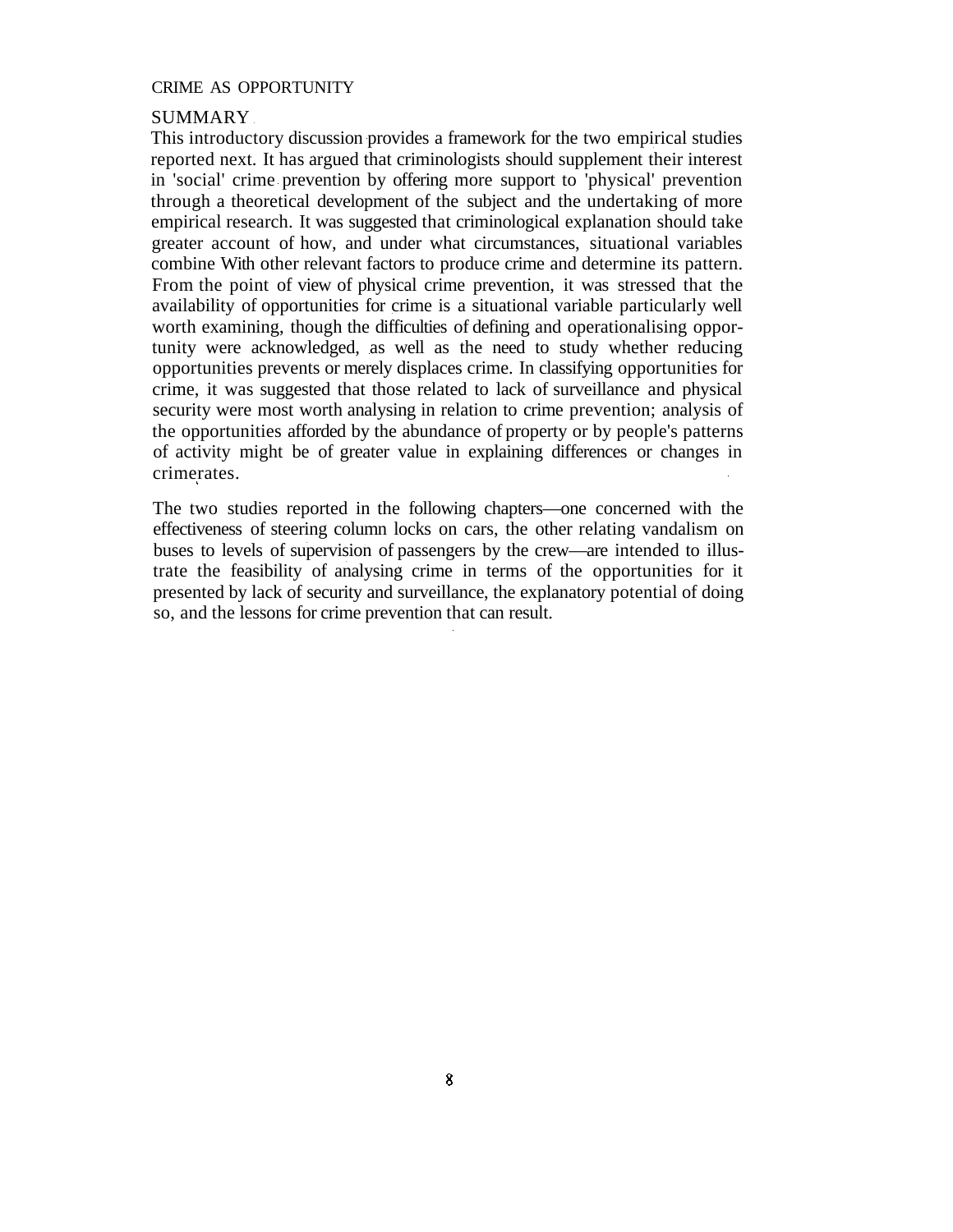## 2 Steering column locks and car theft

Since January 1971, all new cars imported to and manufactured in this country have been fitted with a steering column lock as standard equipment. These locks, whioh are automatically brought into operation when the ignition key is removed, were introduced in the face of increasing autocrime in preceding years to make it more difficult for vehicles to be illegally driven away.<sup>1</sup> The potential savings to be offset against the cost of fitting new vehicles with anti-theft equipment (approximately £10 a vehicle at 1971 prices) were considerable. Autocrime involves a great deal of police time and effort (it accounts for no less than 24 % of recorded known indictable crime<sup>2</sup>), and there are losses to insurance companies which are passed on to car owners through the premiums they are required to pay. It also presents considerable hazards to road safety: according to a recent, unpublished paper by the Federal Bureau of Investigation, a stolen vehicle is 200 times more likely to be involved in a car accident than one which is not stolen. This may be because many of those who take cars are young and inexperienced drivers: 76 % of those caught for taking cars in England and Wales in 1973 were under the age of 21, and of these almost half were under the minimum legal driving age of 17.

Although it was hoped that fitting new cars with steering column locks would lead to a reduction in the overall level of vehicle theft and unauthorised taking, this has already been confounded by a remarkable increase in these offences since the beginning of 1971. In the Metropolitan Police District in 1974, for instance, vehicle theft and unauthorised taking was some 80 % higher than in 1970. (Other indictable crime rose by 22 % over the same period). This increase, however, does not necessarily mean that steering column locks are ineffective, since published statistics make no distinction between cars protected by locks and those not;<sup>3</sup> the

<sup>&</sup>lt;sup>1</sup> The agreement to fit steering column locks to cars (and vans derived from cars) was a voluntary one negotiated by the Home Office with the Society of Motor Manufacturers and Traders. Though the agreement allowed for alternative anti-theft devices, in practice most cars have been fitted with steering column locks. Thus, for convenience, all devices covered by the 1971 agreement are referred to in this report as steering column locks.

 $2$  Criminal Statistics: England and Wales, 1973. Autocrime here is unauthorised taking of vehicles, vehicle theft and the theft of property from vehicles. Vehicles in this case comprise commercial vehicles and two-wheelers as well as private cars and vans.

<sup>&</sup>lt;sup>3</sup> At the same time, given increasing scepticism about the validity and reliability of official criminal statistics, it is worth making the point that statistics relating to cars which are illegally driven away are unusually accurate, at least as far as the reporting of offences is concerned. Because of insurers' requirements that the police be notified when a claim for theft is made, and because of the owner's dependence on the police to help retrieve cars, failure to report missing vehicles is rare (cf. Mansfield et al., 1974).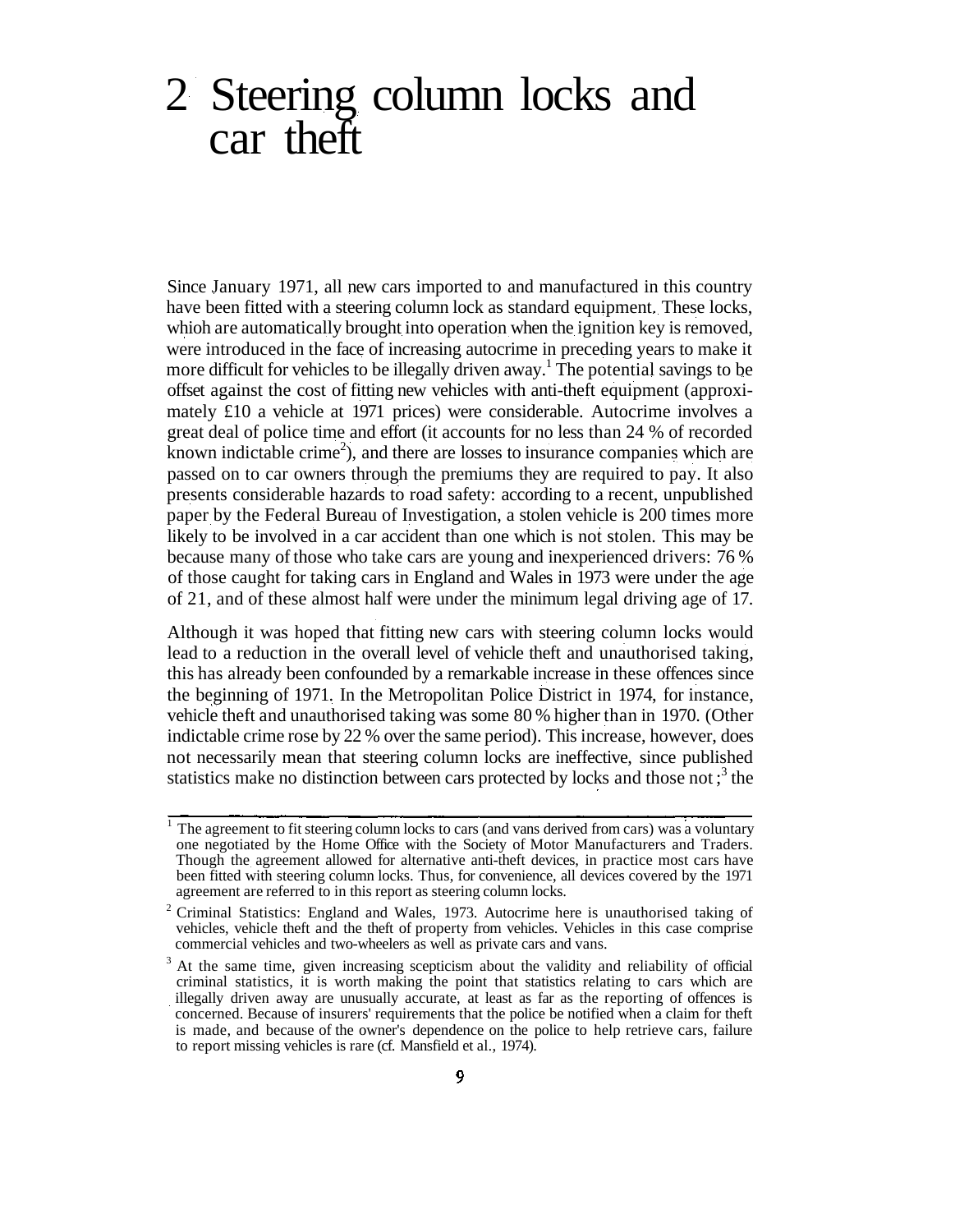overall increase in theft and unauthorised taking may well have been accounted for by offences involving unprotected vehicles.

The study reported below aimed to assess the extent to which the increased security of vehicles manufactured since 1971 has prevented their unauthorised use, and given the continuing increase in theft and unauthorised taking, to examine the question of whether higher levels of protected cars will eventually reduce the overall incidence of these offences. Thus, the study analyses car theft in terms of one of the sources of opportunities for crime identified in Chapter 1 (see pages 6-7), namely lack of physical security. At the same time, it also provided a chance to study another aspect of opportunity through an examination of Wilkins's (1964) hypothesis of a direct relationship between the abundance of vehicles on the road and the frequency of their unauthorised use and, more generally, to comment on the long-standing question of whether preventive measures actually reduce crime or simply displace its pattern.

## THE EFFECTIVENESS OF STEERING COLUMN LOCKS

The method employed in evaluating the effectiveness of steering column locks was to see whether a smaller proportion of'new' cars were stolen or driven away in 1973 (ie since the introduction of the locks) than in 1969 (before their introduction). In both years 'new' cars were defined as those which, according to their licence numbers were three years old or less<sup>1</sup>. In 1973 all 'new' cars would have steering column locks, whereas in 1969 the great majority would not.

1969 rather than 1970 was taken to represent the 'before' situation since a small number of new cars introduced in 1970 were fitted with anti-theft devices in anticipation of the 1971 measure. Cars on the road in 1969 would have included a number of foreign models some of which had anti-theft devices and, although for strict accuracy some account should have been taken of these, the difficulties of doing so were incommensurate. In any case, the numbers involved would have been small; from information given to us by the Society of Motor Manufacturers relating to new foreign cars registered in this country it can be estimated that in 1969, in the country as a whole, foreign cars accounted for about 5 % of the total cars on the road. And not all of them were fitted with anti-theft devices.

## **Sample**

The sample was drawn from the Metropolitan Police District's statistical records. These maintain a distinction between theft of vehicles and unauthorised

<sup>1</sup> The age of a vehicle cannot always be determined from its registration number. For example, second-hand cars imported from abroad are registered by year of import rather than manufacture, and some owners of new cars, especially expensive ones, obtain personalised number plates. These and other exceptions were rare enough to be discounted in the analysis.

Because of the practice since 1967 of changing the suffix to licence numbers on August 1, J registration cars were subdivided into those registered before February 1,1971 (assumed to be without security protection) and those registered after that date (assumed to be fitted with anti-theft devices"\*.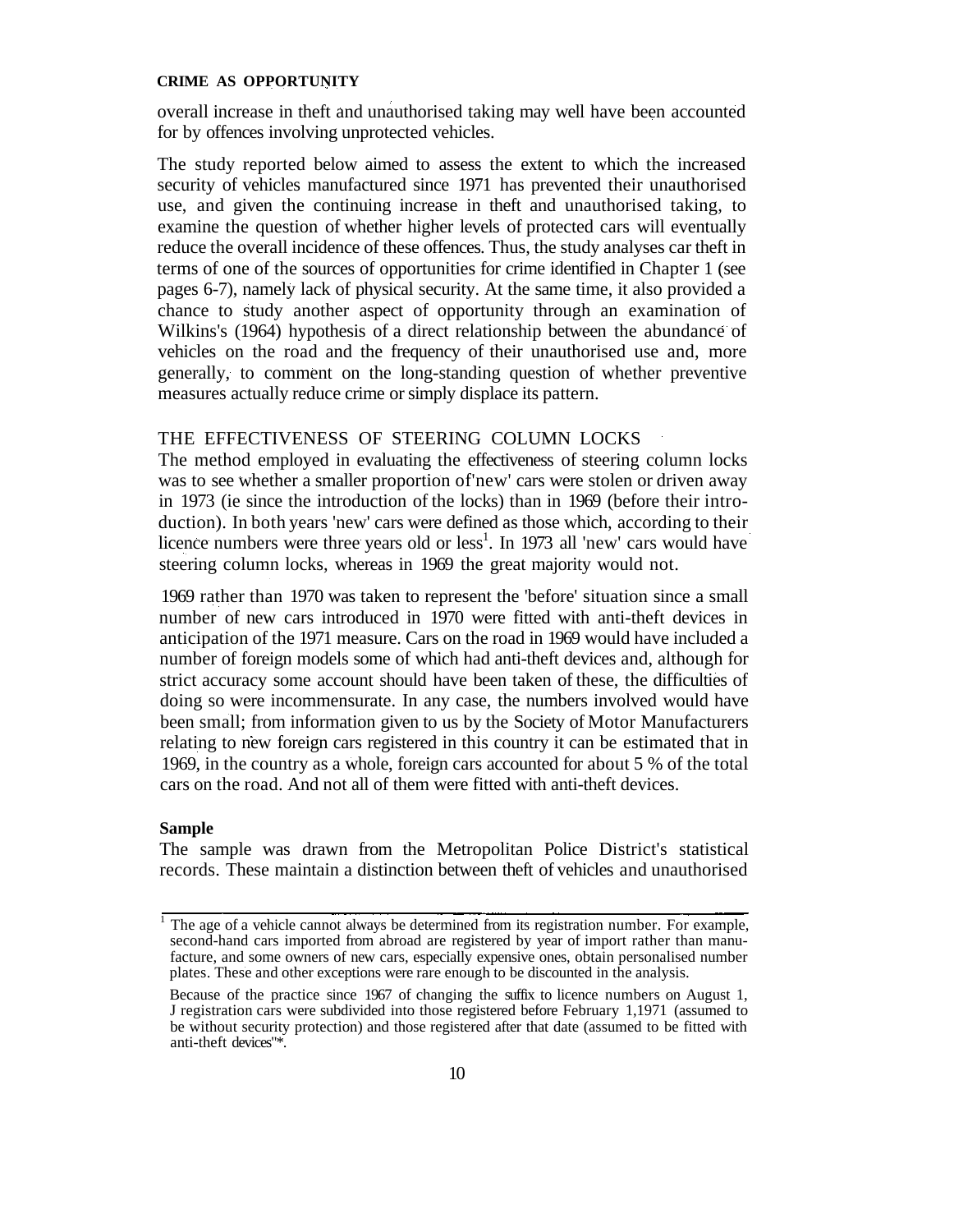## **STEERING COLUMN LOCKS AND CAR THEFT**

taking: a vehicle is considered stolen if it is not recovered within 30 days, otherwise it is recorded as having been taken without authority, The sample comprised, in 1969 and 1973, the last 20 cars recorded as taken without authority and the last 20 (or as many as were available) recorded as stolen in each of the 23 main divisional stations of the MPD. Most of the cars in the sample were taken between August and December; although in 1969 and 1973 the number of cars taken at the very end of the year was rather high, there is no reason to think that for our purposes bias has been introduced by sampling car theft and unauthorised taking mainly from the second half of the year.

#### Results

Table 2:1 shows that in 1969 'new' cars represented 20.9% of all cars illegally taken, whereas in 1973 the figure had dropped to 5.1 %, a difference we would attribute to the protection afforded by anti-theft devices.<sup>1</sup> Moreover, since in 1973 'new' cars represented a greater proportion of the total number of cars on the road (an estimated  $37\%$ ) than in 1969 (34%), the difference is a little more accentuated than it appears.

### **Table 2:1**

'New' cars (ie those 3 years old or less) as a proportion of cars stolen and taken without authority in the Metropolitan Police District in 1969 and 1973.

|                | 1969                          |       |       | 1973                   |       |       |
|----------------|-------------------------------|-------|-------|------------------------|-------|-------|
|                | <b>Unauthorised</b><br>taking | Theft | Total | Unauthorised<br>taking | Theft | Total |
| All cars taken | 460                           | 457   | 917   | 460                    | 458   | 918   |
| New cars taken | 93                            | 99    | 192   | 30                     | 17    | 47    |
| $\%$ new cars  | $20.2\%$                      | 21.7% | 20.9% | 6.5%                   | 3.7%  | 5.1%  |

The 47 'new' cars sampled which were stolen or taken without authority in 1973 despite being protected by steering column locks were not all, of course, necessarily moved by tampering with the locks themselves. Although from the data examined it was not possible to tell how many of the 'new' cars were left insecure, it is quite likely that some of the cars would have been left with the keys either in them or readily available. A United States President's Commission report (1967) on crime suggested that 42% of cars stolen had unlocked ignitions, while in this country Baldwin (1974) has shown, similarly, that a disproportionate number of cars left insecure are taken and driven away, or have property stolen from them.

<sup>&</sup>lt;sup>1</sup> Two other categories of autocrime maintained in MPD statistics are theft of property from a vehicle which is not moved and theft from a vehicle which is moved. Since 1969, theft from vehicles which have been moved has continued to rise along with unauthorised taking and theft, confirming that steering column locks have not improved the overall picture of car theft. At the same time, it appears from some rather limited data we collected that moving a car and taking property from it occurred very infrequently among vehicles fitted with steering column locks, again suggesting that such locks are effective anti-theft devices.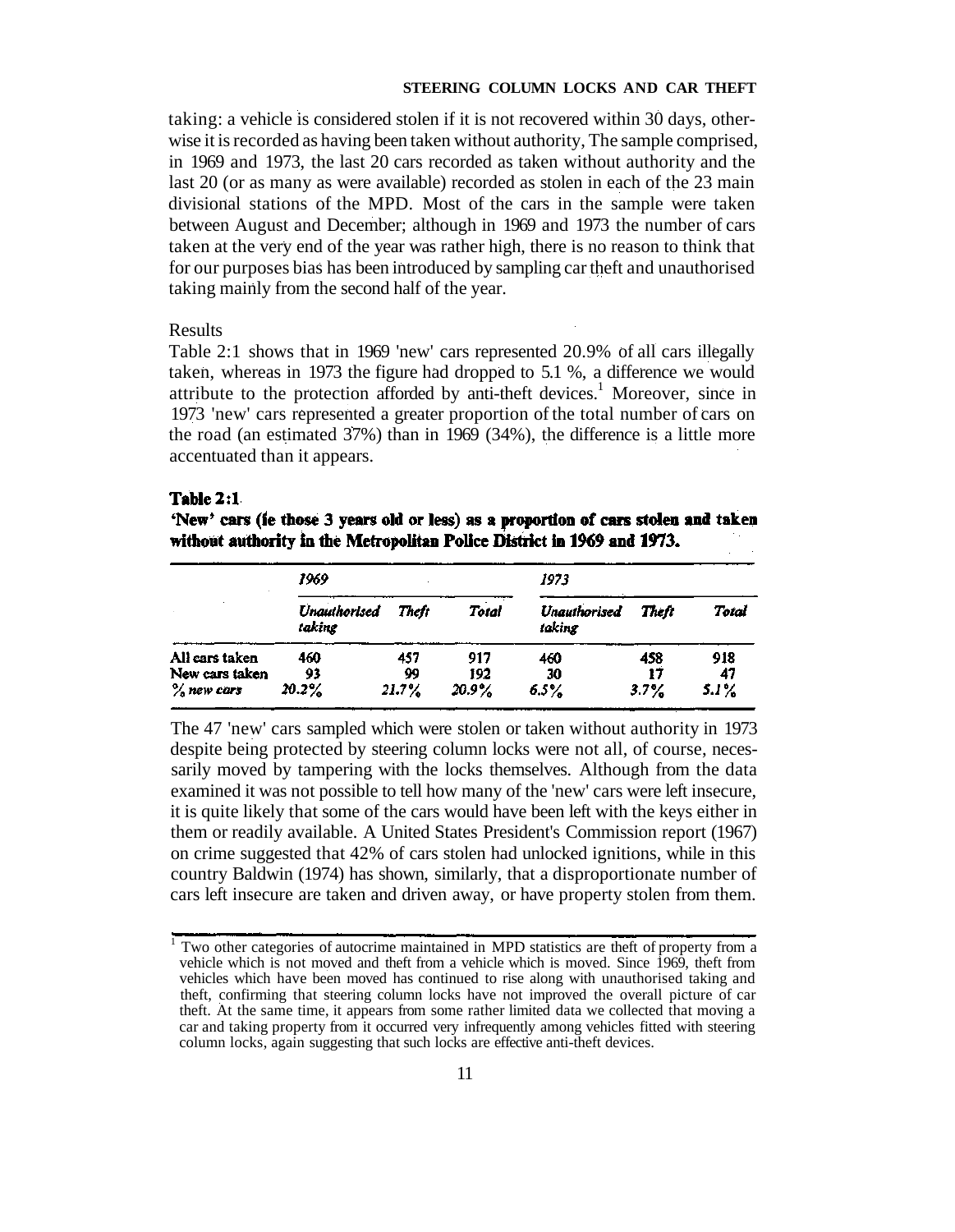Thus, if steering column locks are less effective than might be expected from their technical design, some degree of carelessness on the part of car owners is likely to provide part of the explanation.

Although Table *%*: 1 shows a greater decline in theft than in unauthorised taking, this was not statistically significant ( $x^2 = 3.6$ ; 1 df). Steering column locks might have been expected, in fact, to have had a greater impact on unauthorised taking than on theft, given that 'stolen' cars are often regarded as being taken by determined thieves interested in resale, but cars recovered within 30 days as being taken by more opportunistic 'joy-riders', or those in need of transport. It is becoming increasingly difficult, however, to maintain the distinction between theft and unauthorised taking on the basis of a 30-day retrieval period, since more than half the cars recorded as stolen in the MPD are eventually recovered. In easier circumstances, they might have been recovered sooner and thereby have been classified as taken without authority. Moreover, in the present sample, there was no evidence, as one might have expected, that stolen cars were newer than those taken for more casual purposes, since the distribution of cars of various ages between the two categories of theft and unauthorised taking was statistically indistinguishable. This again suggests that the present distinction between the two categories is insufficiently sound to test whether steering column locks have less of a deterrent effect on professional thieves than on more casual cartakers.

The possibility that some factor other than increased vehicle security had intervened since 1969 to reduce the vulnerability of 'new' cars in 1973 was dismissed as remote given that the theft of'new' commercial vehicles and 'new' motorcycles (neither of which had been covered by any comparable requirement for additional security) had not dropped since 1969. On the contrary, a limited sample of these vehicles was examined, and the proportion of 'new' models stolen was found to have increased from 19 % in 1969 to 22.5 % in 1973.

It seems, then, that steering column locks are efficient in reducing the risk of cars fitted with them being illegally driven away. In fact, extrapolating from our sample, the risk of a 'new' car being stolen or taken without authority in the MPD was about three times less in 1973 as in 1969. The risk to 'old' cars, on the other hand, nearly doubled over the same period and it seems most likely that part of this increase in risk reflects the greater security of'new' cars—protecting these may well have re-directed some thieves to easier targets.

## FUTURE LEVELS OF THEFT AND UNAUTHORISED TAKING

While, at present, steering column locks are not providing the police with any overall benefit, their effectiveness in preventing the theft and unauthorised taking of cars to which they are fitted suggests that as the proportion of protected cars increases, the numbers of these offences might fall. For various reasons, however, it is difficult to make any precise estimate of when steering column locks might begin to have such an effect. In the first place, like other locks, steering column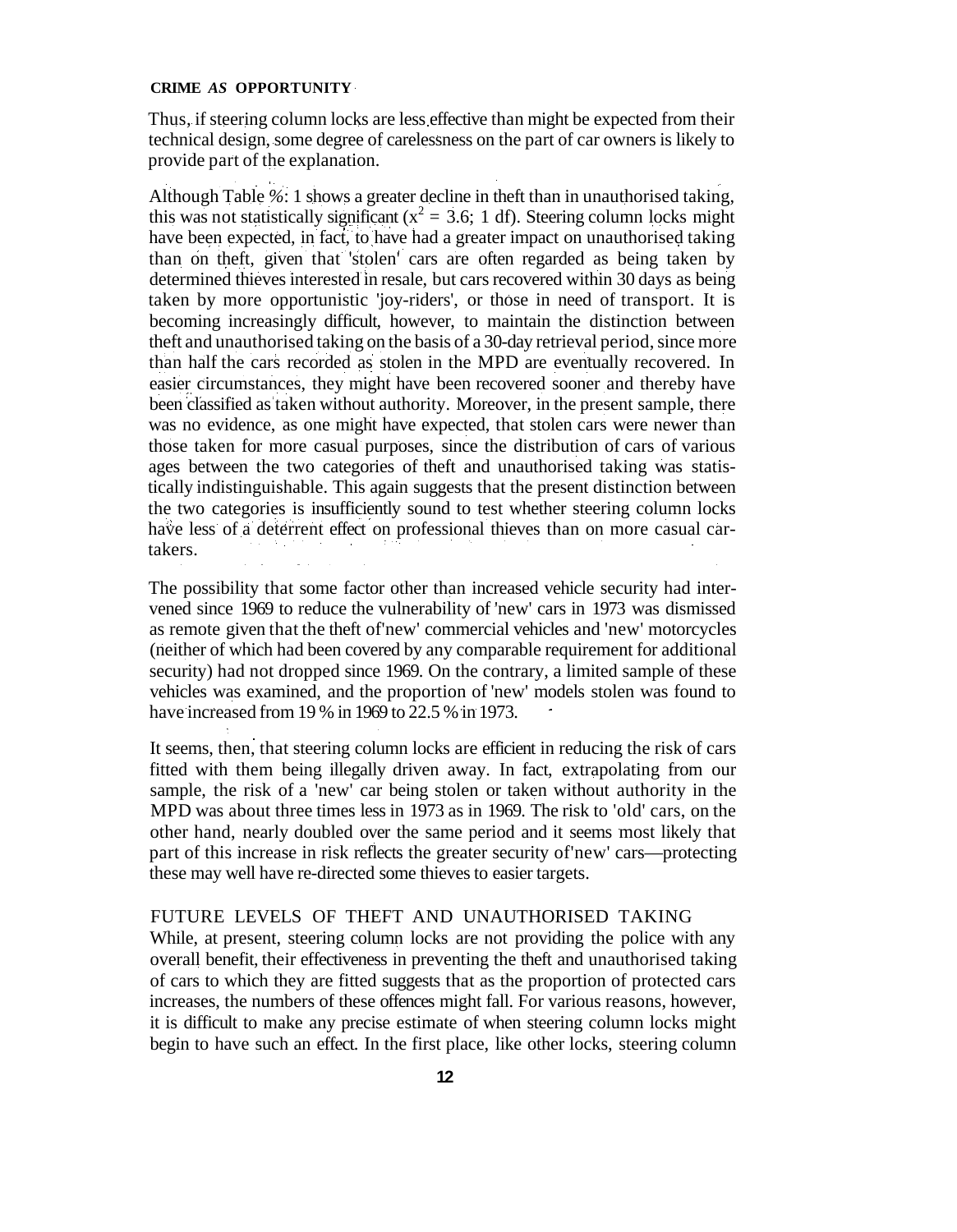### **STEERING COLUMN LOCKS AND CAR THEFT**

locks become easier to 'break' as they become worn, so that the protection they give may diminish with age. Again, as more cars have locks, it is arguable that the need for the unauthorised user to 'break' them will increase and he may become increasingly ingenious in his attempts. This might be especially applicable to those who make a living from stealing cars (by resale of the vehicle, or its parts) since the value of old, unprotected cars will diminish as the proportion of cars with locks increases. Lastly, (and this is particularly likely if locks maintain their effectiveness, or are supplemented by more elaborate security devices), professional thieves may respond by changing their *modus operand!.* For instance, they may increasingly acquire cars from locations such as garage forecourts where the keys are likely to be available, or by fraudulent means from car hire firms.

The central difficulty in making reliable predictions about future levels of autocrime, however, is that our findings show that the number of 'stealable' cars<sup>1</sup> on the road (ie those without steering column locks) does not clearly or directly influence the level of theft and unauthorised taking. Figure 2:1 shows a progressive increase in theft and unauthorised taking since 1961 (notably sharp in 1974) which has not been affected by the reduction in the number of 'stealable' vehicles following the 1971 measures. Although the number of 'stealable' vehicles was even lower in 1974 than in 1961, the volume of car theft and unauthorised taking was 160 % higher at the later date than at the earlier one. Theft and unauthorised taking is apparently not dictated solely by the number of easy opportunities available, and reducing opportunities by fitting an increasing proportion of cars with anti-theft devices might not effect the level of theft in any predictable way.

The increase in theft and unauthorised taking shown in Figure 2:1 also calls into question the hypothesis that autocrime is fairly closely related to the number of vehicles registered, as Wilkins (1964) has argued was the case in England and Wales between 1938 and 1961. If the number of cars *without* steering column locks is taken as an index of opportunity to steal cars, his hypothesis is, as indicated above, clearly untenable; if the total number of cars *registered* is taken as this index, the data still disproves the hypothesis as it stands: for instance, in 1974 there was a 34 % increase over 1973 in the number of thefts and unauthorised takings, but a slight decrease in the total number of cars registered.<sup>2</sup>

A more sophisticated model to explain levels of car theft has been proposed by Gould and his associates (Gould, 1969; Mansfield et al., 1974) which takes into

<sup>&</sup>lt;sup>1</sup> 'Stealable' cars are those assumed to be without steering column locks on the grounds that they were first registered before 1971. The number of such vehicles on the road in subsequent years was estimated by subtracting new registrations from the total number registered in each year, allowing for a small amount of'wastage' of vehicles first registered after January 1971.

 $2$  There are other problems with Wilkins's analysis. In relating the level of vehicle registration to the volume of *theft from* motor vehicles, rather than to the *theft of or* to the *unauthorised taking* of these vehicles, Wilkins appears to have chosen the index of autocrime which supported his proposition best. Moreover, even this rather convenient measure of autocrime has not related well since 1961 (when his analysis finished) to the increase in vehicle registration.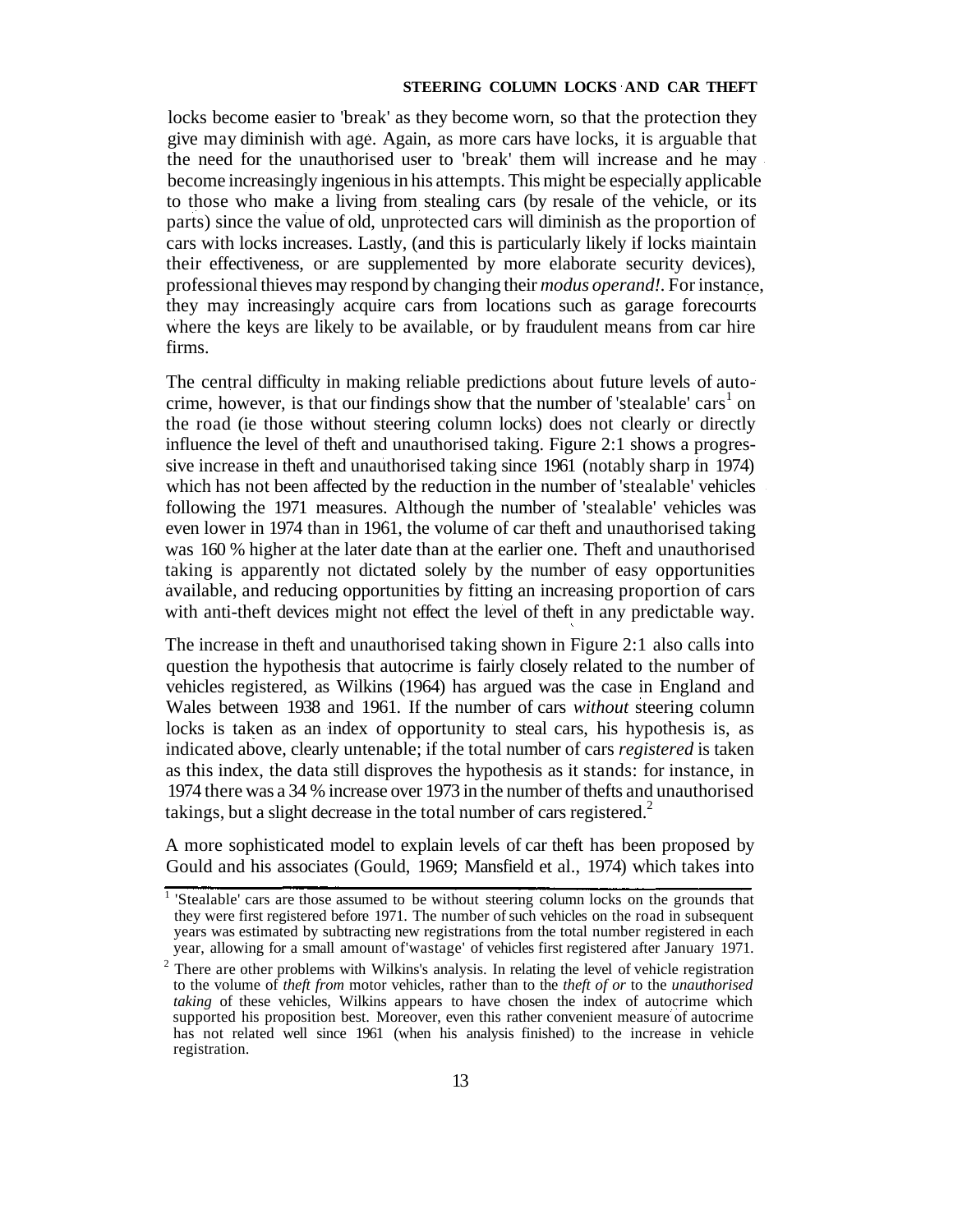Note (i) The figures representing 'stealable' cars on the road (estimated from GLC car registration data) relate to cars and vans alone, while the figures for vehicles stolen and taken without authority (from MPD crime statistics) also include lorries and two-wheelers. Since the number of cars and vans as a proportion of all vehicles stolen and taken has steadily increased since at least 1968, the increase in theft and unauthorised taking shown above would have been greater had other vehicles been excluded from the calculations. (ii) The boundaries of the MPD

 $\overline{4}$ and the GLC do not quite coincide. though the discrepancy between them is not great. Since the boundaries for the GLC were established in 1964, the figures for cars registered in the area before then are estimated.

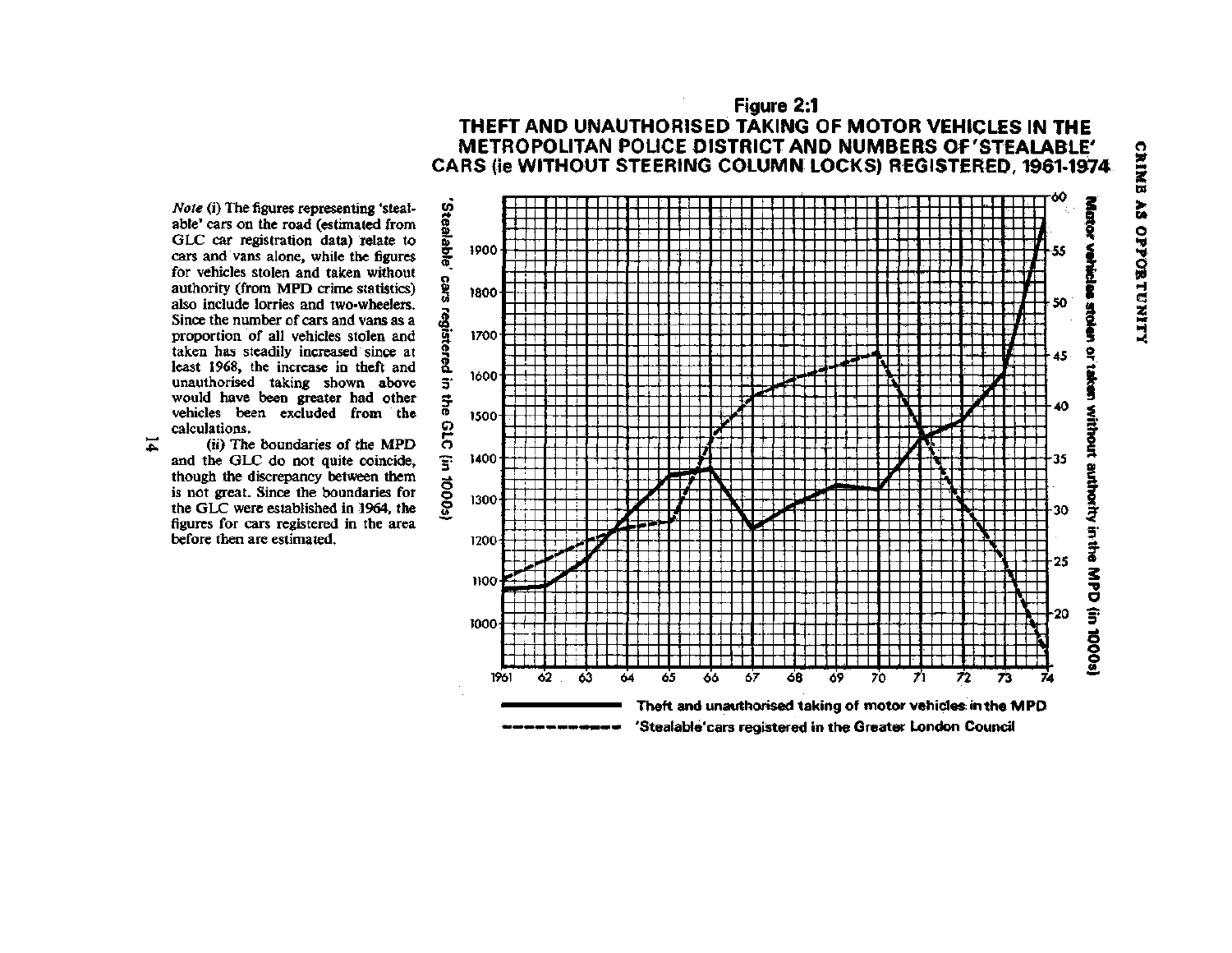#### **STEERING COLUMN LOCKS AND GAR THEFT**

account the changing \*«lationship between the 'supply' of vehicles and the 'demand' for them from various sections of the population. Explaining varying levels of autocrime at different periods and in different countries, they have claimed that when vehicles are in short supply they are the preserve of the professional thief, but when they are abundant they are stolen mainly by amateurs (for instance by those who wish to keep a vehicle for their own use), The model, however, does no adequately accommodate the pattern of autocrime in this country. For instance, while it is claimed that vehicle thefts peak and begin to decline when there are about 160-200 cars per thousand of population\* there is no sign that vehicle thefts in this country are beginning to decline even though vehicle registrations are now well beyond the level specified. Moreover^ the steep increase in theft and unauthorised taking that has occurred in this country recently cannot be easily explained in terms of supply and demand since the number of vehicles on the road has not greatly altered.

One shortcoming of the predictive models of both Wilkins and Gould would appear to be that no weight is given to varying levels of vehicle security. More precisely, their models may only be tenable when the abundance of similarly insecure vehicles is the only changing factor over time. They fail to accommodate situations in which the overall level of vehicle security is raised, as we explain below has been the case in the German Federal Republic, and those in which a proportion of the cars on the road are made more secure.

The importance of vehicle security has been confirmed by our findings that cars protected with locks are much less likely to be taken or stolen than they would otherwise have been. Other evidence (Bundeskriminalamt, 1973) of its importance is provided by the pattern of autocrime in the German Federal Republic since 1963 when all cars, both new and old, were required to be fitted with anti-theft devices (see Figure 2:2). Increasing the security of the total population of cars in this way produced a very marked decrease (62 %) in car theft during the first complete year (1963) when all cars were protected over the last complete year when no cars were protected (1960). In fact, security protection decreased the risk of a car being stolen or taken without authority by a factor of nearly *four,* and this decrease has endured: the risk of a car being stolen was virtually identical in 1972 as in 1963, taking into account an 86 % increase in registrations. In other words, the German case indicates that the incidence of car theft is related not only to the number of cars on the road (as Wilkins suggests), or the changing demand for them by different types of car thief (as on Gould's argument), but also to the degree to which they are secured.

There are considerable problems, therefore, in accurately predicting future levels of car theft and unauthorised taking in this country. The apparent fact, however, that a substantial proportion of cars taken involve youths who 'joy-ride' or miss the last bus home perhaps suggests that anti-theft devices will eventually reduce the overall level of autocrime. According to MPD statistics for 1973, 85 % of cars stolen or taken without authority were recovered, the great majority of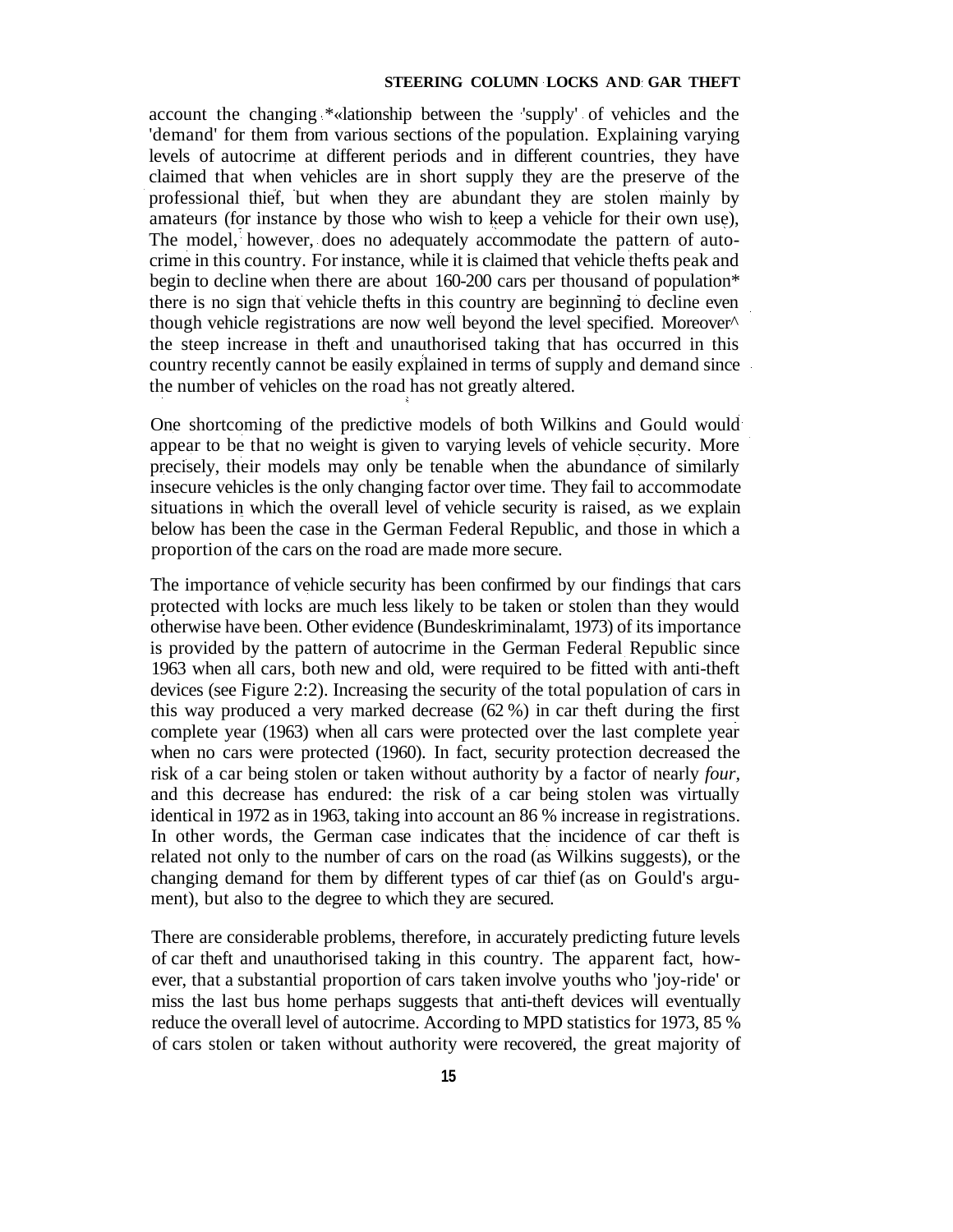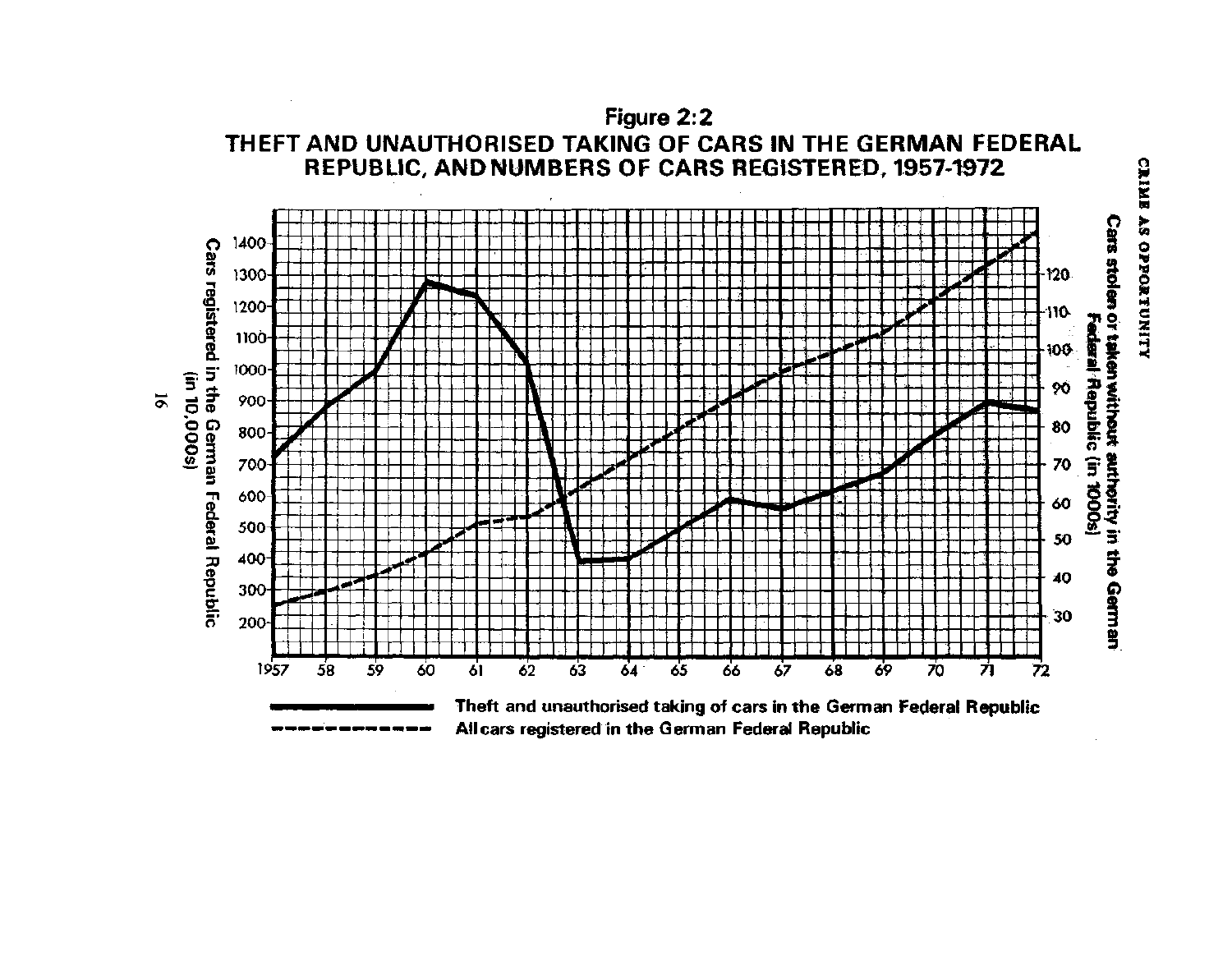### **STEERING COLUMN LOCKS AND CAR THEFT**

them within 30 days. For the most part, these cars can reasonably be assumed to have been taken by casual unauthorised users who were probably responding to the opportunity presented by the large number of relatively insecure vehicles on the road. One might well expect that the fitting of steering column locks to an increasing proportion of vehicles will eventually be reflected in a lower incidence of 'joy-riding' and 'journey-making' <sup>on the</sup>  $P^{\text{art of}}$  of the  $\wedge^{\text{ess}}$  painstaking, more opportunist thief. For eventually the absolute numbers of unprotected cars on the road will fall to figures low enough to alter materially the ease of finding a car for illegitimate use. Thus in the MPD in 1973, 1:32 unprotected cars were stolen or used without authority at a time when cars with steering column locks accounted for about 37% of cars on the road. In the MPD in 1977, protected cars will account for about 68 % of cars, and in 1980 for about 81 %.\* It is worth noting that at these two levels some 1:20 and 1:13 unprotected cars would have to be stolen or taken without authority if the same number of such vehicles were to be taken as in 1973. On the face of it, either proportion seems untenably high given (apart from anything else) that risks of these magnitudes would hardly be accepted complacently by owners pf old cars—or by their insurers.

## DISPLACEMENT

A main finding of the present study is that although steering column locks have substantially reduced the risk of cars fitted with them being illegally driven away, they seem also to have had the effect of redirecting thieves to cars without them. The results are therefore compatible with a 'specific' displacement effect as discussed in Chapter 1. Or, at least, the findings support 'specific' displacement in the current situation when, given the 1973 level of cars with steering column locks (in the MPD about 37%) the absolute number of unprotected cars (some 1.2 million) seemed quite adequate to allow displacement to these: the potential thief or joy-rider would have little difficulty in finding an unprotected car when he wanted one. We have already pointed out, however, some of the difficulties of knowing whether displacement to unprotected targets will as readily occur when the number of these is heavily outweighed by the number of cars protected by anti-theft devices.

As it becomes increasingly difficult to find unprotected cars, the 'specific' displacement that will occur may be of the kind whereby car thieves—or, more precisely, some car thieves—change their methods of operation. It seems likely that those who at the moment steal cars for re-sale will, as well as developing more sophisticated methods of moving secure cars and devoting more effort to the fraudulent acquisition of cars, also displace some of their present activities to related offences such as stealing parts and contents without moving the car and stealing relatively vulnerable commercial vehicles. In contrast, displacement to other

<sup>&</sup>lt;sup>1</sup> These estimates assume that the yearly level of new registrations will remain constant at its 1973 level, and that the 'fall-off' in registrations of old cars will conform to present patterns in the GLC (as they appear from GLC car registration data). No attempt has been made to predict the situation beyond 1980.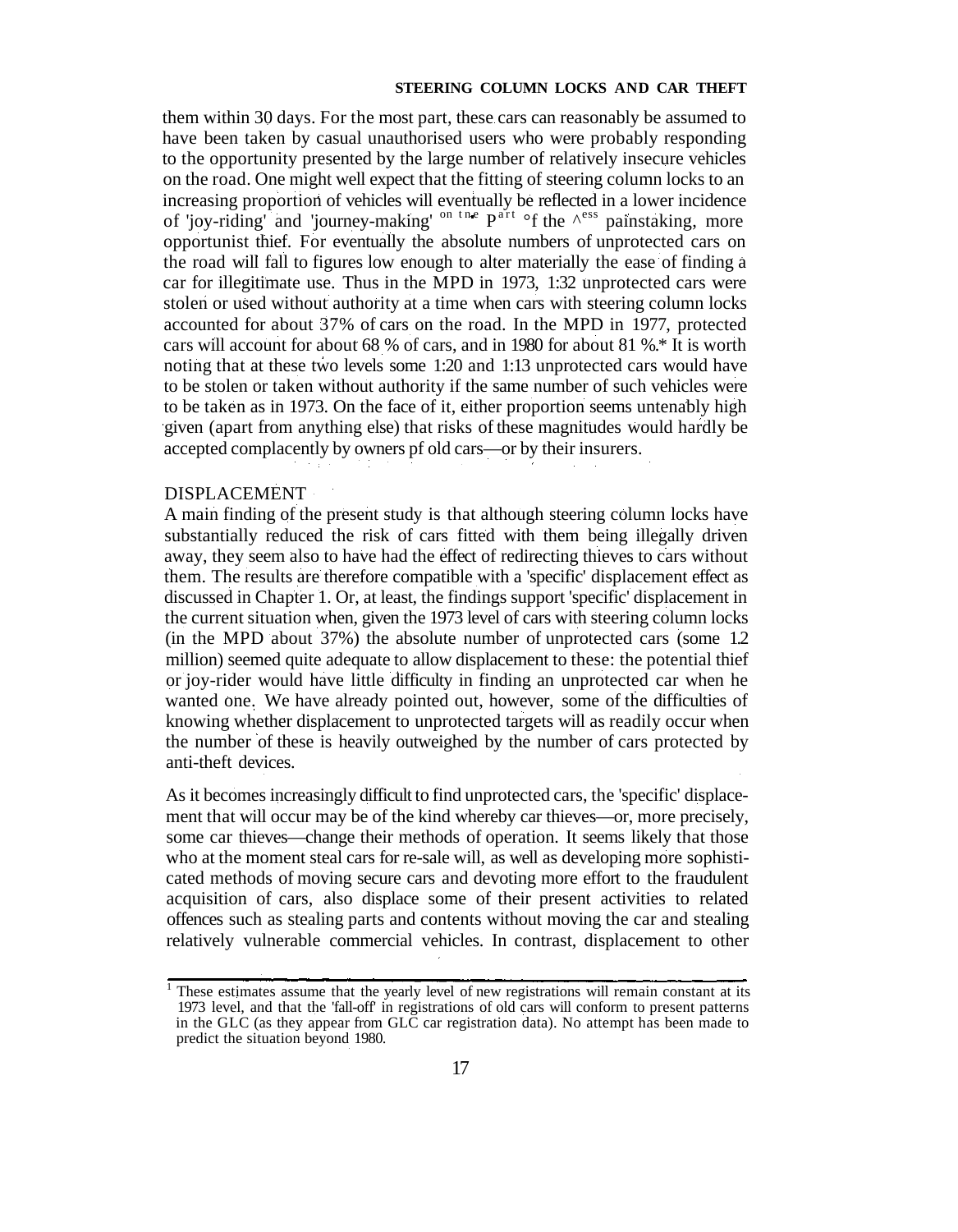**autocrime is less likely** to occur among those who casually and opportunistically take cars for purposes (for instance, a ride home) which would not be obviously served in other ways.

While this study provides evidence that curtailing opportunities for autocrime might lead to a degree of'specific' displacement, it says nothing of course about the extent to which reduced opportunities for car theft will 'generally' displace behaviour to other forms of deviance. On the arguments presented in Chapter 1, we ourselves would be hesitant to suggest that, with higher levels of vehicle security, there will be any greater incidence of other crimes whose ends are not congruent with those presently served by autocrime, and for which different internal and external sanctions might apply. Thus, in relation to those casual car users whose activities are unlikely to be 'specifically' displayed to other forms of autocrime, we would argue also that their energies are unlikely to be 'generally' displaced to mugging passers-by for money to get home, hijacking taxis, or assaulting bus conductors.

## GENERAL IMPLICATIONS FOR CRIME PREVENTION

The implications of this study for crime prevention, then, are of some weight. For having shown that steering column locks have, for the time being at least, probably displaced some autocrime to unprotected cars, we have shown how optimistic was the hope that overall levels of car theft might be reduced through a securing of a proportion of those vehicles at risk. A clear lesson of this research is that the police will derive only limited benefit from preventive measures which protect only a proportion of vulnerable property—as indeed has already been argued by Riccio (1974) in relation to autocrime in the United States. If within easy reach there is equally vulnerable and equally attractive property, anti-social behaviour will probably be displaced to this. To derive real benefit the whole class of property must simultaneously be secured—a principle, of course, which has been borne out by the successful German experience of anti-theft devices on  $cars.<sup>1</sup>$ 

 $<sup>1</sup>$  Another interesting example of a legislative measure which has been applied to a total class</sup> of vulnerable property is the requirement brought into operation on 1 June 1973, that all riders of motor-cycles (and similar two-wheelers) wear protective headgear. While the measure was introduced for reasons of road safety, there is evidence that an unintended but valuable consequence of the regulation has been a reduction in the number of two-wheelers stolen and taken without authorisation. The number of two-wheelers so removed in the MPD fell from 5280 in the 12 month period immediately prior to the introduction of the protective headgear regulations to 3997 in the subsequent twelve months (a decrease of 24%). This was particularly noticeable in relation to unauthorised taking, and contrasts with a rise of 35 % in the theft and unauthorised taking of other motor vehicles in the same period. To the extent that vehicle theft is opportunist, it is reasonable to think that some potential users (aware of what was a well-published requirement) have been deterred from illegally taking two-wheelers because of their increased visibility if not wearing a crash helmet. It is not unlikely, of course, that some small proportion of the rise in 1973 in the theft and unauthorised taking of other motor vehicles could be accounted for by displaced two-wheeler theft. Indeed, such an effect would be a good illustration of how 'specific' displacement might operate between two categories of similar offences involving property which serves generally similar ends.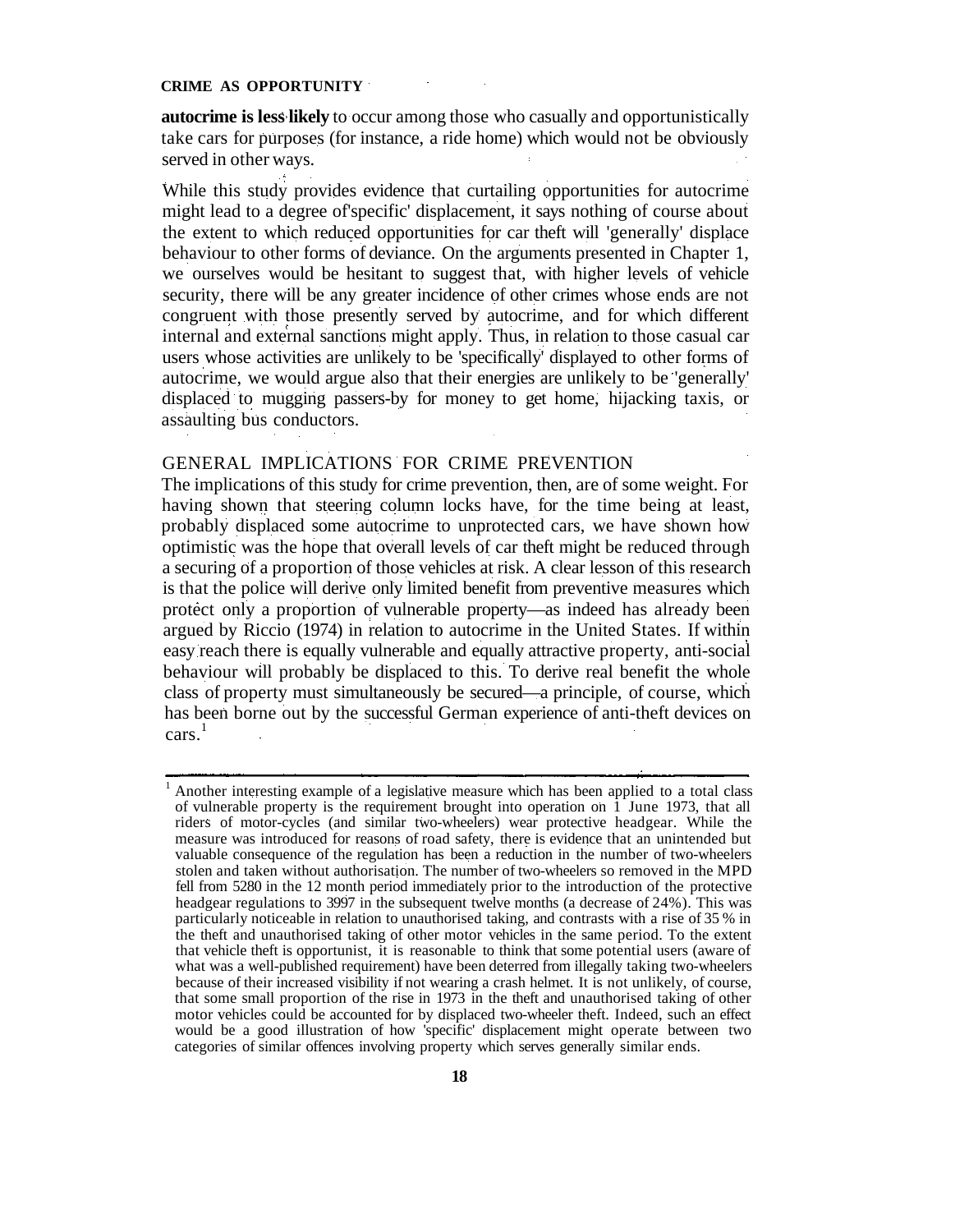### **STEERING COLUMN LOCKS AND CAR THEFT**

Inevitably, however, a total securing of a class of property will cost more than a partial securing of it; and it is worthwhile trying to assess whether, in Germany for instance, the cumulative cost of fitting all cars on the road with anti-theft devices has been justified in terms of some of the more definable savings made. Indeed, since locks on cars serve no obvious purpose other than increasing car security, their cost-effectiveness as a crime prevention measure is particularly. well worth considering.

Between 1961 and 1973, the cost of fitting all cars at risk in the German Federal Republic with anti-theft devices can be estimated at £177m, on the assumption that the cost of equipping each existing car was £15 and each newly-produced car £10. On the further assumption (and it is a very optimistic one) that, of all cars registered, the proportion stolen or taken without authority in each year since 1960 would have stayed at the 1960 level, the loss of some 2.6m cars has been prevented over the 12 year period—apparently by the universal fitting of antitheft devices. Leaving aside that the protection of many newer vehicles will be of continuing benefit after 1973, the total cost to car-owners of £177m, when averaged over these 2.6m cars, gives a figure of about £70 per theft prevented, ie to prevent the loss of one car, some seven individual car-owners have each had to bear the relatively small expense of £10 to protect their car with an anti-theft device. This cost can be offset against the cumulative savings made from the total number of prevented losses in terms of police time, the costs to insurance companies, the material costs to owners of stolen vehicles, and the costs associated with the road accidents in which stolen vehicles are often involved. While it is difficult to put a figure on these savings (and we acknowledge that for cars retrieved quickly and undamaged, the inconvenience costs might be greater than the material ones) it would seem, on the face of it, that the fitting of steering column locks in Germany has been cost-effective.

Up to the present time, steering column locks have been cost-effective in this country only for the owners of cars to which they have been fitted—a small additional sum on the price of a new car has conferred the benefit on these owners of a substantially reduced chance of their car being stolen. But the fitting of steering column locks to new cars has not been of any great collective benefit since, on our argument, the protection of only a proportion of cars on the road has in all probability meant that car theft has been displaced to continuingly vulnerable (though admittedly less valuable) older vehicles.

At first sight, then, the argument for requiring old cars as well as new ones to be fitted with anti-theft devices might seem a strong one. In fact, even discounting the difficulties of gaining public agreement, the time that would elapse before action could be taken (realistically perhaps three years) might render the measure superfluous. By 1978, an estimated 73 % of cars in the GLC will be protected by anti-theft devices anyway, and as we have said, the owners and insurers of the remaining vehicles may not be prepared to run the enhanced risks of these cars being removed illegally.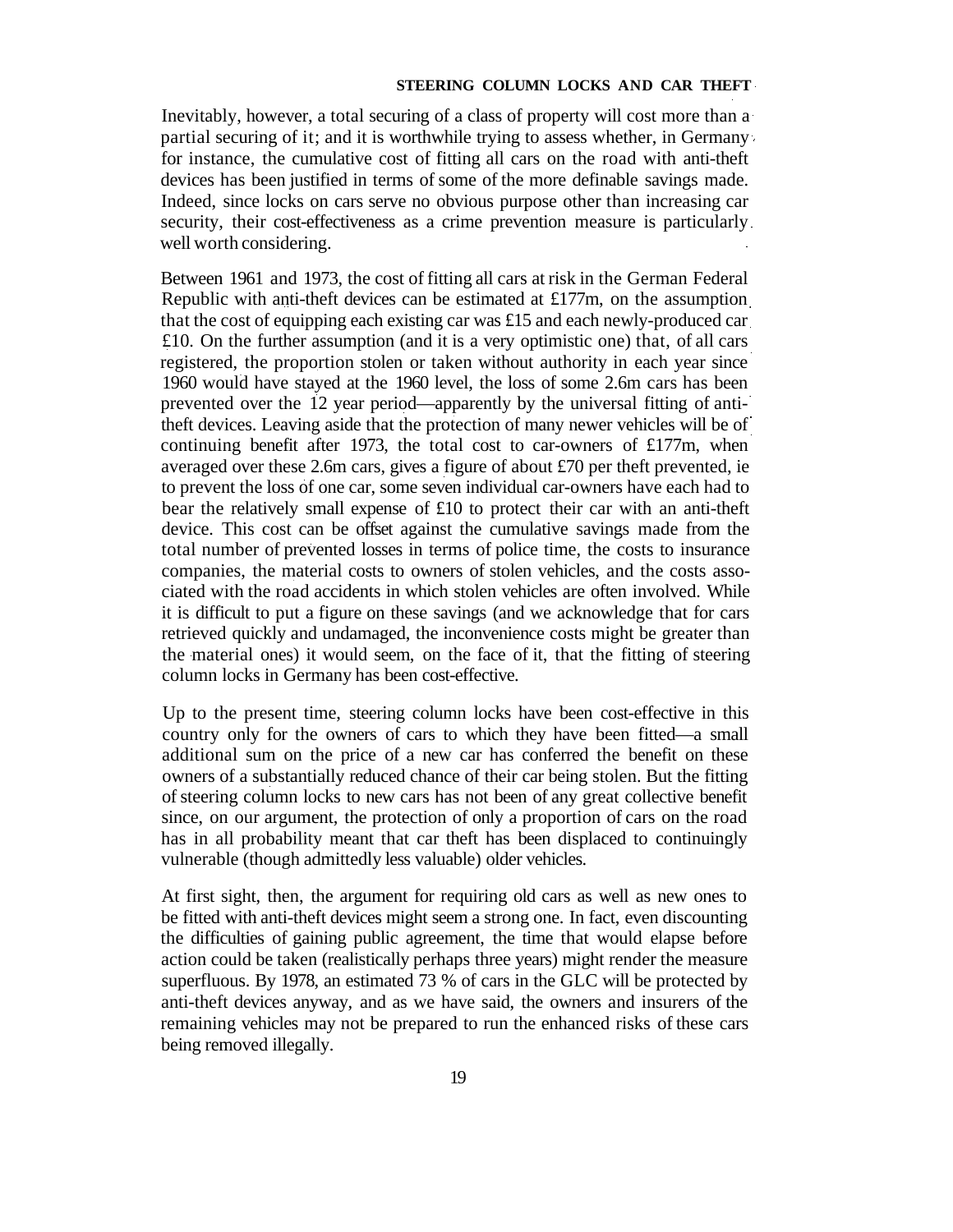In the meanwhile, the disproportionate increase in theft and unauthorised taking over the past few years requires some explanation, and this will be helped by more accurate information about the purposes for which cars are taken, the immediate inducements which operate, and the ways in which different types of illegal users acquire cars. Nevertheless, it would seem—given the still large proportion of cars recovered intact—that casual offenders are heavily implicated in the recent increase in autocrime. In direct practical terms, then, though we have argued that steering column locks will ultimately prevent much casual taking of vehicles, perhaps the benefits of such locks should be maximised by making it more difficult for drivers to leave keys in the car (through the use of springejection locks and key warning systems), and more difficult for keys to be acquired fraudulently. To the extent, however, that some of the increase in cartaking is in the furtherance of theft of contents, it would be worth trying to improve door locks. In any event, a technical approach to the problem of vehicle security is likely to prove more acceptable than at least the alternative of introducing legal sanctions against drivers who leave their cars insecure.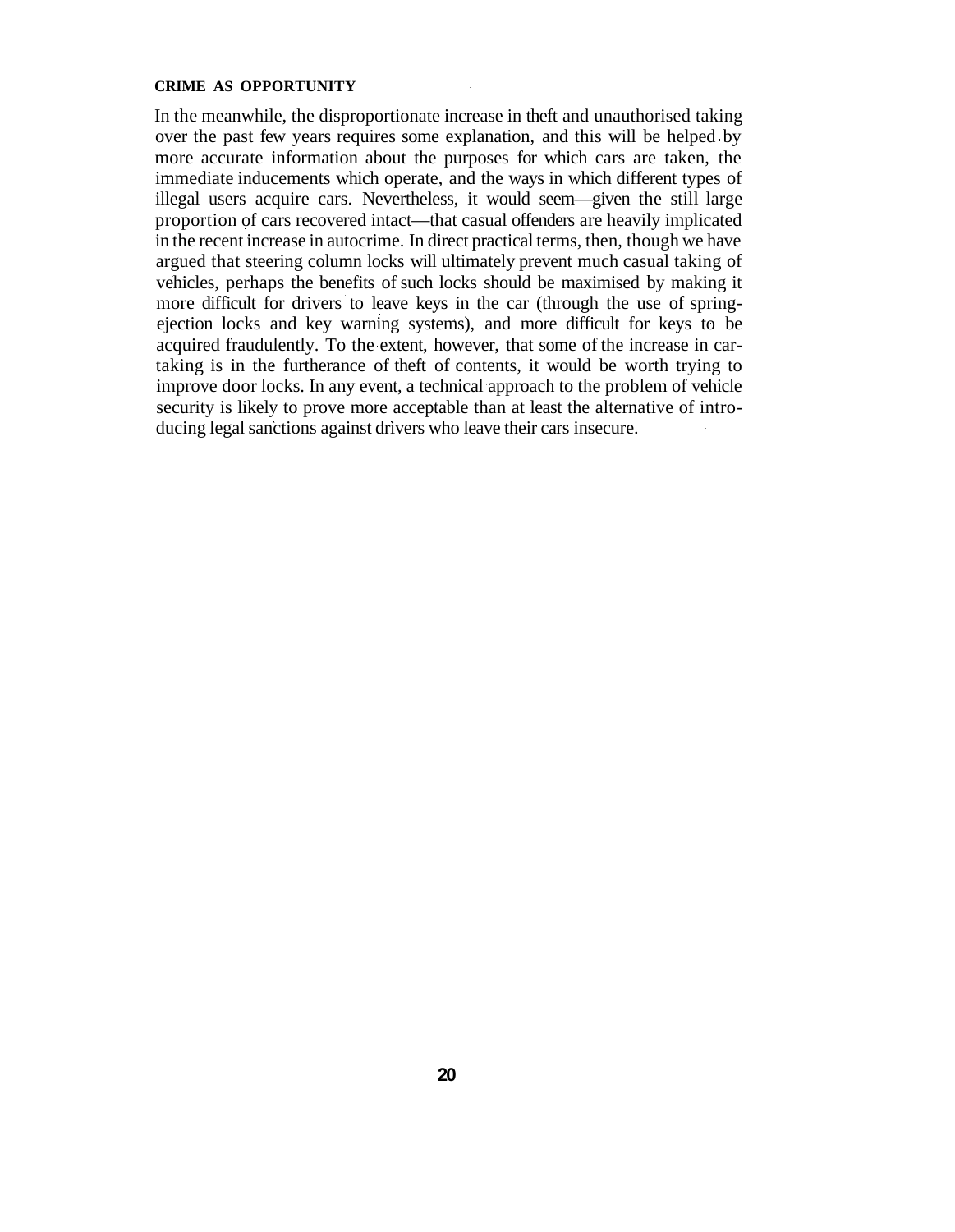## 3 Damage on buses: The effects of supervision

On the argument (cf. Clinard and Wade, 1957; Wade, 1967) that vandalism tends to be committed spontaneously rather than after deliberate planning, it would seem a particularly appropriate offence to include in any examination of the role of opportunity in crime. Vandalism is particularly likely to be directed at abandoned houses, buildings under construction and closed school buildings in secluded areas (Wade, 1967), all of which present opportunities for damage perhaps largely to the extent that they are left unsupervised. Certainly, experimental research in social psychology has indicated that under conditions of little supervision, the occurrence of various forms of dishonest or irresponsible behaviour increases (Hartshorne and May, 1928; Mischel and Gilligan, 1964; Medinnus, 1966; Aronson and Mettee, 1968) while, in another context, attention has been drawn to how urban street crime can be reduced through intensified police activity (eg Press, 1971). With the exception of Newman's (1972) research on public housing estates in the United States, however, little empirical work has been done relating vandalism specifically to levels of supervision in the community.

The small-scale research project reported below provided a chance to study how opportunities for vandalism on buses might be mediated by the ability of drivers and conductors to supervise passengers—in this way illustrating one of the principles proposed in Chapter 1 of this volume (see page 7), that opportunities for crime are likely to be provided by lack of surveillance. Recognising that supervision is affected by design features of the bus—closer supervision of passengers is possible, for example, on buses with conductors and on the lower deck of a double deck bus (where the conductor would normally be)—the location and extent of damage on four different types of double deck buses were related to the different levels of supervision which the crew were able to provide. It was hoped that the results, by elucidating factors in vandalism over which bus operators might have some control, could provide a sound empirical base for attempts to minimise damage.

## THE STUDY

#### Sample

The sample of 99 buses was chosen from the two garages which service the Southern Area of the Central Divisions of Greater Manchester Transport. A 25 % random sample was taken, stratifying for the four main types of double deck bus—one-man operated, dual purpose, front-entrance conventional, and rear-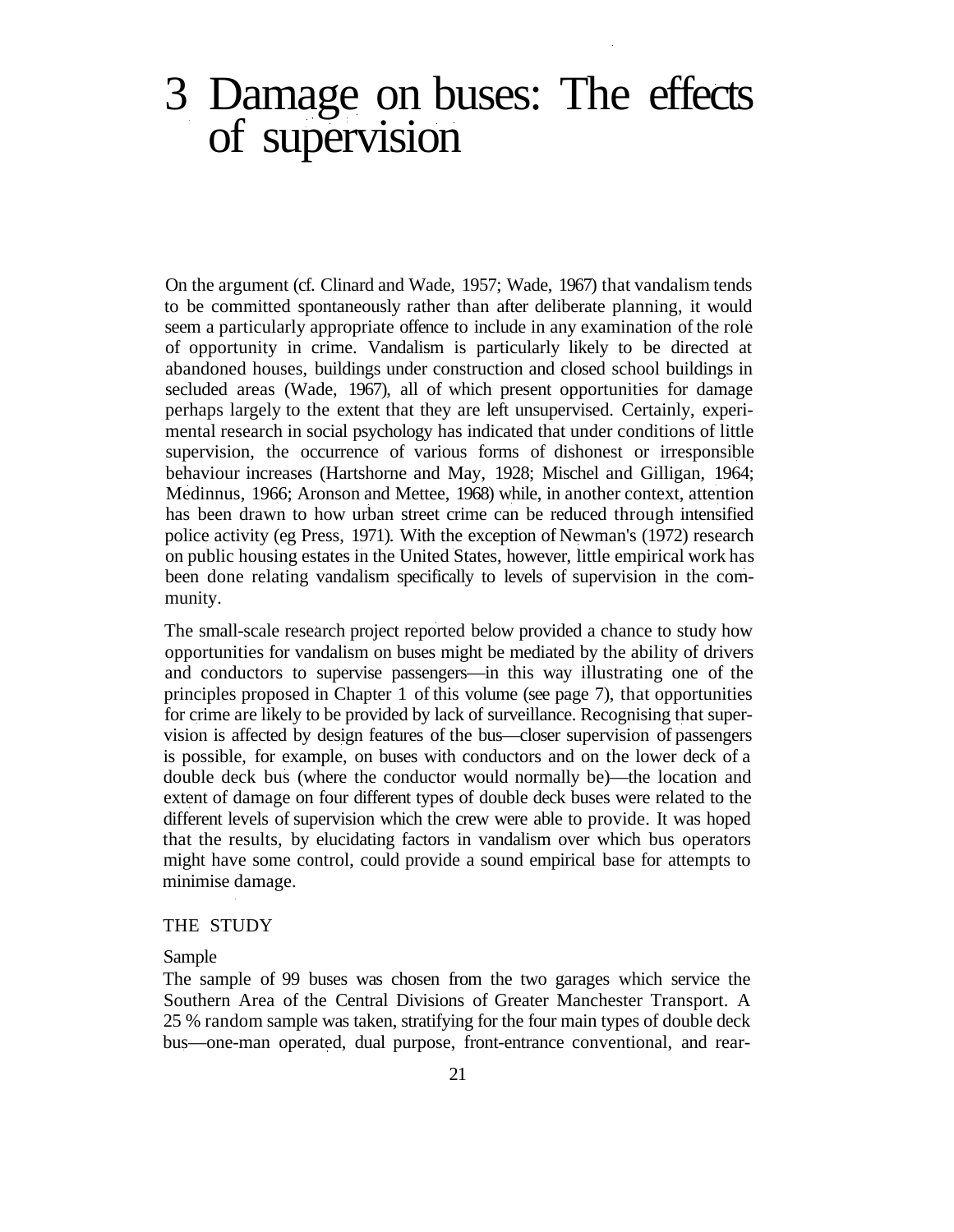entrance conventional. The numbers of each type of bus making up the sample and their principal characteristics are shown below:

| Type                           | No. in<br>Sample | Conductor                   | Average age of<br>sample buses | <b>Staircase</b><br>position | Lower     | Number of seats<br>Upper |
|--------------------------------|------------------|-----------------------------|--------------------------------|------------------------------|-----------|--------------------------|
| One-man<br>operated            | 48               | No                          | 3.5 <sub>yrs</sub>             | Centre                       | $26 - 30$ | $45 - 47$                |
| Dual purpose                   | 22               | $Yes - 80\%$<br>of journeys | 6.4yrs                         | Front                        | $32 - 33$ | 43                       |
| Front-entrance<br>conventional | 12               | Yes                         | 8.8yrs                         | Front                        | 33        | 43                       |
| Rear-entrance<br>conventional  | 17               | Yes                         | 16.4yrs                        | Rear                         | 28        | 32–37                    |

## **Method**

Since the bus company kept no individual job records of repair work related to vandalism, damage was directly recorded by the research worker. Four different types of damage were distinguished—holes, tears, scratches and writing—which depending on their size were given a score of between 1 and 3. Damage was recorded for individual seating units, defined as the seat itself and its immediately surrounding area. Although these units varied slightly in size, analysis showed that this was not an important factor in the-results. For the main analysis of the data, damage was scored for the seating units in four locations of the bus: the front, middle and rear third (excluding the back seat) and the back seat itself. In comparing damage between these different locations, mean seating unit damage scores were calculated to take account of the fact that the number of units in each location varied between buses.

Damage was recorded over a period of five evenings when the buses were in the garage. No reliability checks were made of the ratings as this was only intended to be a small-scale exploratory study. As the damage was recorded by one observer, however, it was not expected that the assessments would vary greatly between parts of the bus or from one bus to another. In recording damage, no allowance was made for the age of the bus or for when it had last been renovated<sup>1</sup>, though account was taken of these factors in the analysis. Nor was any attempt made at the recording stage to distinguish between accidental and deliberate damage, though writing and many of the larger holes and tears (which would attract larger damage scores) were quite obviously the result of vandalism.

<sup>1</sup> An exception to this was that on the few occasions when parts of seats or complete seats had been replaced they were separately recorded. As a result of such replacements, not all seats on a particular bus would have been at risk for the same amount of time. In order to test whether this affected the comparisons the two types of conventional bus, which had had most of the seat changes, were compared both overall and by different locations without including any seat which had been changed: differences in damage scores found between the bus types were, however, unaffected.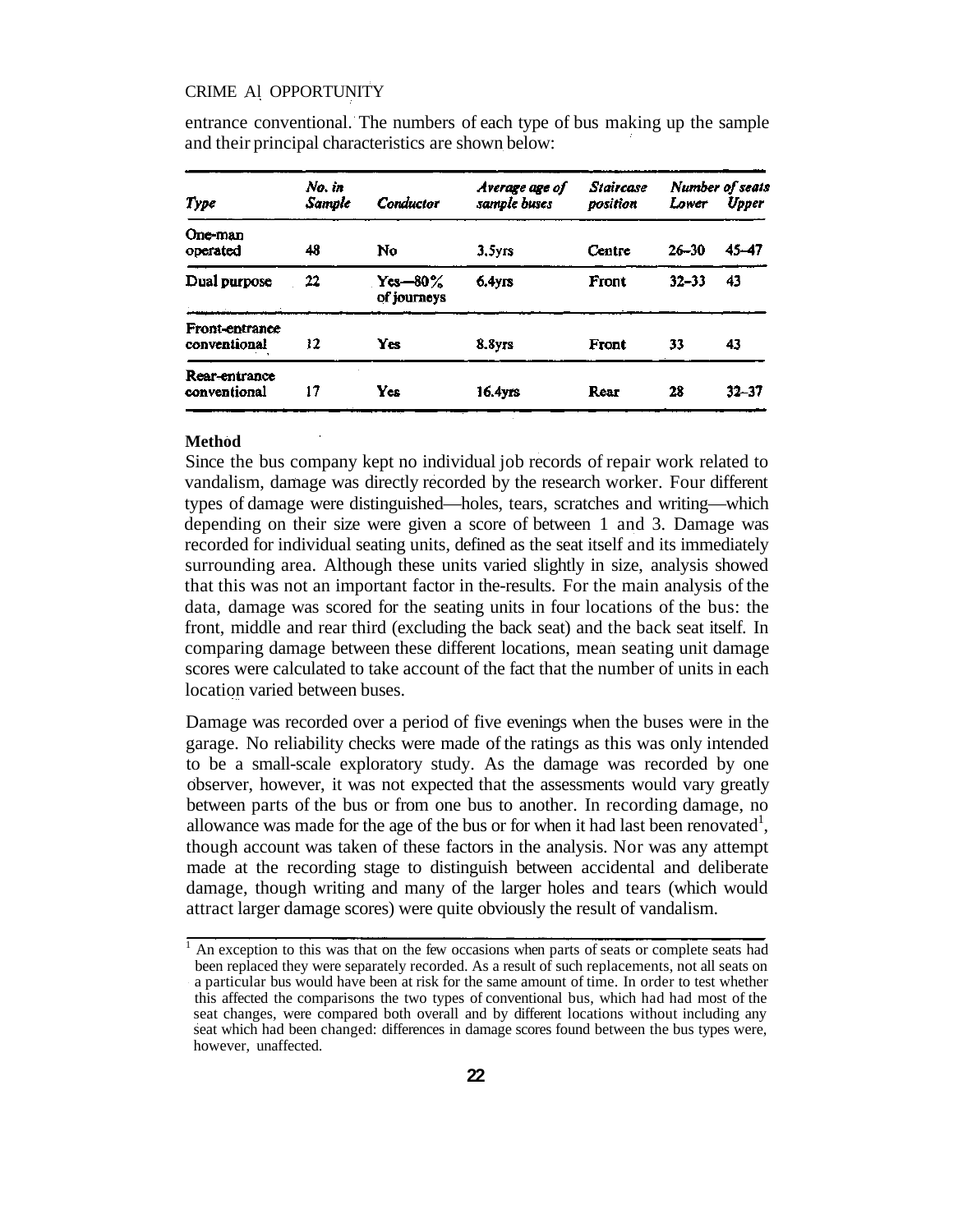## DAMAGE ON BUSES: THE EFFECTS OF SUPERVISION

Although four types of damage were distinguished at the recording stage, they were re-grouped for the purpose of analysis since when considered separately there were too many zero scores to make detailed comparisons between buses possible. In order to arrive at a basis for re-grouping, principal component analyses were performed on the damage scores in the four different locations and overall. As the results were very much the same whatever location was studied, only the factor loadings from the overall analysis were used. Holes, tears, and writing had roughly equal loadings on the first factor while scratches alone loaded highly on the second (see Table 3:1)—the first two factors being the only two with an eigenvalue of 1 or more. This suggested that holes, tears, and writing had much in common, ie they may all have been the result of vandalism, whereas the scratches were of a different order of damage—perhaps caused accidentally by large objects such as baskets or umbrellas. It was therefore decided to sum scores for holes, tears and writing and to omit scratches altogether.

|              | Holes | <b>Tears</b> | Writing | Factor 1 | Factor 2 |     |
|--------------|-------|--------------|---------|----------|----------|-----|
| Holes        | 1.00  |              |         | 0.80     | $-0.11$  |     |
| <b>Tears</b> | 0.57  | 1.00         |         | 0.86     | 0.01     |     |
| Writing      | 0.35  | 0.45         | 1.00    | 0.70     | $-0.34$  | . . |
| Scratches    | 0.13  | 0.24         | 0.05    | 0.34     | 0.92     |     |

## Table 3:1 Correlation Coefficients and Factor Loadings (all seat positions)

## RESULTS

Damage on the lower and upper decks

For all four types of bus the seats on the upper deck suffered much more damage than those on the lower deck (see Table 3:2). The difference was least pronounced on rear-entrance conventional buses—mean seat damage on the upper deck being *five times* as great as on the lower deck—and most pronounced on one-man operated buses and on dual purpose buses—where damage on the upper deck was over *twenty times* greater than on the lower deck.

## Table 3:2 Mean seat damage score by deck and type of bus

|            | One-man<br>operated<br>$(n = 48)$ | Dual<br><i>puurpose</i><br>$(n = 22)$ | <i>frontentinances</i><br>$(n = 12)$ | Conveciativentional with Coconventional with<br>mear entrances<br>$(n = 17)$ |  |
|------------|-----------------------------------|---------------------------------------|--------------------------------------|------------------------------------------------------------------------------|--|
| Lower deck | 0.22                              | 0.12                                  | 0.23                                 | 0.37                                                                         |  |
| Upper deck | 5.12                              | 2.47                                  | 2.70                                 | 11.97                                                                        |  |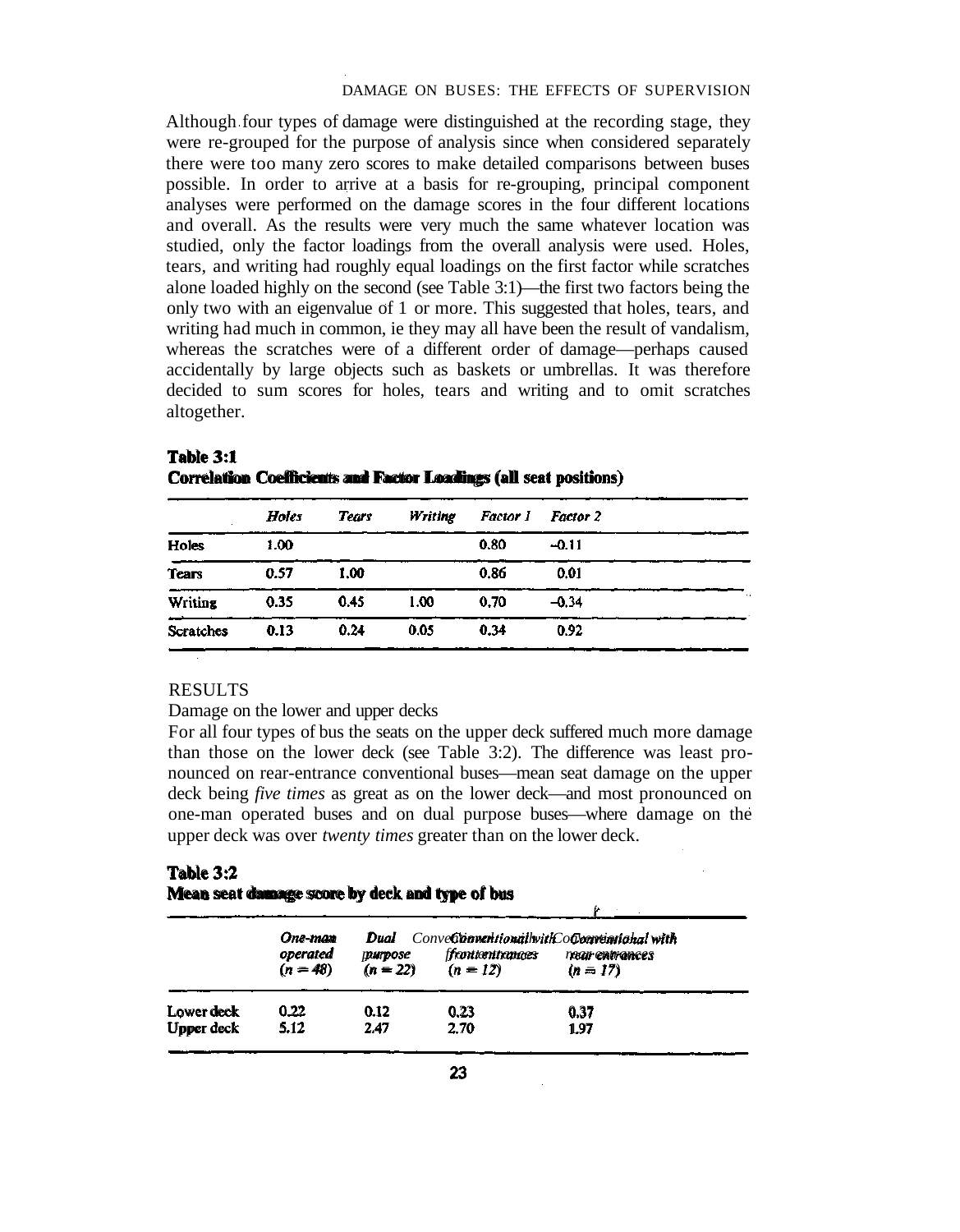Table 3:2 highlights, secondly, the particularly great amount of damage on the upper deck of one-man operated buses: they suffered almost twice as much damage there as any of the other three types of bus ( $p < .001$ ) where the extent of upper deck damage did not vary significantly. Another indication of the severity of damage on one-man operated buses was that some of the seats on twelve of these buses (a quarter of the total) had been replaced by hard wearing plastic seats which are fitted only where vandalism is prevalent. None of the other buses had been fitted with these seats.

The greater vulnerability of seats on the upper deck of all bus types was not unexpected given that the upper deck would be less supervised than the lower deck. On conductor-operated buses the conductor would spend most of his time on the lower deck, leaving the upper deck unattended for long periods. Lack of supervision, of course, could also explain the particular vulnerability of upper deck seats on buses operated without a conductor: drivers would observe the activities of passengers on the upper deck only through the observation mirrors sited at the front of the bus. The fact that the dual purpose buses are more similar to conventional buses than to one-man operated buses in the extent of damage suffered on the upper deck is probably explained by the bus company's estimate that dual purpose buses operate with conductors on about 80% of their journeys.

From Table 3:2 it can be seen, thirdly, that on the lower deck, despite relatively small amounts of damage, there were again differences between bus types. Analysis of variance showed these to be significant ( $p < .05$ ). While one-man operated buses suffered most damage on the upper deck, it was rear-entrance conventional buses which suffered most from damage committed on the lower deck. Although conventional buses are slowly being phased out—the older rearentrance ones first—the bus company has not adopted a policy of letting the damage to the oldest buses go unrepaired. Indeed, if there had been such a policy, one would have expected such buses to have suffered more damage on the upper deck than was the case.

The probable explanation for this difference in damage on the two decks is that, in addition to the effect of supervision, the effect of the buses' age has also to be taken into account. Separate analyses of damage to buses within each of the four types had not shown any direct relationship between age and extent of damage, but this was probably because the age range was too narrow for each bus type. To have treated all buses together, however, would have confounded the analysis by inclusion of the supervision factor. On the upper deck, the amount of supervision was clearly a more important factor than the age of the bus because the one-man operated buses, despite being at risk for the least time, had suffered most damage and the oldest buses with a conventional rear-entrance had suffered the least. On the lower deck, however, the oldest buses, in particular the rearentrance conventional ones, had suffered the most damage, some of it possibly caused not by vandalism but by extensive ordinary wear. Nevertheless, super-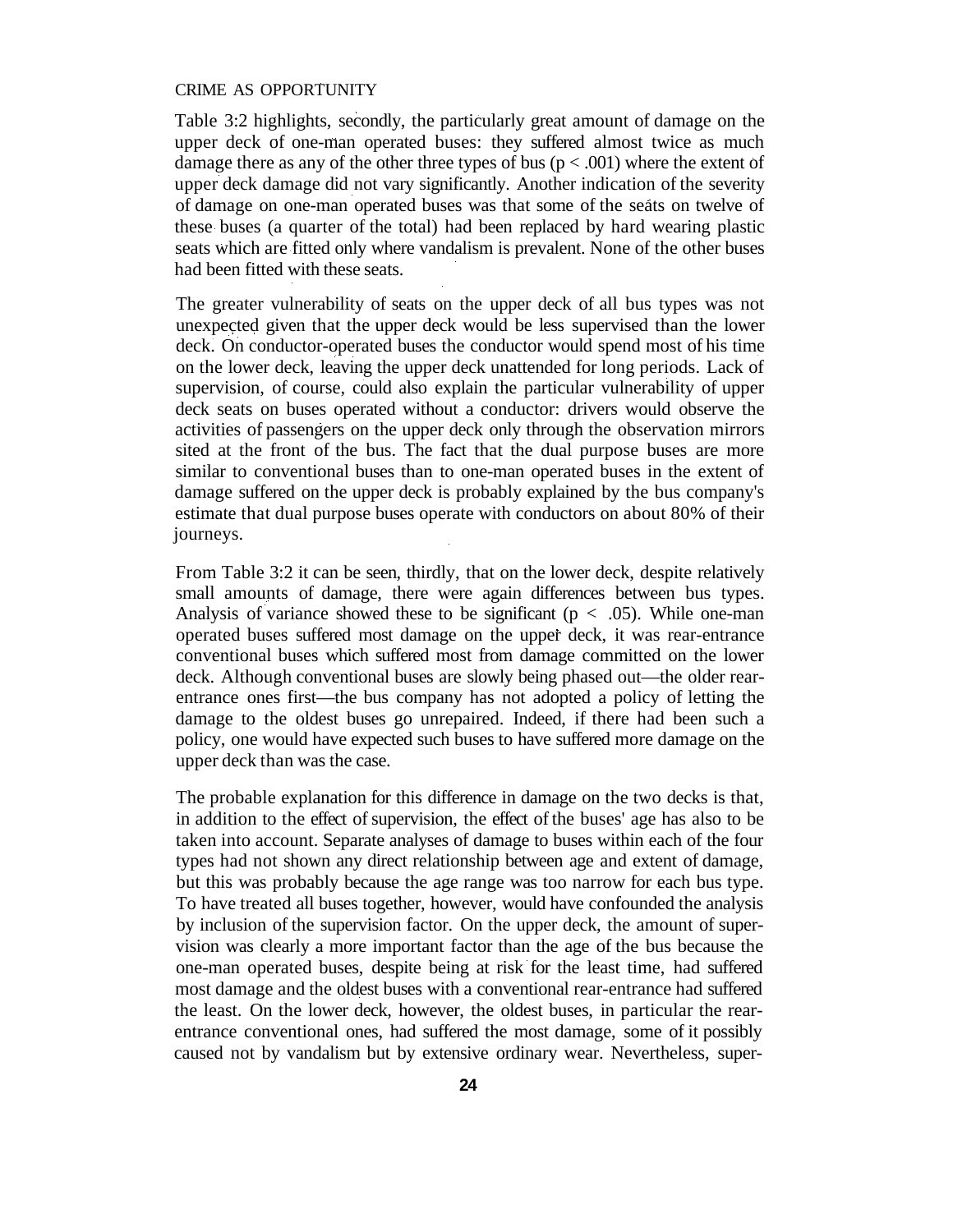## DAMAGE ON BUSES: THE EFFECTS OF SUPERVISION

vision may still have had a limited effect upon the extent of damage on the lower deck, as the least supervised one-man operated buses had suffered more damage than the older dual purpose ones.

#### **The location of damage on the upper deck within different bus types**

Analysis of variance of damage scores for the upper deck again revealed that there were significant differences between the bus types in the location of damage  $(p < .001)$ , the greatest differences being between the one-man operated and all the others, for each of the locations.

|                  | One-man<br>operated<br>$(n = 48)$ | Dual<br>purpose<br>$(n = 22)$ | front entrances<br>$(n = 12)$ | Conventional with Conventional with<br>rear entrances<br>$(n = 17)$ |
|------------------|-----------------------------------|-------------------------------|-------------------------------|---------------------------------------------------------------------|
| Front            | 2.55                              | 0.81                          | 1.30                          | 1.68                                                                |
| Centre           | 3.25                              | 1.27                          | 0.91                          | 1.16                                                                |
| Rear             | 6.22                              | 2.42                          | 2.83                          | 1.58                                                                |
| <b>Back seat</b> | 18.10                             | 11.55                         | 12.96                         | 9.53                                                                |

| Table 3:3                                                            |  |  |
|----------------------------------------------------------------------|--|--|
| Bus type by location of damage on upper deck-mean seat damage scores |  |  |

It can be seen from Table 3:3 that for all bus types, the back seat had suffered far more damage than any other location and, with the exception of the rearentrance conventional buses, the damage generally got worse towards the back of the bus. These results were not unexpected given the particular perspectives of this study: the back seat would be the only seat where the activities of the occupants would be unobserved by other passengers, and the rear of the bus would also be less visible to most passengers than the front.

On the rear-entrance conventional buses, although the back seat was still most severely damaged, there was a greater amount of damage at the front of the bus than in the centre or rear. It was thought that these findings might partially be accounted for by a 'displacement' of damage (see Chapter 1, pages 5-6) resulting from the position of the staircase—rear-entrance conventional buses being the only buses with their staircases at the back. People sitting near to the staircase might be more reluctant to commit acts of vandalism when there would be a danger of being surprised by another passenger or the conductor.<sup>1</sup> At the same time, the relatively small amount of damage on the back seat of rear-entrance conventional buses and, indeed, the relatively small amount of damage on the

 $1$  In fact, when the two types of conventional bus were separately examined, no significant difference was recorded in the location of damage, although the tendency for rear-entrance buses to suffer more damage at the front and less at the back was consistently found for each of the individual damage types which make up the aggregate score.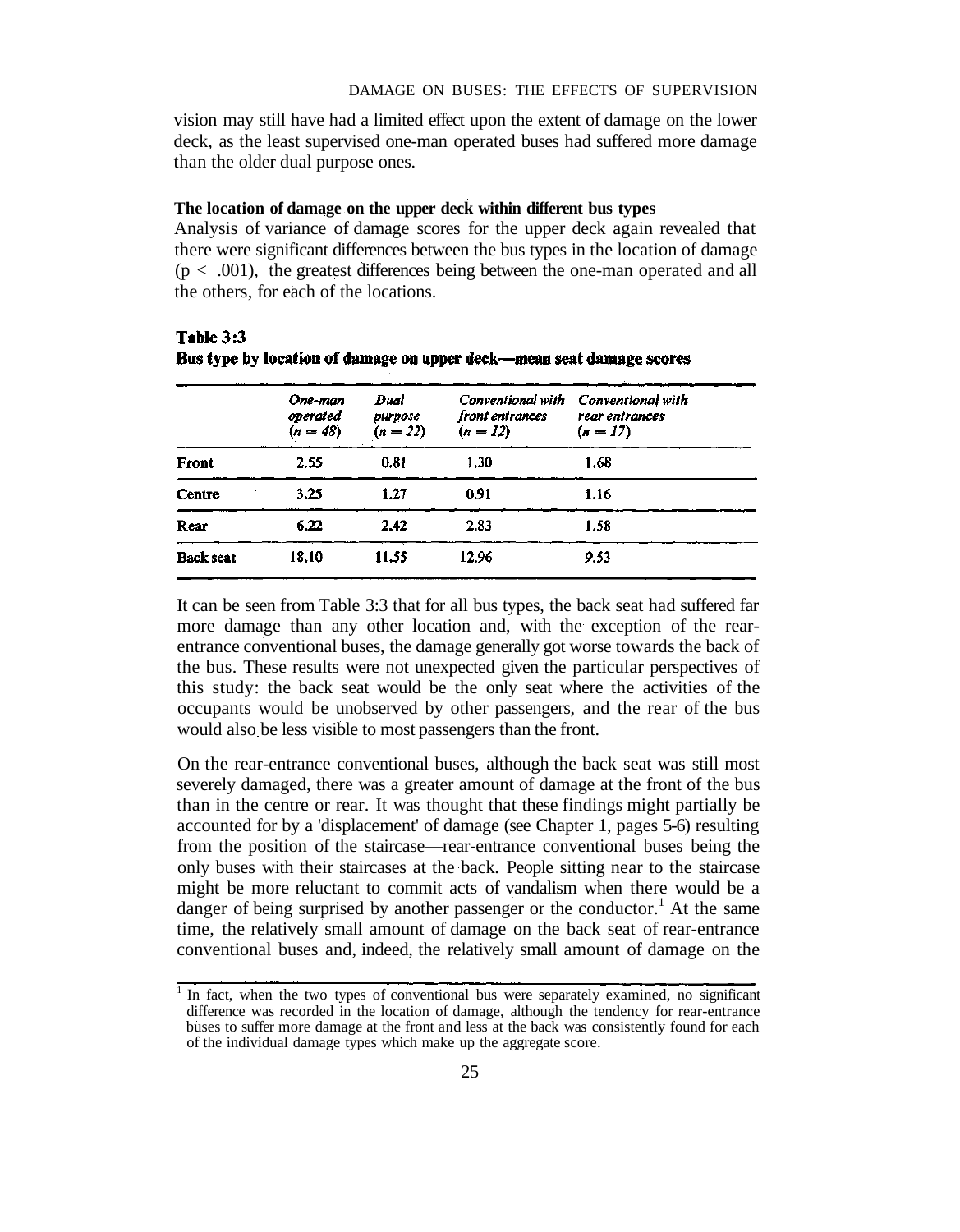upper deck in general (see Table 3:2) suggests that the position of the staircase on these buses, as well as displacing some vandalism, might also have prevented some.

On the one-man operated and dual purpose buses with, respectively, staircases situated at the centre and at the front, it is not possible to estimate whether the location of damage has similarly been affected by staircase position because any 'displacement' would be in the direction of the back of the bus, which was likely to be most severely damaged wherever the staircase was positioned

## DISCUSSION

Two main findings, then, emerge from this study: first damage was greatest on buses without a conductor, even though these were the newest of the buses studied;<sup>1</sup> second, on all buses, including those with conductors, damage was greatest in areas of low supervision (especially the upper deck and the back seat). Neither of these findings may be surprising, but the magnitude of the differences in the damage recorded should not be overlooked. For example, on one-man operated and dual purpose buses there was about 20 times as much damage on the upper as on the lower deck. The finding of a relationship between the supervision of passengers and the amounts of damage on buses is broadly in agreement with Newman's (1972) finding reported in 'Defensible Space' that the least observed parts of housing estates, such as lifts and staircases, suffered the highest rates of crime.

Although a relationship was found in this study between lack of supervision and damage, it is conceivable that the location of damage *within* buses, but not the extent of damage *between* different types, may be affected by where different people choose to sit. With this in mind a small observational study involving 47 bus journeys was conducted to find out where people of different age and sex tend to sit. On any one journey only passengers on one deck of the bus were studied. For practical reasons the study took place during Monday to Friday of one week, and only on one-man operated buses, although it was accepted that on other types of bus and at weekends the age and sex of passengers might be different. The results showed that slightly more people travel on the lower deck, and that about 60 % of them were women and girls. On the upper deck about 70% of the passengers were male and 21 % were estimated, again without checking reliability, to be under 16; on the lower deck 14% were estimated to be of that age. A separate analysis of where people choose to sit on the upper deck showed that children (especially boys) are more likely to be found at the back of the bus, especially on the back seat (48 % of the back seat passengers were under 16), while the older passengers who travel on the upper deck more often sit at the front (60% of passengers over 16 sat at the front).

<sup>&</sup>lt;sup>1</sup> Although conductor operated buses tended to serve certain routes, there was no reason to think that these would attract more or less vandals than the routes served by one-man operated buses.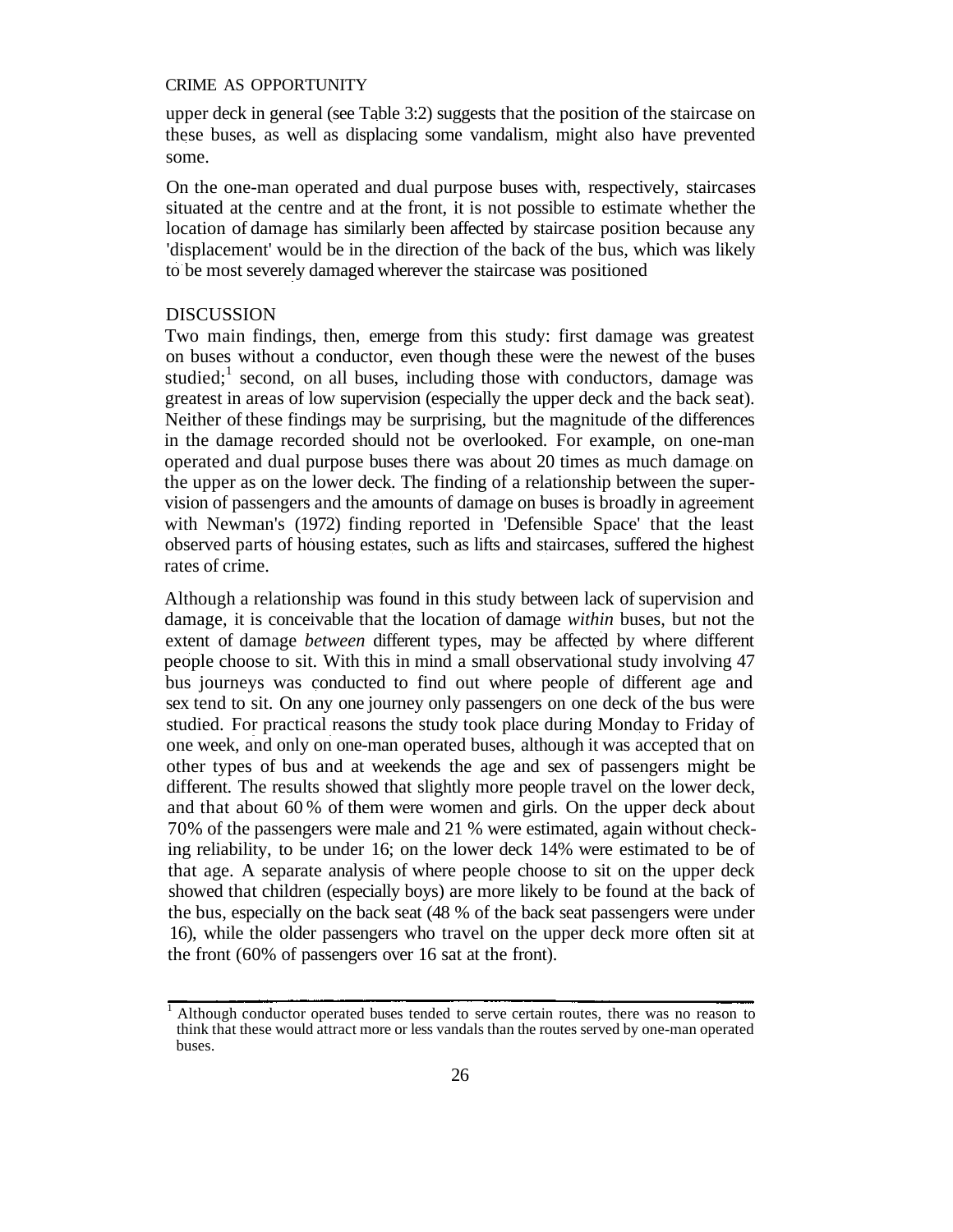#### **DAMAGE ON BUSES: THE EFFECTS OF SUPERVISION**

These results, then, show that those people who are considered least likely to engage in acts of vandalism (older passengers, women and girls) have a tendency to sit in the areas least damaged (the lower deck and the front of the upper). Nevertheless, these differences between groups of people in where they choose to sit are not nearly as large as the differences in the amount of damage to the various seat locations. Moreover, it should not be overlooked that very substantial differences were found between bus types in amount of damage and that these were most likely to have resulted from differential supervision. It would seem likely, therefore, that differences in amount of damage between the various parts of the bus are also largely due to supervision factors, with perhaps a smaller part of the differences attributable to different kinds of passengers choosing particular seats. Even more likely is that these two factors are to some extent interdependent—potential vandals probably choose unsupervised areas even if they do not intend to cause damage. Vandalism itself might still be a spontaneous reaction to the opportunities that the situation presents.

Further knowledge about this process could be achieved in several ways. A study of where people sat on the upper deck of the two types of conventional bus might show whether those types of people who sat at the back of the front entrance buses were more likely to be found at the front of the rear entrance buses, given the effects that the staircase would have on the levels of supervision. Failing this, interviews with bus passengers might reveal reasons for seat choices.

To find out more about the circumstances of acts of vandalism it would be necessary to undertake an observational study (with the difficulty that the observation might inhibit the behaviour being studied). It would be valuable to know when vandalism is most likely to occur and which sort of bus vandalism is an individual pursuit and which a group one, since it has been argued that groups are likely to take greater risks than individuals (Rettig, 1966; Wallach, Kogan and Bern, 1965). It might be expected, for example, that vandalism occurring in the more supervised areas was more likely to be committed when there was a group of two or three children together.

Thus, while the findings of the present study may not greatly enhance our understanding of, say, the motivational factors involved in vandalism, they certainly point to powerful situational determinants of the behaviour and, moreover, they have important implications for its prevention. The findings suggest that, in considering the design and manning of buses, bus companies should take into account the possible effects of their policies on the prevention of vandalism. Quite clearly, though, bus companies have other factors than vandalism to consider, in particular staff recruitment and wages. Given the policy of operating buses with a minimum of staff, it would seem that the only way to reduce vandalism in the short term is to reduce the opportunity for offences to be committed in ways other than providing conductor supervision. Greater Manchester Transport is already trying to do this by colouring flat surfaces so that they do not show felt-tip writing, by using non-flammable materials wherever possible,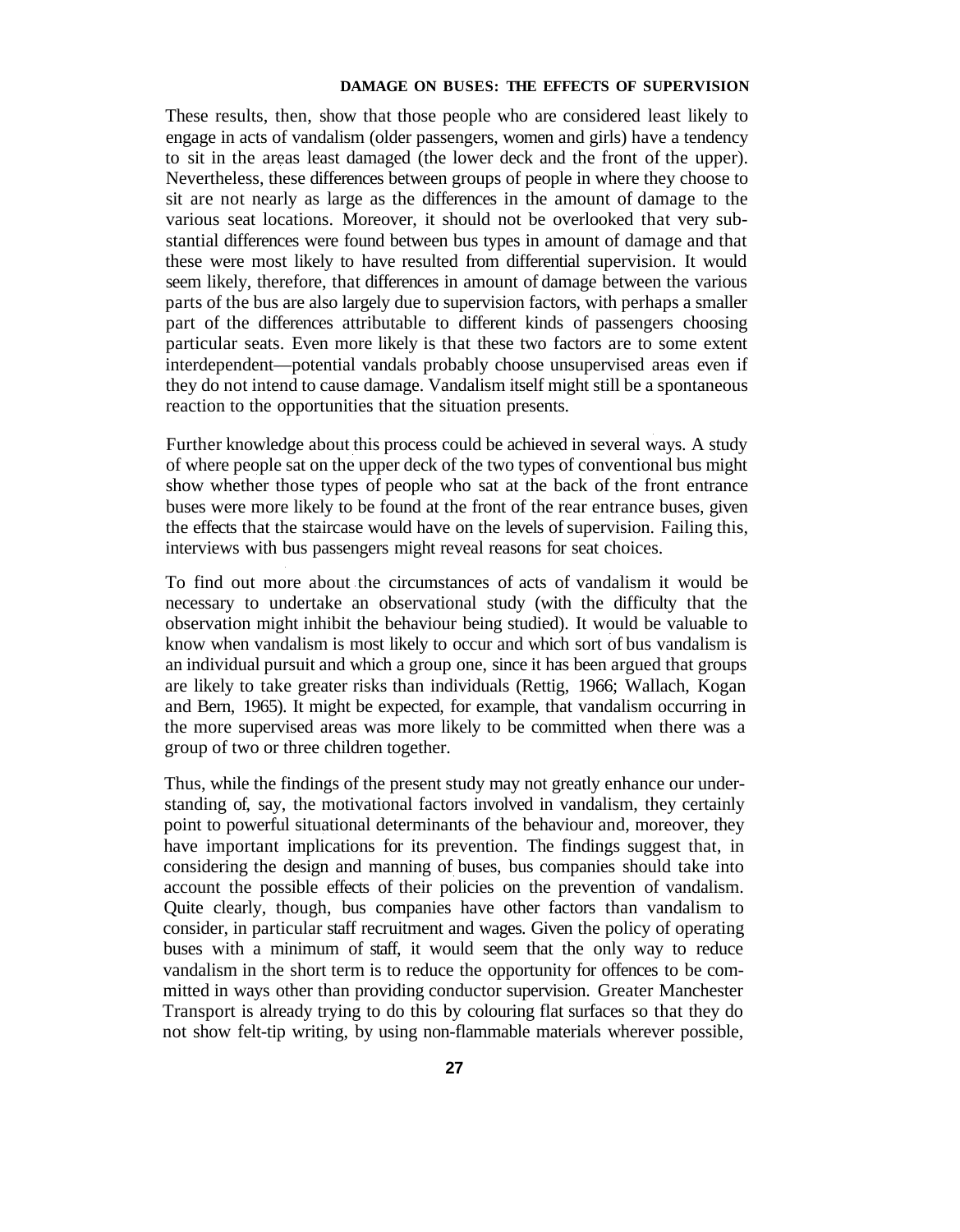and by ensuring that fixtures and fittings cannot easily be removed. The company is also experimenting with more elaborate devices to minimise damage, such as closed circuit television on the upper deck and warning devices fitted to seats. All of this adds to the cost of vandalism (already estimated by GMT to be about £150,000 a year) and it may be that one-man operated buses will only prove less expensive to operate if most of the damage is left unrepaired or if more hard wearing seats are fitted, especially on the upper deck.

## SUMMARY

This chapter has been concerned with the effect of supervision by drivers and conductors on the location and extent of damage on four different types of bus operating in Manchester. From the particularly large amount of damage to seats on the upper deck of one-man operated buses, it appeared that, for this deck at least, the absence of conductor supervision was the most important factor affecting the amount of damage sustained. At the same time, on all types of bus, including those with conductor supervision, the degree to which passengers were supervised by the bus crew seemed to relate clearly to the extent and location of damage, in that areas of low supervision (such as the upper deck and the back seats) were damaged most.

There was some evidence that the position of the staircase can lead to a displacement of damage, probably because vandals seated near to the stairs can be surprised by anyone climbing them. This displacement can be advantageous overall if it is in a direction away from the back seat where most vandalism occurs; this was illustrated by the lower rate of damage on the upper deck of conventional rear-entrance buses compared with the front entrance ones.

Although the least supervised areas of the bus were the most damaged, it was also found that younger male passengers—perhaps the ones who would more often commit damage—were somewhat more likely than others to sit in these places. While this finding suggests that any explanation of the different levels of damage *within* different parts of the bus needs to account for the interrelationship between seat choice and supervision factors, it does not, of course, undermine the importance of the differences found in damage committed *between* bus types. Thus the results indicate that situational factors, such as supervision, can play an important part in determining the extent of damage on buses, and indeed, that to reduce bus vandalism, these factors must be taken into account.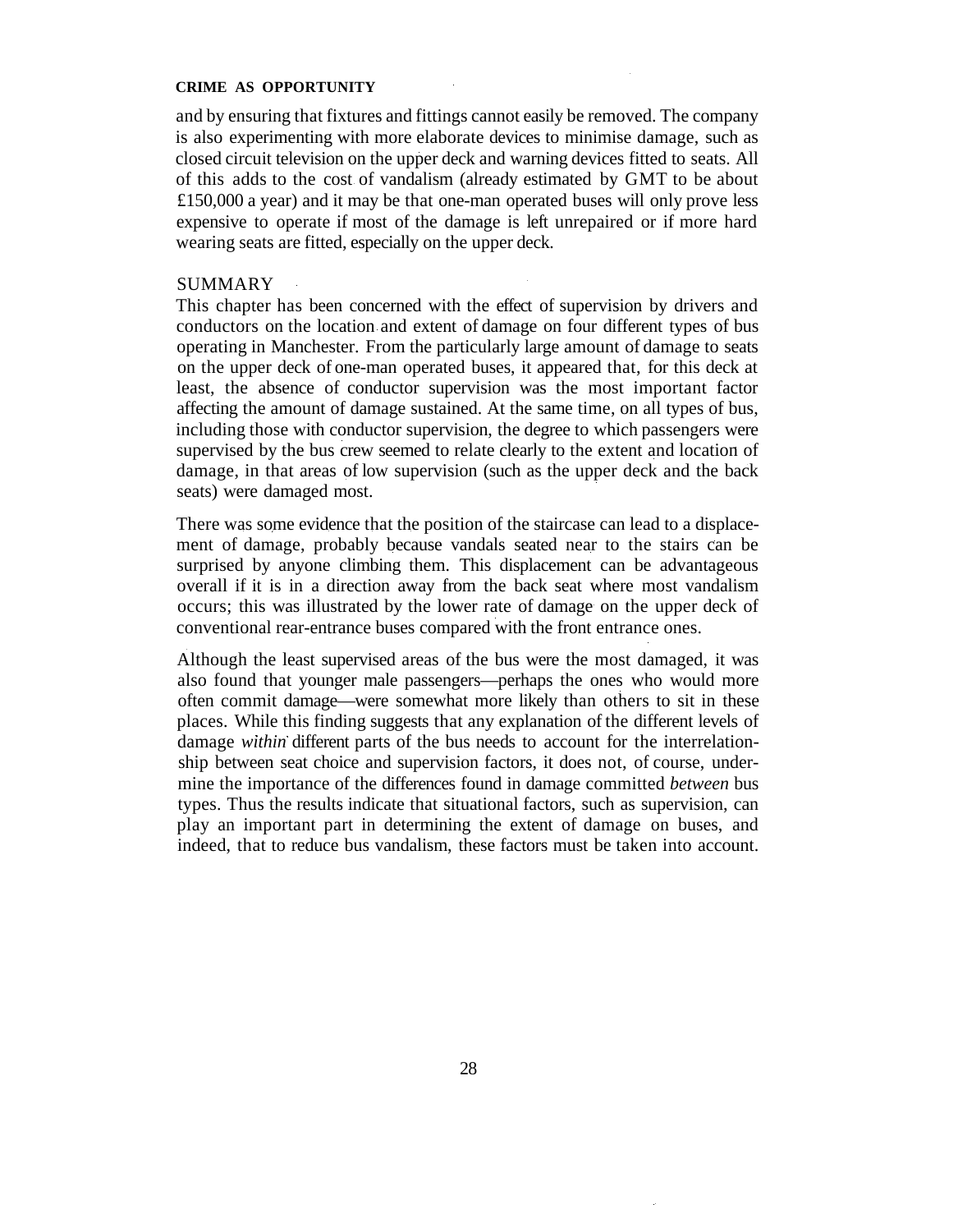## 4 Concluding remarks

This report has suggested that it would be valuable if criminologists were to take a greater interest in techniques which seek to reduce crime through manipulation of the physical rather than social environment. Such techniques encompass the preventive work of the police and some of the architectural and design principles which in some isolated contexts have recently been discussed in criminology. They can be seen to rest on the premise that the situational contexts in which different types of crime are committed need to be separately analysed, and that prevention should be based on specifically-directed measures which, by making crime more difficult to commit, discourage the opportunist offender and deter the professional by increasing his chances of being apprehended. Attention was drawn in particular to the relevance for practice of considering the role of opportunity as one of the situational factors in offending.

The studies reported in Chapters 2 and 3 have shown that of the various opportunities for crime afforded by the environment, at least those presented by the lack of physical security or surveillance can be profitably examined in relation to crime prevention practice: Chapter 2 showed that the routine fitting in this country since 1971 of steering column locks to new cars has been effective-in substantially reducing the risk to cars so fitted of being stolen or driven away illegally; Chapter 3 showed that parts of buses not easily supervised by the crew were very much more likely to be vandalised than areas which were visible to them.

As well as their more immediate value, the results of both studies also bear on some general points—in the first place, the question of displacement. Both studies provided some evidence compatible with the sort of 'specific' displacement of crime which it was suggested in Chapter 1 was likely to occur. Thus vandalism on the upper deck of buses was displaced to less visible areas depending on the position of the staircase, while the effect of protecting some cars with steering column locks has been to increase the risk to other cars. Indeed, the relevance for crime prevention of anticipating 'specific' displacement was underlined by reference to the position in the German Federal Republic where a dramatic reduction in levels of theft and unauthorised taking was achieved by requiring *all* cars to be fitted with steering column locks at more or less the same time. In other words, the German experience has underlined the need to consider carefully whether, and in what circumstances, partial securing of a class of property can be considered worthwhile.

Secondly, the steering lock study in particular has demonstrated the scope for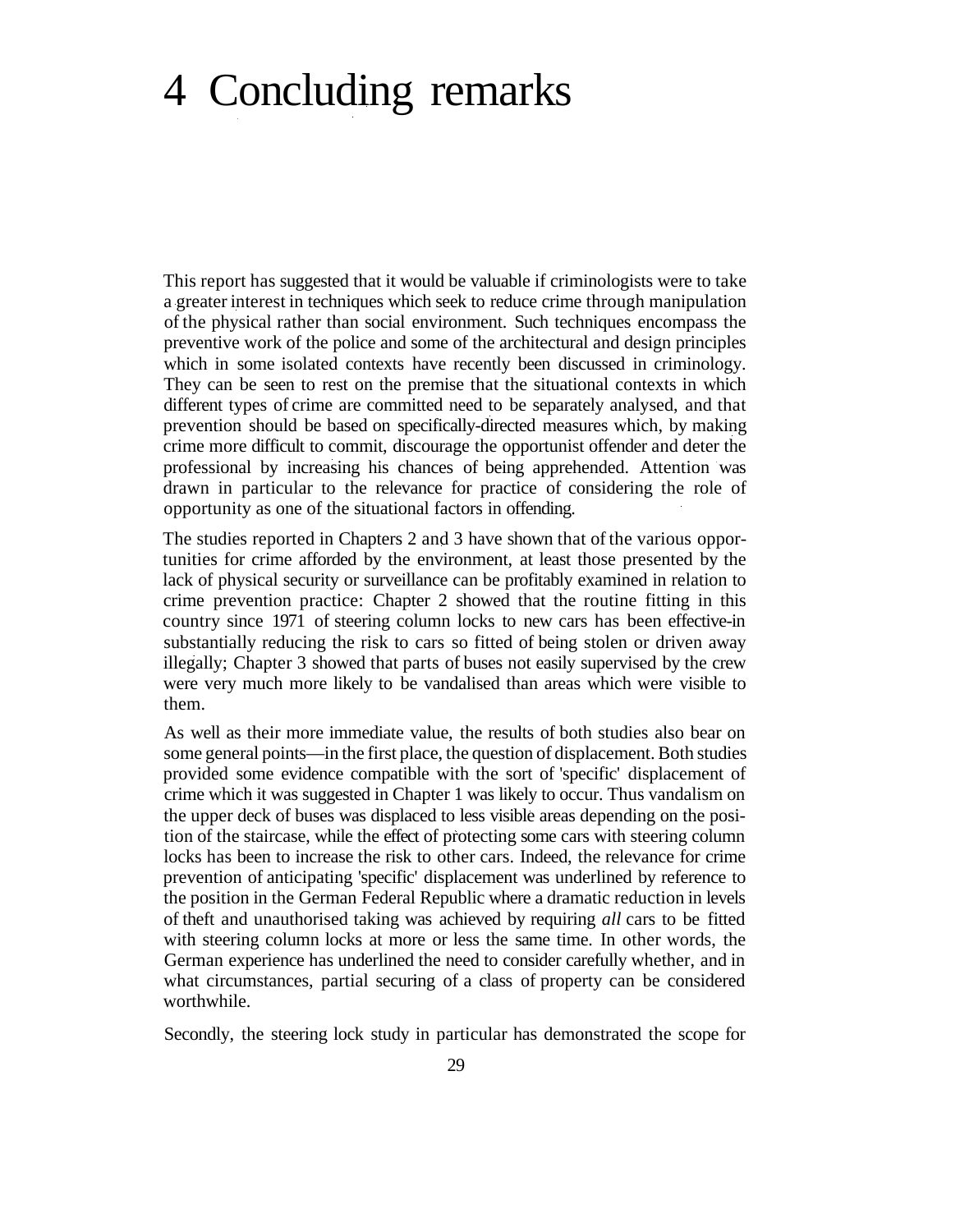## CONCLUDING REMARKS

evaluating current prevention practices which, despite an impressive growth in commercial security services and the recent expansion of crime prevention as a specialised police function,<sup>1</sup> have largely escaped examination. As Wheeler et al. (1967) have argued, one attraction of physical crime prevention is that it may prove considerably cheaper than attempts to alter the attitudes and abilities of potential offenders. Physical prevention methods (which are designed only to reduce crime) should certainly prove easier to analyse in relation to costs than the more diffuse and multi-purpose practices of social prevention. An admittedly crude attempt at an analysis of this kind was made in the present report where it was argued that the use of steering column locks in Germany has been apparently cost-effective. In the vandalism study, it was suggested that bus companies, in attempting to reduce vandalism, would have to weigh the costs of reverting to conductor-operated buses against the costs of using more hard-wearing materials.

Finally, it is hoped that this report has begun to illustrate that physical prevention is not simply a matter of intensive policing and crude security, but that it can, in imaginative and unobtrusive ways, utilise technological and architectural expertise to protect vulnerable property from theft and vandalism, curtail the means of committing crime (for instance, by restricting the availability of dangerous weapons), and take advantage of the natural supervision of the environment by ordinary individuals. Hopefully, it has illustrated too that if physical prevention implies a different form of 'social engineering' from that of social prevention, it does not necessarily involve a greater degree of behavioural control. These are small beginnings, however, and for the future there is undoubtedly scope for undertaking further studies related to the simple classification of opportunities presented earlier in the report, as well as scope for refining it. There is also a need to test the notion of 'general' displacement (ie the displacement of one type of criminal activity to disparate forms of crime), though this may prove to be as elusive a phenomenon as that of general deterrence. Thereafter perhaps, the most pressing need will be for research which will allow the importance of opportunity relative to. other factors in criminal behaviour, to be more precisely determined. Only then will it be clear whether opportunity merits as central a place in criminological explanation as it is given in the title of this report.

<sup>1</sup> Through the establishment in the 1950s of posts of crime prevention officers and the setting up in 1963 of a training centre at Stafford. Crime prevention officers number about 500 at present and are attached to police divisions throughout the country. An important part of their work is preparing security surveys for firms and retailers, while they are also responsible for giving general security advice to the public and for bringing attention to local crime risks. Although security consultancy is their chief manifest role, they are seen as having a latent function in deterring crime through advertising the presence of the police.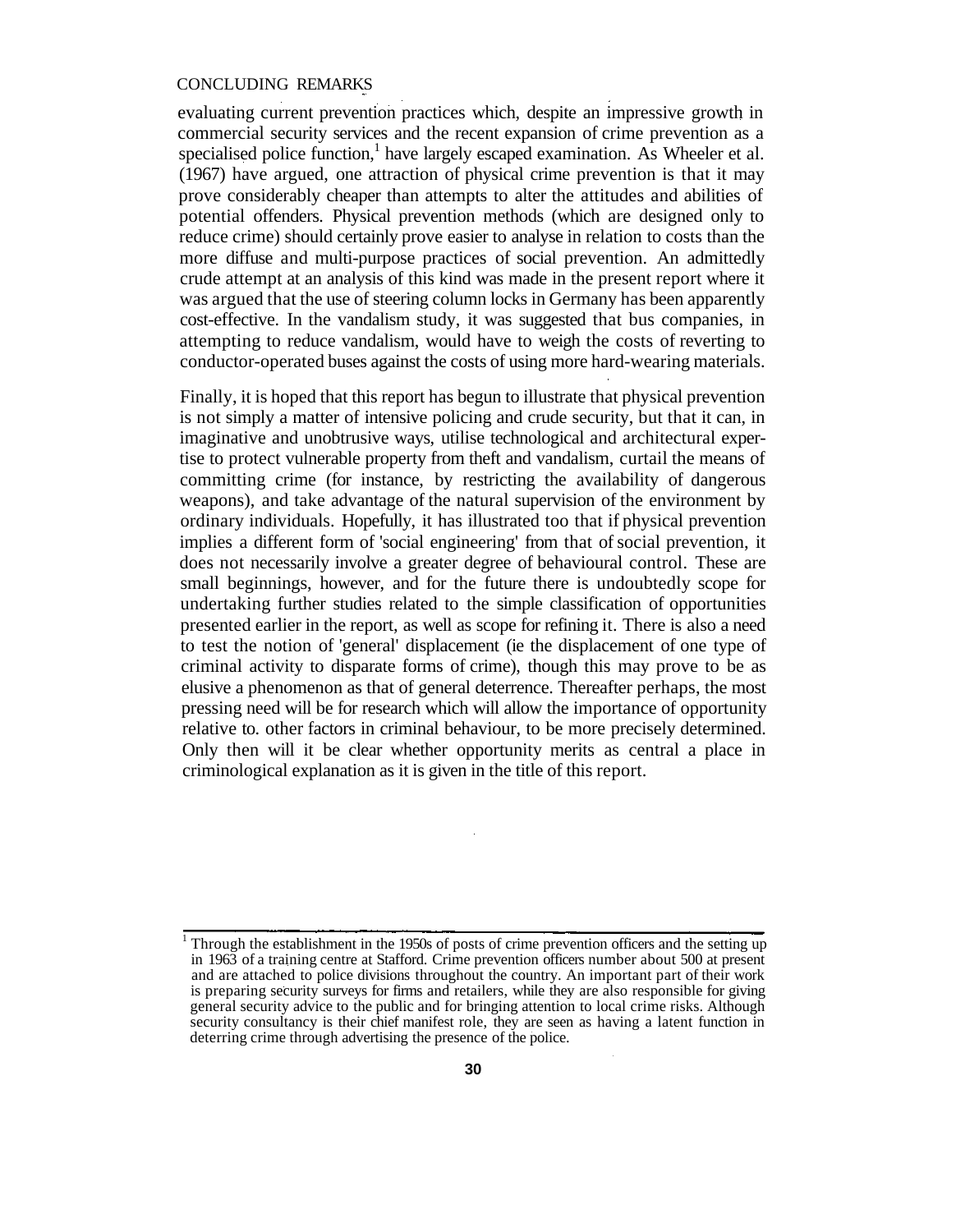## References

**Aronson, E.** *&* **Mettee, O. R.** 1968. 'Dishonest behaviour as a function of differential **levels** of induced self-esteem'. *Journal of Personality and Social Psychology, 9,* **121-127.**

**Baldwin, J.** 1974. 'The role of victim in certain property offences'. *Criminal Law Review, June,* **353-358.**

**Baldwin, J. & Bottoms, A.** E. 1975. *The Urban Criminal.* London: Tavistock.

**Boggs, S. L.** 1965. 'Urban Crime Patterns'. *American Sociological Review, 30,* 899-908.

**Bundeskriminalamt. 1973.** *Tagungsbericht der Arbeitstagung* '*KraftfahrzeugdiebstahV beim Weisbaden.*

**Briar, S. & Piliavin, I. M.** 1965. 'Delinquency, situational inducements and commitment to conformity', *Social Problems, 13,* 35-45.

**Burt,** C. 1944. *The Young Delinquents.* London: University of London Press.

**Clarke, R. V. G. & Martin, D.** N. 1971. *Absconding from Approved Schools.* London: HMSO.

**Clifford, W.** 1974. 'Crime as a problem for research in a developmental perspective'. *Justice of the Peace, 138,* 703-704.

**Clinard, M. B. & Wade, A. L.** 1957. 'Towards the delineation of vandalism as a sub-type in juvenile delinquency'. *Journal of Criminal Law and Criminology, 48,* 493-499.

**Cloward, R. A. & Ohlin, L.** E. 1961. *Delinquency and Opportunity.* London: Routledge & Kegan Paul.

**Cornish, D. B. & Clarke, R. V. G.** 1975. *Residential Treatment and its Effects on Delinquency.* **London**: **HMSO.**

**de Alarcon, R.** 1973. 'Lessons from the recent British drug outbreak'. Anglo-American Conference on Drug Dependence, *Royal Society of Medicine, April.*

**Gibbons,** D. C. 1971. 'Observations on the study of crime causation'. *American Journal of Sociology, 77,* 262-278.

**Gould, L.** C. 1969. 'The changing structure of property crime in an affluent society'. *Social Forces, 48,* 50-59.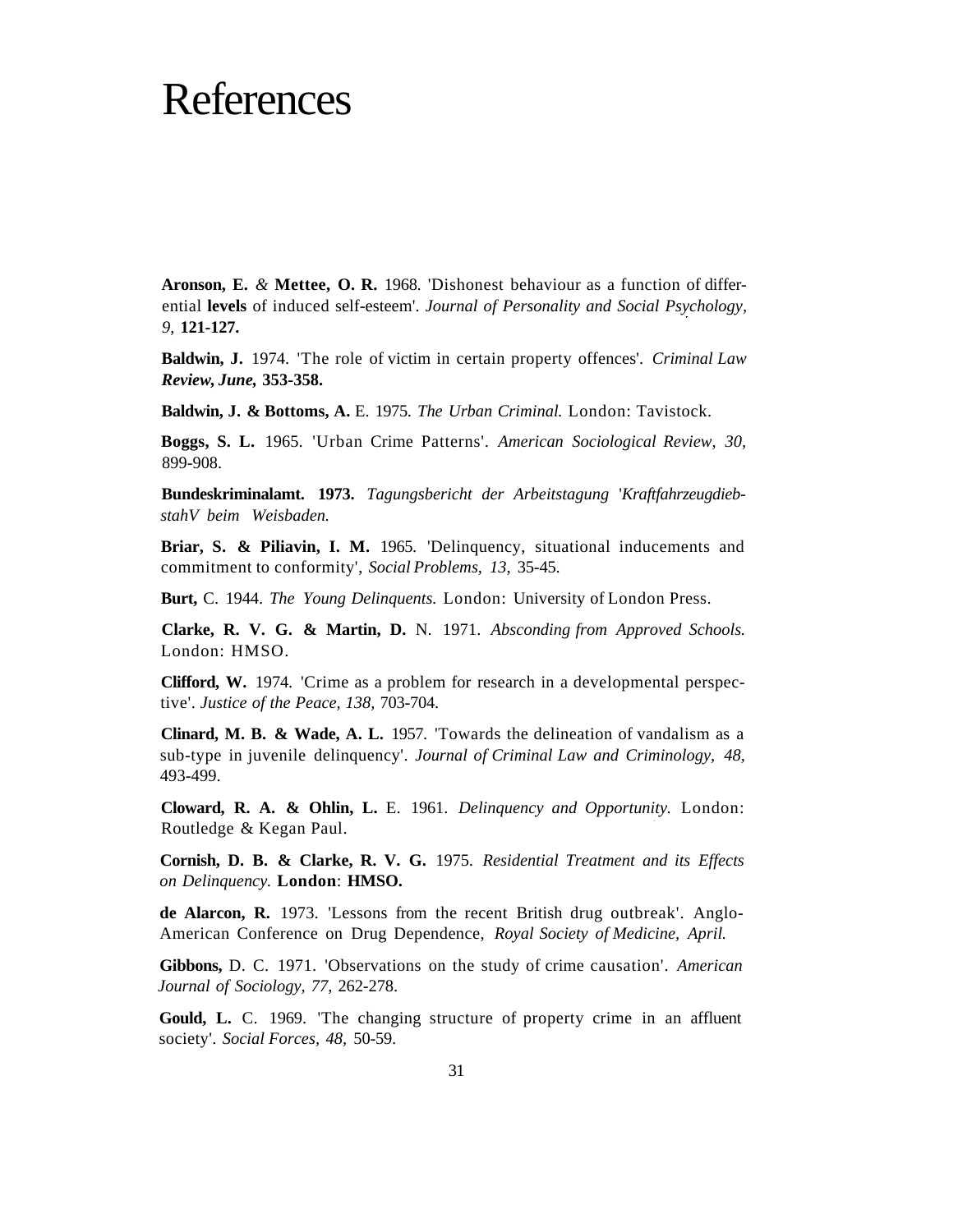**Grenough, J. L.** 1974. 'Crime prevention: a new approach'. *Journal of Police Science and Administration, 2,* 339-343.

**Hartshorne, H,** *&* **May, M.** A. 1928. Studies in Deceit. Vol. 1 of *Studies in the Nature of Character.* New York: Macmillan.

**Hassell, C. & Trethowan, W. H.** 1972. 'Suicide in Birmingham'. *British Medical Journal, 1,*717-718.

**Home Office.** 1974. *Criminal Statistics: England and Wales, 1973.* London: HMSO, Cmrid. 5677.

**Jacob, J,** 1961. *The Death and Life of Great American Cities.* New York: Random House.

**Jeffery,** C. **R.** 1971. *Crime Prevention Through Environmental Design.* Beverly Hills: Sage Publications.

**Mansfield, R., Gould,** L. C. & **Namenwirth, J.** Z. 1974. 'A socioeconomic model for the prediction of societal rates of property theft'. *Social Forces, 52,* 462-472.

**Matza, D.** 1964. *Delinquency and Drift.* New York: Wiley.

**Medinnus, G. R.** 1966. 'Age and sex differences in conscience development'. *Journal of Genetic Psychology, 109,* 117-118.

**Merton, K.** 1957. *Social Theory and Social Structure.* Glencoe, Illinois: The Free Press.

**Metropolitan Police.** 1974. *Crime Statistics: Summary for 1973.* London: New Scotland Yard.

**Mischel,** W. 1968. *Personality and Assessment.* New York: Wiley.

**Mischel, W. & Gilligan,** C. 1964. 'Delay of gratification, motivation for the prohibited gratification, and responses to temptation'. *Journal of Abnormal and Social Psychology, 69,* 411-417.

**Morris,** N. *&* **Hawkins,** G. 1970. *The Honest Politician's Guide to Crime Control.* Chicago: University of Chicago Press.

Newman, O. 1972. *Defensible Space: People and Design in the Violent City.* London: Architectural Press.

**Nieburg,** H. L. 1974. 'Crime prevention by urban design'. *Society, 12,* 41-47.

**Platt,** T. 1974. 'Prospects for a Radical Criminology in the United States'. *Crime and SocialJustice, 1,2-20.*

President's Commission on Law Enforcement and Administration of Justice. 1967. *The Challenge of Crime in a Free Society.* Washington: U.S. Government Printing Office.

Press, S. J. 1971. *Some Effects of an Increase in Police Manpower in the 20th Precinct of New York City.* New York: Rand.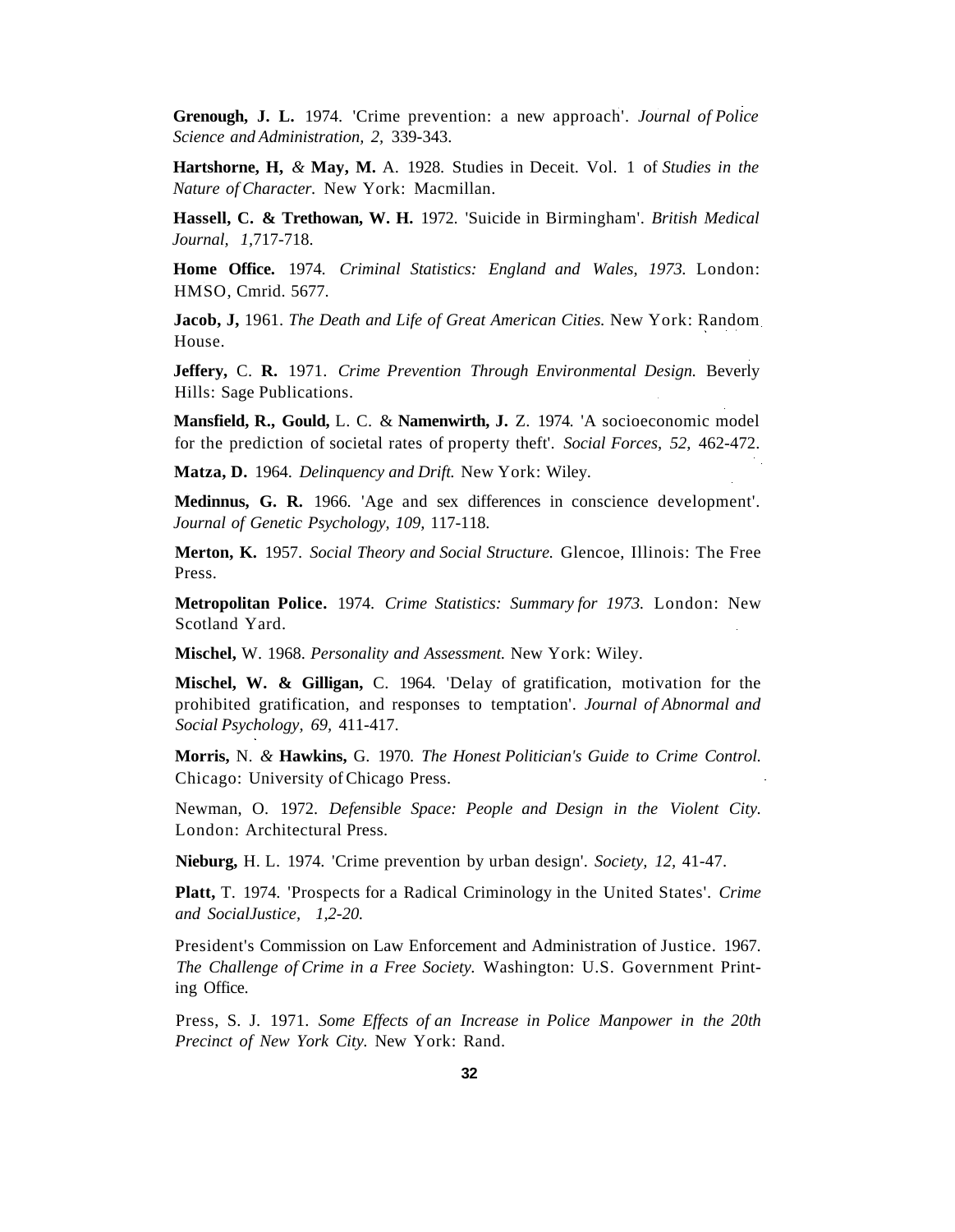**Radzinowicz, L.** 1966. *Ideology and Crime,* New York: Columbia University Press.

**Rettig,** S. 1966. 'Group discussion and predicted ethical risk-taking'. *Journal of Personality and Social Psychology, 3,* 629-633.

**Riccio, L. J.** 1974. 'Direct deterrence—an analysis of the effectiveness of police patrol and other crime prevention technologies'. *Journal of Criminal Justice, 2,* **207-217.**

**Scottish Council on Crime.** 1975. *Crime and the Prevention of Crime.* Scottish Home and Health Department, Edinburgh: HMSO.

**Short, J. F. (Jr.) & Strodtbeck,** F. **L.** 1965. *Group Processes and Gang Delinquency.* Chicago: University of Chicago Press.

**Sinclair, I.** A. C. 1971. *Hostels for Probationers.* London: HMSO.

**Smart, R. G.** 1974. The effect of licencing restrictions during 1914-1918 on drunkenness and liver cirrhosis deaths in Britain'. *British Journal of Addiction, 69,* **109-121.**

**Sparks, R. F., Genn, H. G. & Dodd, D. J.** In press. *Surveying Victims.* London: John Wiley & Sons.

**Wade, A. L.** 1967. 'Social processes in the act of vandalism'. In Clinard, M. B. & Quinney, E. T. (Eds.), *Criminal Behaviour Systems: A Typology.* New York: Holt, Rinehart & Winston.

**Walker,** N. 1965. *Crime and Punishment in Britain.* Edinburgh: University of Edinburgh Press.

**Wallach, M. A., Kogan, N. & Bern, D. J.** 1965. 'Group decision-making under risk of adversive consequences'. *Journal of Personality and Social Psychology, 1,* 453-460.

**Wheeler, S., Cottrell,** S. **L. (Jr.)** & Ramasco, A. 1967. 'Juvenile delinquency—its prevention and control'. In *Task Force Report: Juvenile Delinquency and Youth Crime.* President's Commission on Law Enforcement and Administration of Justice. Report on Juvenile Justice and Consultants' Paper. Washington: US Government Printing Office.

**Wilkins,** L. T. 1964. *Social Deviance.* London: Tavistock.

**Yablonsky,** L. 1962. *The Violent Gang.* New York: Macmillan.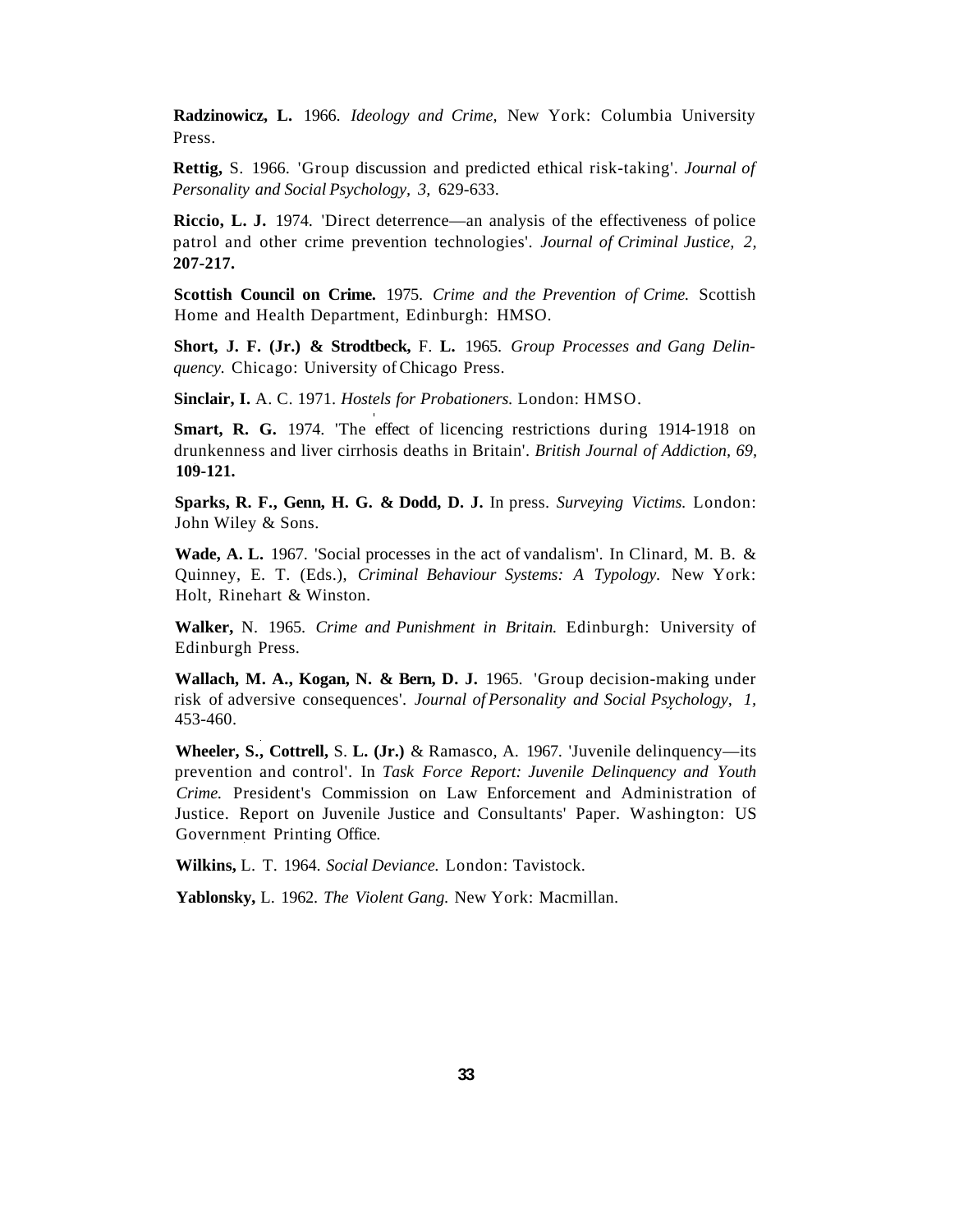## Publications

## **Titles already published for the Home Office**

 $\sim 10$ 

## *Postage extra*

|                | Studies in the causes of Delinquency gnd the Treatment of Offenders                                                          |
|----------------|------------------------------------------------------------------------------------------------------------------------------|
|                | 1 Prediction Methods in Relation to Borstal Training<br>by Dr Herman Mannheim and Leslie T. Wilkins. £1.15                   |
| $\overline{2}$ | Time Spent Awaiting Trial<br>by Evelyn Gibson. 27p                                                                           |
| 3              | <b>Delinquent Generations</b><br>by Leslie T. Wilkins. 16p                                                                   |
| 4              | Murder<br>by Evelyn Gibson and S. Klein. 30p                                                                                 |
| 5.             | <b>Persistent Criminals</b><br>by W. H. Hammond and Edna Chayen. £1.25                                                       |
| 6.             | Some Statistical and other Numerical Techniques for Classifying Individuals<br>by P. McNaughton-Smith. 17£p                  |
| 7              | Probation Research. A Preliminary Report<br>by S. Folkard, K. Lyon, M. M. Carver, and E. O'Leary. 42p                        |
| 8              | Trends and Regional Comparisons in Probation (England and Wales)<br>by Hugh Barr and E. O'Leary. 25p                         |
| 9              | Probation Research. A Survey of Group Work in the Probation Service<br>by H. Barr. 40p                                       |
| 10             | Types of Delinquency and Home Background. A Validation Study of Hewitt and Jenkins'<br>Hypothesis<br>by Elizabeth Field. 14p |
|                | 11 Studies of Female Offenders                                                                                               |
|                | by Nancy Goodman and Jean Price 30p                                                                                          |
|                | 12 The Use of the Jesness Inventory on a Sample of British Probationers<br>by MartinDavies. lip                              |
| 13             | The Jesness Inventory: Application to Approved School Boys<br>byJoyMott. 17Jp                                                |
|                | Home Office Research Studies                                                                                                 |
| $\mathbf{1}$   | Workloads in Children's Departments<br>by Eleanor Grey. 37£p                                                                 |
|                | 2 Probationers in their Social Environment<br>by Martin Davies. 87 p                                                         |
| 3              | Murder 1957 to 1968<br>by Evelyn Gibson and S. Klein. 60p                                                                    |
|                | 4 Firearms in Crime<br>by A. D. Weatherhead and B. M- Robinson. 30p                                                          |

 $\bar{z}$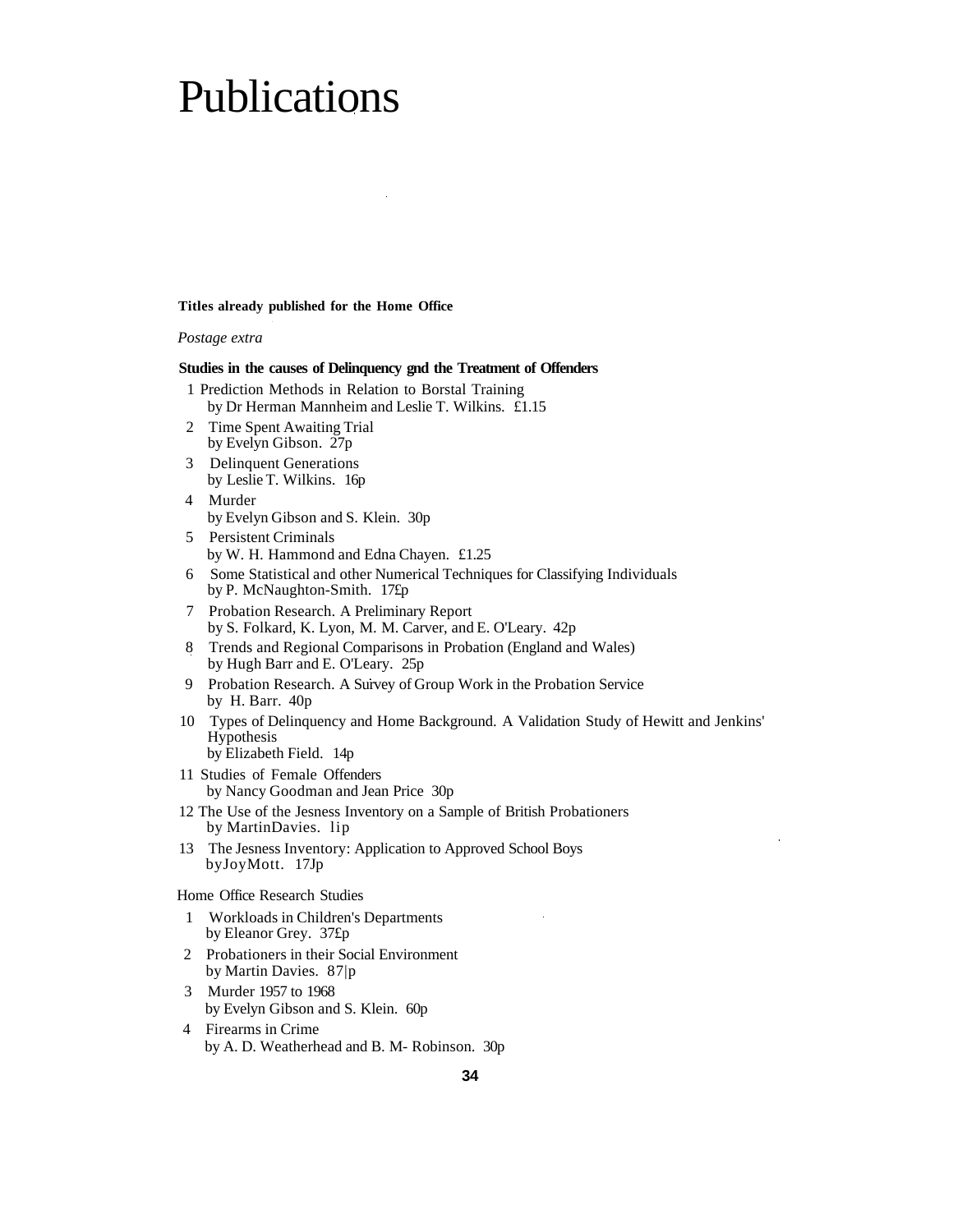- 5 Financial Penalties and Probation by Martin Davies. 30p
- 6 Hostels for Probationers by Ian Sinclair. £1.15
- 7 Prediction Methods in Criminology by Francis H. Simon. £1.25
- 8 Study of the Juvenile Liaison Scheme in West Ham 1961 to 1965 by Marilyn Taylor. 35p
- 9 Explorations in After-Care by Ian Sinclair, Martin Silberman, Brenda Chapman and Aryeh Leissner. 85p
- 10 A Survey of Adoption in Great Britain by Eleanor Grey. 95p
- 11 Thirteen-year-old Approved School Boys in 1962 by Elizabeth Field, W. H. Hammond and J. Tizard. 35p
- 12 Absconding from Approved Schools by R. V. G. Clarke and D. N. Martin. 85p
- 13 An Experiment in Personality Assessment of Young Men Remanded in Custody by H. Sylvia Anthony. 52£p
- 14 Girl Offenders Aged 17 to 20 years by Jean Davies and Nancy Goodman. 52|p
- 15 The Controlled Trial in Institutional Research by R. V. G. Clarke and D. B. Cornish. 29p
- 16 A Survey of Fine Enforcement by P. Softley. 47p
- 17 An Index of Social Environment by Martin Davies. 47p
- 18 Social Enquiry Reports and the Probation Service by Martin Davies and Andrea Knopf. 36£p
- 19 Depression, Psychopathic Personality and Attempted Suicide in a Borstal Sample by H. Sylvia Anthony. 36|p
- 20 The Use of Bail and Custody by London Magistrates' Courts Before and After the Criminal Justice Act 1967
	- by Frances Simon and Mollie Weatheritt. 57p
- 21 Social Work in the Environment by Martin Davies. £1.10
- 22 Social Work in Prison by Margaret Shaw. £1.45
- 23 Delinquency amongst Opiate Users by Joy Mott and Marilyn Taylor. 41 p
- 24 IMPACT. Intensive matched Probation and After-Care Treatment: Vol. 1. The design'of the probation experiment and an interim evaluation by M. S. Folkard, A. J. Fowles, B. C. Me Williams, W. McWilliams, D. E. Smith and G.R. Walmsley. 59p
- 25 The Approved School Experience by Anne B. Dunlop. £1.22
- 26 Absconding from Open Prisons by Charlotte Banks, Patricia Mayhew and R. J. Sapsford. 95p
- 27 Driving while Disqualified by Sue Kriefman. £1.22
- 28 Some Male Offenders' Problems Part I. Homeless offenders in Liverpool by W. McWilliams Part II. Casework with short-term prisoners by Julie Holborn. £1.80